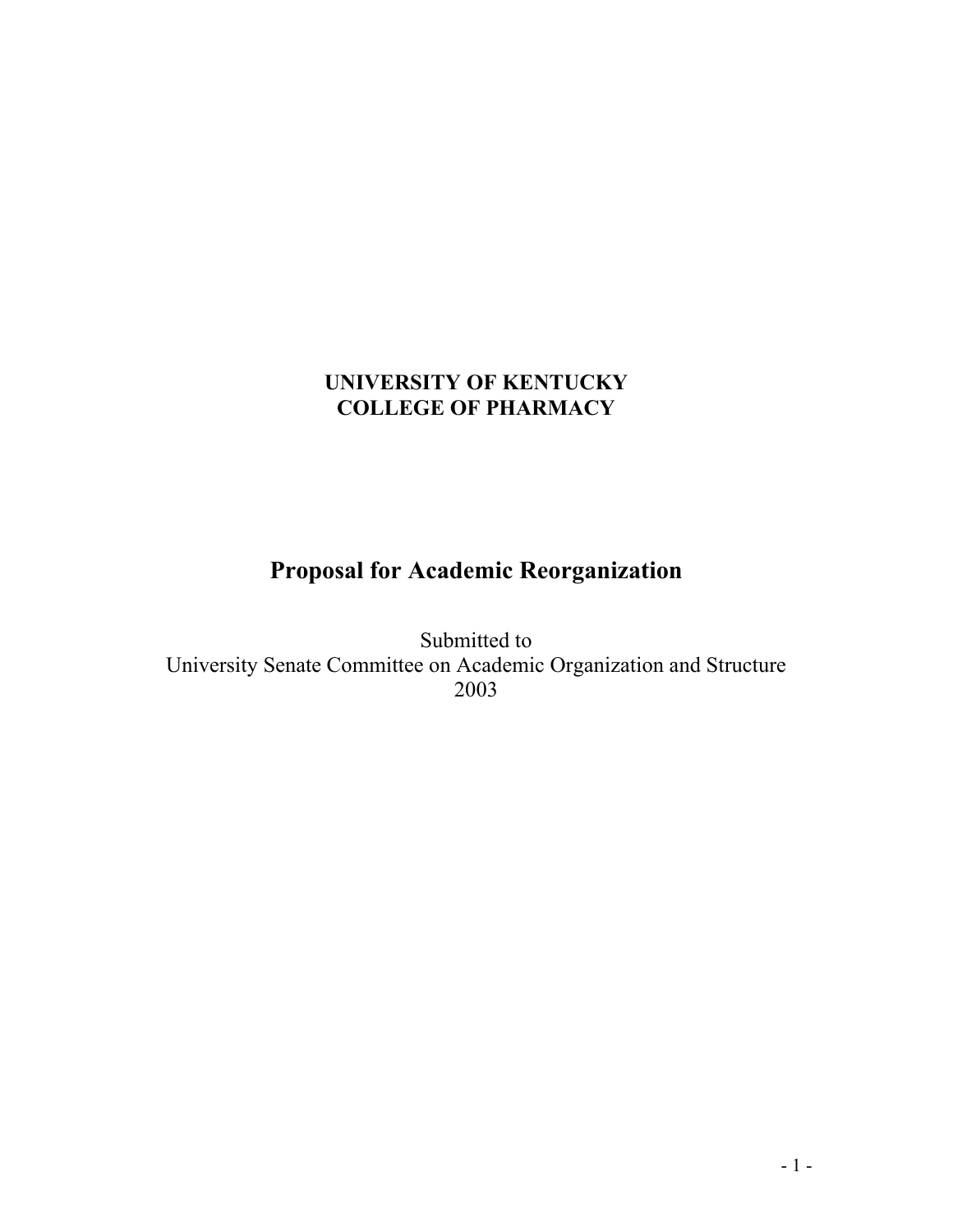# **Proposal for Academic Reorganization**

# **Table of Contents**

|                    | <b>EXECUTIVE SUMMARY</b>                                  | 4              |
|--------------------|-----------------------------------------------------------|----------------|
|                    | <b>RATIONALE FOR REORGANIZATION</b>                       | 5              |
|                    | <b>IMPACT OF PROPOSED REORGANIZATION ON PROGRAMS</b>      |                |
|                    | OF THE COLLEGE OF PHARMACY                                | 7              |
|                    | <b>Impact on Authority and Responsibility</b>             | $\overline{7}$ |
|                    | <b>Impact on Other Models and Accreditation Process</b>   | $\overline{7}$ |
|                    | <b>Impact on Structure</b>                                | 8              |
|                    | <b>IMPACT ON INDIVIDUAL INTERNAL CONSIDERATIONS</b>       | 9              |
|                    | <b>Impact on Collegiality and Collaboration</b>           | 9              |
|                    | <b>Impact on Budgetary Matters</b>                        | 9              |
|                    | <b>Impact on Professional Degree Programs</b>             | 9              |
|                    | <b>Impact on Graduate Programs</b>                        | 10             |
|                    | <b>Impact on Promotion and Tenure</b>                     | 10             |
|                    | <b>Impact on Staff</b>                                    | 10             |
| <b>APPENDIX A:</b> |                                                           | 11             |
|                    | <b>COLLEGE OF PHARMACY'S HISTORY OF REORGANIZING</b>      |                |
| <b>APPENDIX B:</b> |                                                           | 12             |
|                    | <b>RECOMMENDATIONS FROM AD HOC COMMITTEE ON</b>           |                |
|                    | DEPARTMENTALIZATION- UNIVERSITY OF KENTUCKY               |                |
|                    | <b>COLLEGE OF PHARMACY - SPRING 2003</b>                  |                |
| <b>APPENDIX C:</b> |                                                           | 17             |
|                    | LETTERS FROM COLLEGE OF PHARMACY CONSTITUENTS             |                |
| C.1                | <b>Faculty within Division Pharmacy Practice Sciences</b> | 18             |
| C <sub>2</sub>     | <b>Faculty within Division Pharmaceutical Sciences</b>    | 19             |
| C.3                | <b>Staff</b>                                              | 20             |
| C.4                | <b>Professional Students</b>                              | 21             |
|                    | C.5 Graduate Students                                     | 22             |
| C.6                | <b>Chair, PPS Division</b>                                | 23             |
| C.7                | <b>Chair, PS Division</b>                                 | 25             |
| C.8                | <b>Dean</b>                                               | 27             |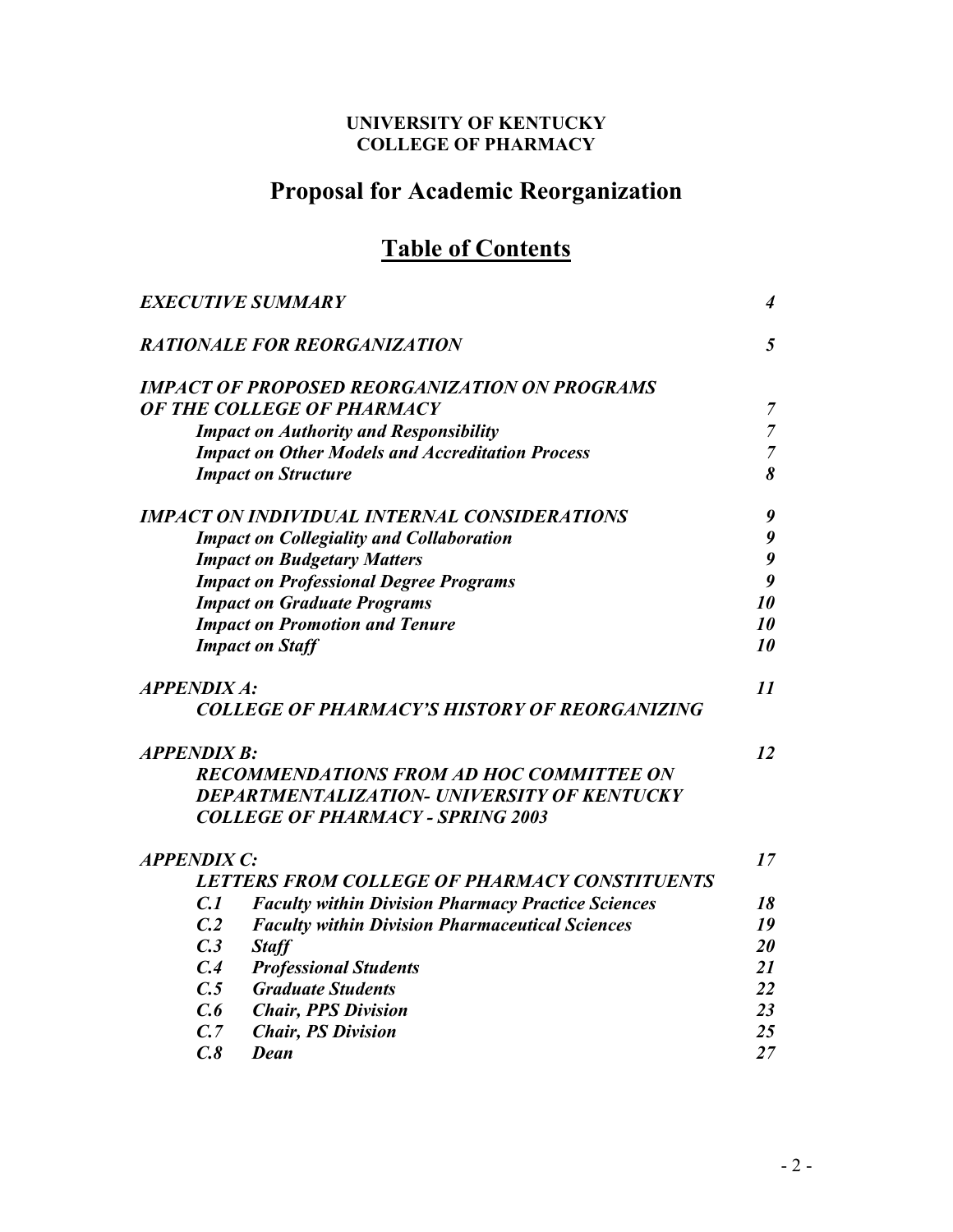#### *APPENDIX D: 29*

*SUMMARY OF QUESTIONNAIRE TO DEANS AT PHARMACY COLLEGES/SCHOOLS AT OTHER UNIVERSITIES - SUMMER 2003* 

*APPENDIX E: 38* 

*ACPE REPORT: THE EVALUATION TEAM REPORT OF THE PROFESSIONAL PROGRAM LEADING TO THE DOCTOR OF PHARMACY DEGREE September 16-18, 1997*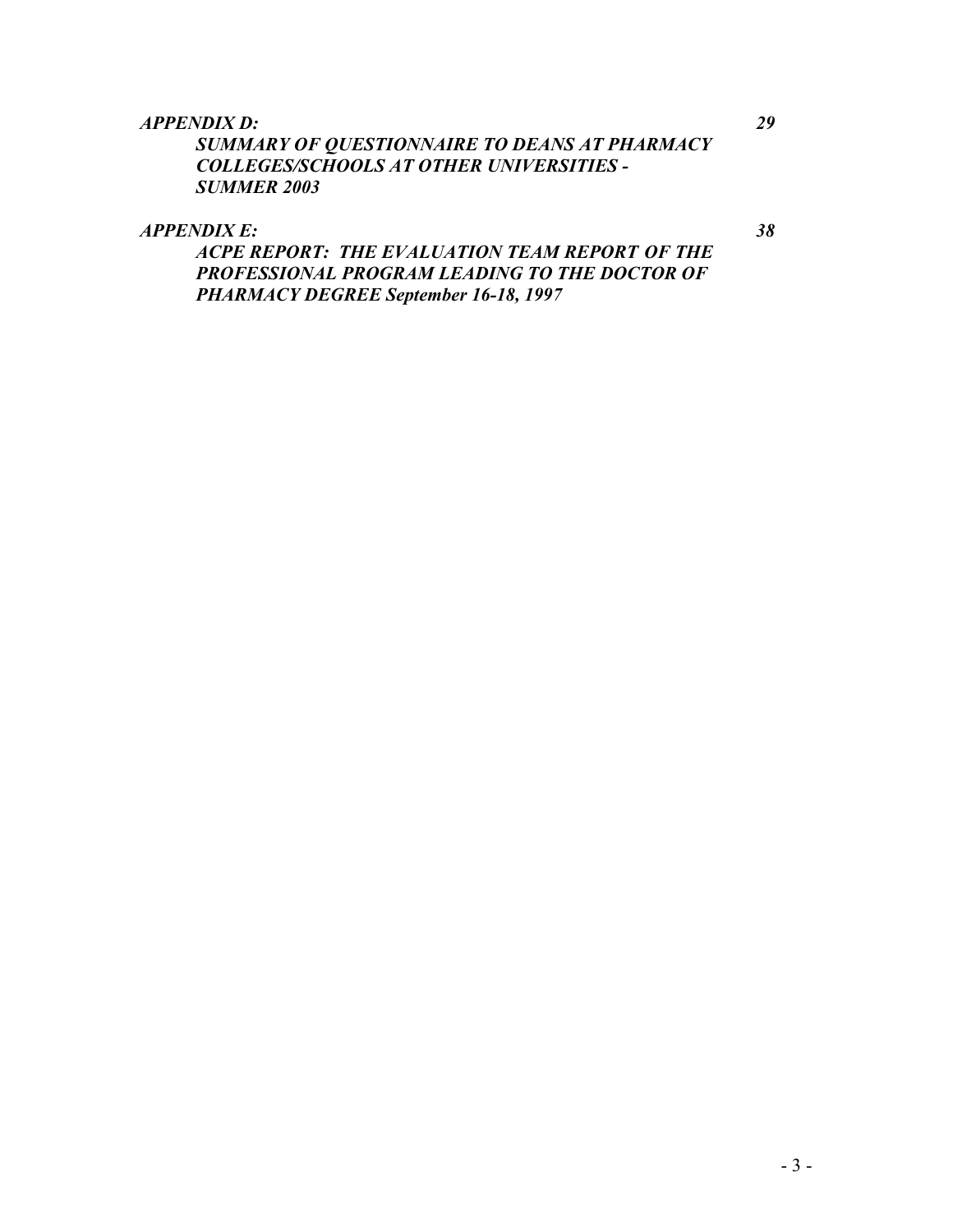#### **EXECUTIVE SUMMARY**

Faculty members within the College of Pharmacy of the University of Kentucky have expressed the belief that the College should formally be organized into departments rather than divisions. Numerous discussions regarding establishing a two-department structure have occurred within the College of Pharmacy for a number of years; this history is explained in **Appendix A**.

Recent discussions with the faculty led the Dean to appoint a committee to re-evaluate this organizational structure in February 2003. After several meetings, the committee presented its report to the faculty with this recommendation: "It is the unanimous opinion of the committee that the College of Pharmacy should move expeditiously toward the implementation of a departmental structure"**(Appendix B)**. The faculty unanimously accepted this report at the April 2003 faculty meeting and urged approval to pursue a department-structure model. Following this meeting, the Dean appointed another committee (Committee to Implement Departmentalization) to prepare the necessary documentation for this re-organization process and submission to the University Senate Committee on Academic Organization and Structure.

The College of Pharmacy proposes to create a departmental structure to replace the current divisional structure. Presently, the College is divided into two units (i.e. divisions), the Division of Pharmaceutical Sciences and the Division of Pharmacy Practice and Science. The new departmental structure would more effectively link authority and responsibility by formalizing transfer of the day-to-day operational control of the College from the Dean to the unit level. This proposal to establish two departments within the College of Pharmacy, the Department of Pharmaceutical Sciences and the Department of Pharmacy Practice and Science, reflects substantial changes towards more efficiently aligning authority, responsibility and accountability with department chairs. The reorganization proposed in this document is entirely consistent with the Administrative and Governing Regulations of the University of Kentucky. The department structure is a well recognized academic unit both at the University of Kentucky and nationally (**Appendix D**). Faculty and administration endorse this new structure, believing it will enhance the long-term competitiveness of the College at the national level.

The potential impact of reorganization on the program and individuals is explained throughout this proposal. The documents attached corroborate that this transition has been studied and contemplated for a substantial period of time and is endorsed by the faculty, staff and students of the College of Pharmacy.

The Implementation Committee presented this proposal to the faculty, staff, professional students and graduate students during May-July, 2003. All individuals in the College have been given time to review the proposal, and a representative from each group has been given the authority to comment in writing for his/her respective constituency (**Appendix C)**. Also, faculty in each division indicated their support by secret ballot, and outcome of their votes is included in the letters in **Appendix C**.

Finally, another committee was appointed by the Dean to revise the governing documents within the College of Pharmacy to reflect reorganization from the division structure to a department structure.

We strongly urge your support and endorsement of this reorganization within the College of Pharmacy.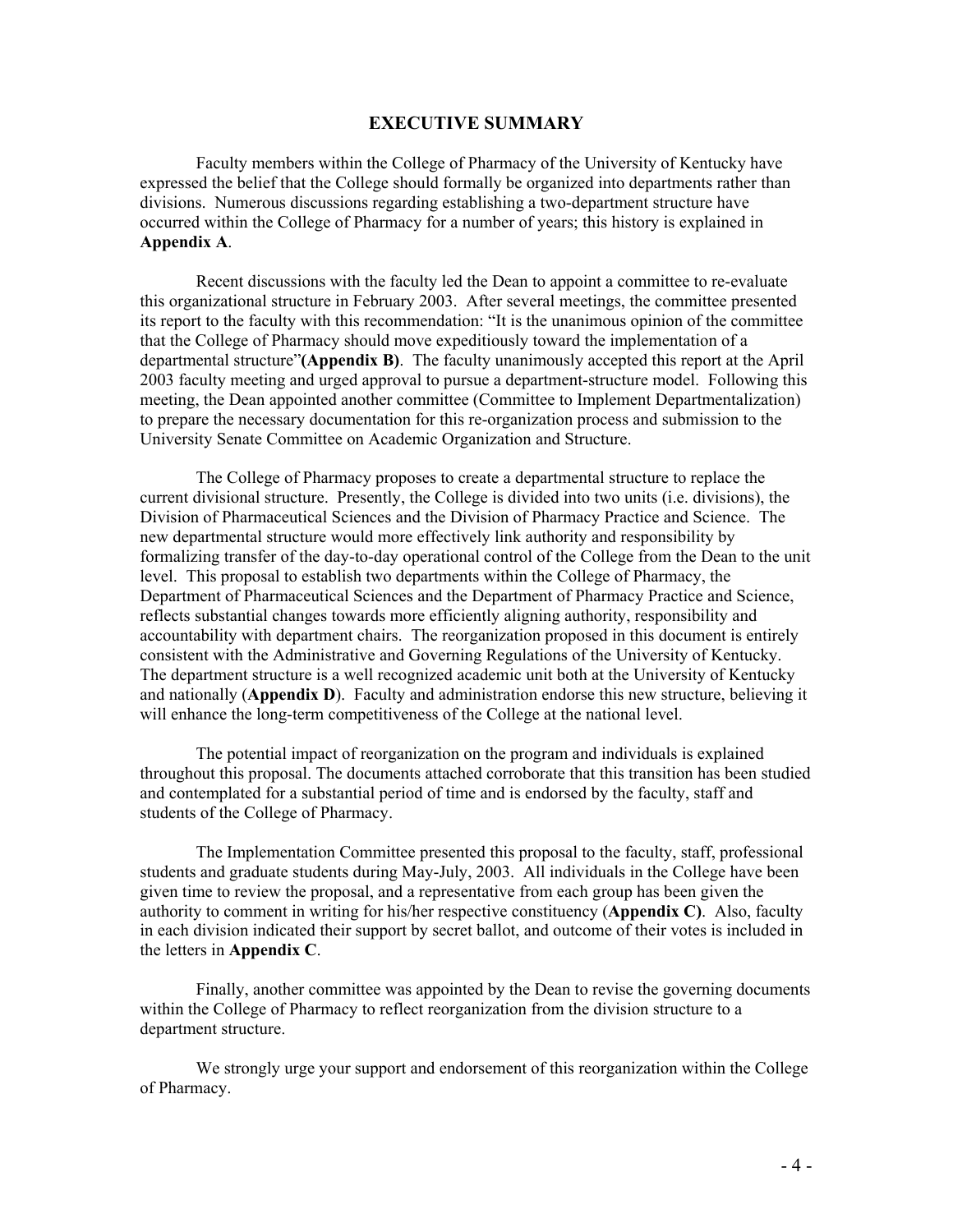#### **RATIONALE FOR REORGANIZATION**

The College of Pharmacy faculty, with the concurrence of the administration, initiated a process to study the current administrative structure based on belief that the current divisional structure is no longer optimal for the long-term management and further development of the College's academic programs. Consequently, two faculty committees were named and charged with examining various academic models, with the intention of selecting a structure that would significantly enhance organizational function and create future opportunities for growth in professional and graduate teaching and research programs.

This College of Pharmacy is recognized as a leader in national and international pharmaceutical education and research. This favorable reputation and ranking has not come easily. The growth and development of our programs have had a major impact on the local, regional, and national scene. New, important initiatives have emerged in basic sciences, clinical pharmaceutical sciences, nontraditional professional education, continuing education, and managed care. The profession of pharmacy has totally reformed its practice model with the adoption of pharmaceutical care as the new national standard for pharmacy practice. This college has played a leadership role in that evolution, resulting in a complete overhauling of our professional curriculum and experiential programs. The movement away from institutional and toward ambulatory care practice has changed drastically how and where we educate our students. To keep pace with these changes, this college has been establishing new practice and research alliances. For example, our research programs have created new and important collaborations with both established and emerging pharmaceutical companies. Although we are presently positioned to facilitate drug discovery, development, and evaluation within our current facilities, expansion of these programs will be necessary if this college is to realize its true potential in the area of pharmaceutical science and technology. In order to maintain and support the continued growth of these programs, the Dean has increased his activities outside the college and must spend considerable time developing strategy, identifying resources, and facilitating the college's future role. Engaging successfully in such external endeavors makes it difficult for one individual to function as both Dean and Department Chair.

This faculty is proud of what it has been able to accomplish within the framework of its existing administrative structure and budgetary constraints and believes that change is needed in order to maintain a national leadership position in pharmacy education. It was the unanimous recommendation of both committees to reorganize our college into two departments, the Department of Pharmaceutical Sciences and the Department of Pharmacy Practice and Science. It is expected that this new structure will optimize the utilization of College resources and provide a governance model that is more appropriate for its function, thereby enhancing our ability to continue success in teaching, research, and service.

 In many ways, the divisions of this college (Divisions of Pharmaceutical Sciences, and Pharmacy Practice and Science) have been operating as departments but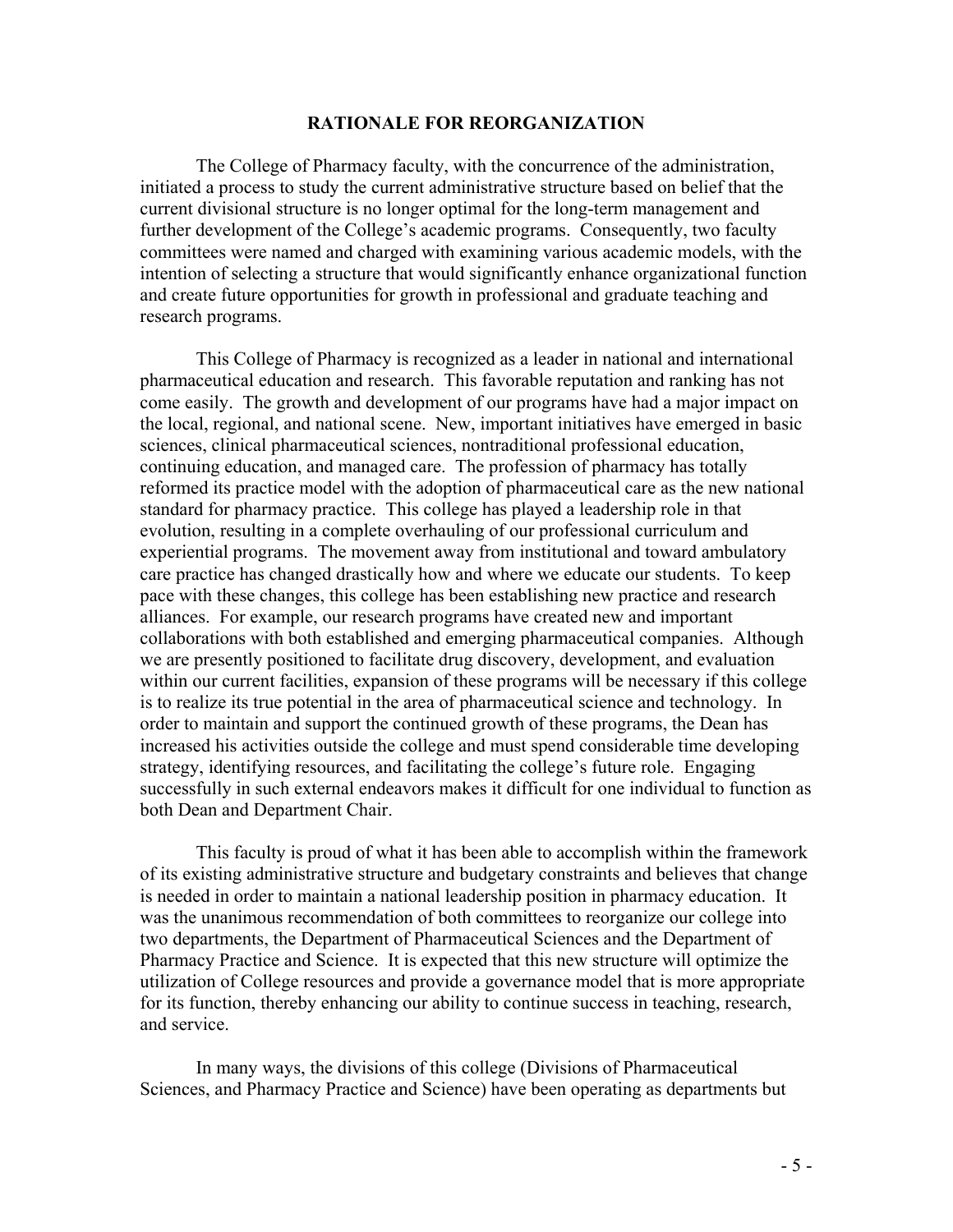without the fiscal management and faculty governance granted to Departments. It is the opinion of this faculty that continuing to operate in the present administrative structure will place our college at a competitive disadvantage in maintaining our leadership position in this new century. In keeping with the recent university-wide change to a Provost model of administration, it seems appropriate to create a system in the College of Pharmacy that encourages greater flexibility, accountability, and responsibility in the decisions which are made by units. Increased autonomy and self governance of these units will be essential as the Dean continues to successfully expand his involvement in strategic external endeavors. This reorganization will free the Dean from the dual obligations of Department Chair and Dean.

 Further, within the University of Kentucky the department is a well defined academic unit. The Department Chairperson is a well established leadership position with appropriate roles, authority and responsibilities as explained in the Administrative and Governing Regulations of the University of Kentucky, whereas the responsibilities and authority of a Division Chairperson vary considerably among programs. In departments the authority and responsibility for management is placed closer to the faculty and staff, empowering Department Chairs to expeditiously and effectively deal with personnel, space and budgetary issues.

We believe that this college has surpassed the usefulness of a divisional structure that provided us tremendous flexibility over the years and enabled it to evolve into a highly competitive pharmacy organization. Numerous changes have occurred that make this system less than optimal. If we are to effectively position ourselves for the challenges in pharmaceutical education and research that lie ahead as we enter the  $21<sup>st</sup>$ century, timely change is imperative. We strongly encourage your support and approval of this request to reorganize the College of Pharmacy as two Departments.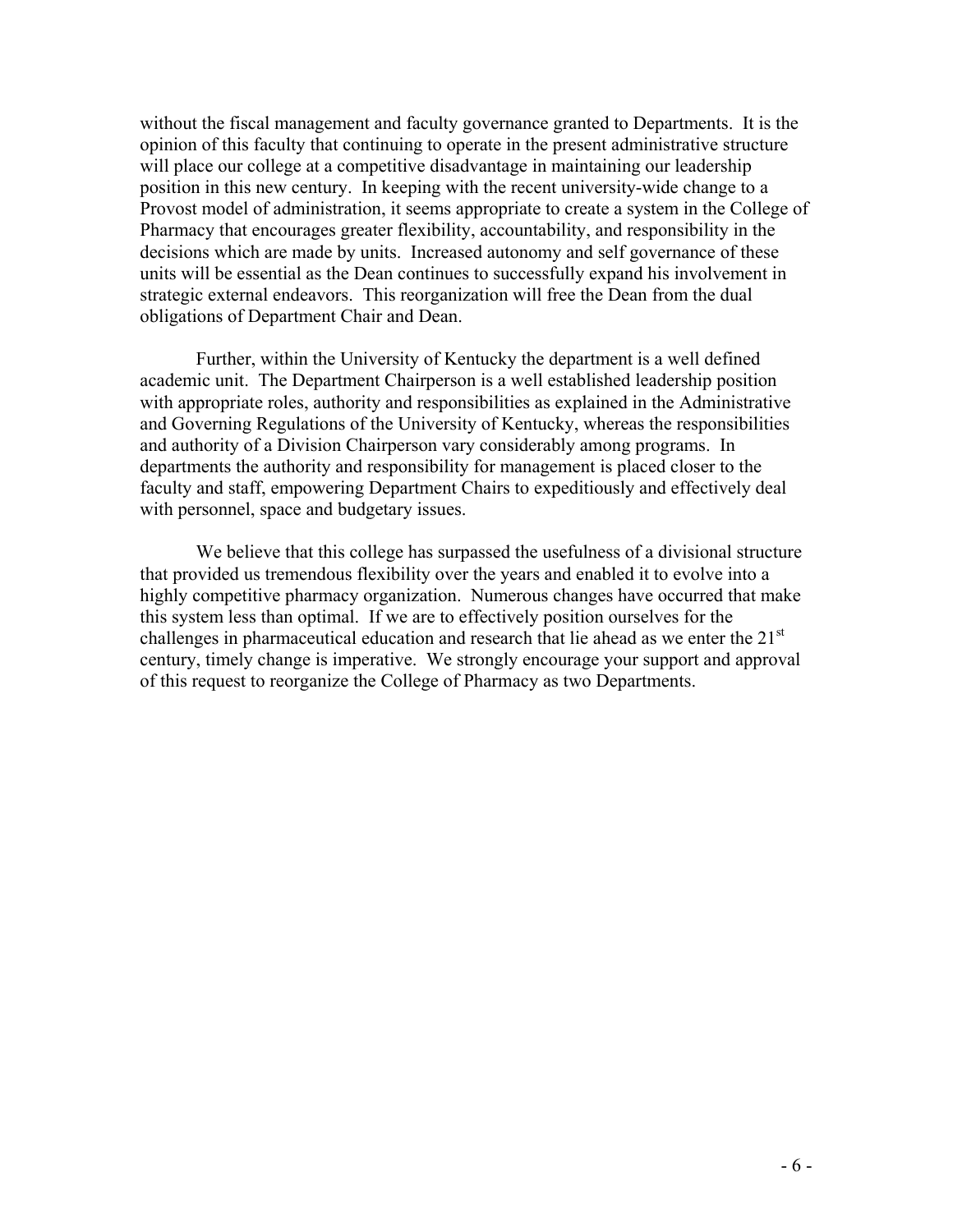#### **IMPACT OF PROPOSED REORGANIZATION ON PROGRAMS OF THE COLLEGE OF PHARMACY**

#### *Impact on Authority and Responsibility*.

The reorganization into departments will allow improved efficiency by aligning authority, responsibility and accountability with the department chairs in accordance with University Administrative Regulations. Since the College presently has divisions, the accountability in the College lies with the Dean who is the department chair as defined by University Regulations. The University does not recognize division chairs, therefore there has been no official accountability at the division level. Under the leadership of the current Dean, there has been a tacit transfer of responsibility from the Dean's office down to the division chairs, but this has not been linked with a corresponding transfer of accountability. Presently the division chairs have the responsibilities of a department chair without accountability and official authority to execute those responsibilities.

Programs for teaching, research, and service that formerly were administered through the Dean's office are now managed by the division chairs. Functions that were centralized, such as staff personnel records, account documentation, and budget control, have also been decentralized to the division units. However, there has been a "disconnect" between the obligations of a division chair and the responsibilities of that position as defined by the University Administrative Regulations. Under a departmental organizational structure, the University Administrative Regulations clearly recognize department chairs, assign responsibilities to them and define their authority and accountability. The current "division/department mixed model" depends to a great extent upon individual agreements and arbitrary definitions regarding lines of responsibility and authority. Reorganizing the College into the Department of Pharmaceutical Sciences and the Department of Pharmacy Practice and Science will clarify the governance, responsibilities and accountability within the College. Further, the new departmental structure will empower the chairs and faculty to fulfill these obligations and at the same time hold them managerially accountable for these functions.

#### *Impact on Other Models and Accreditation Process.*

Many of our competitive Colleges of Pharmacy are organized under departmental structures; it is the predominant model across the country (Appendix D). The proposal also complies with the previous accreditation visit by the American Council on Pharmaceutical Education (ACPE) in September 1997. The report (Appendix  $E - 1997$ Report, page 8) from that visit stated:

 "With respect to organizational structure, the evaluation team views approval and implementation of the College's proposal to restructure into two departments to be critical to future success and the maintenance of a quality professional program. The proposal presents a variety of factors, which justify such a move from philosophical,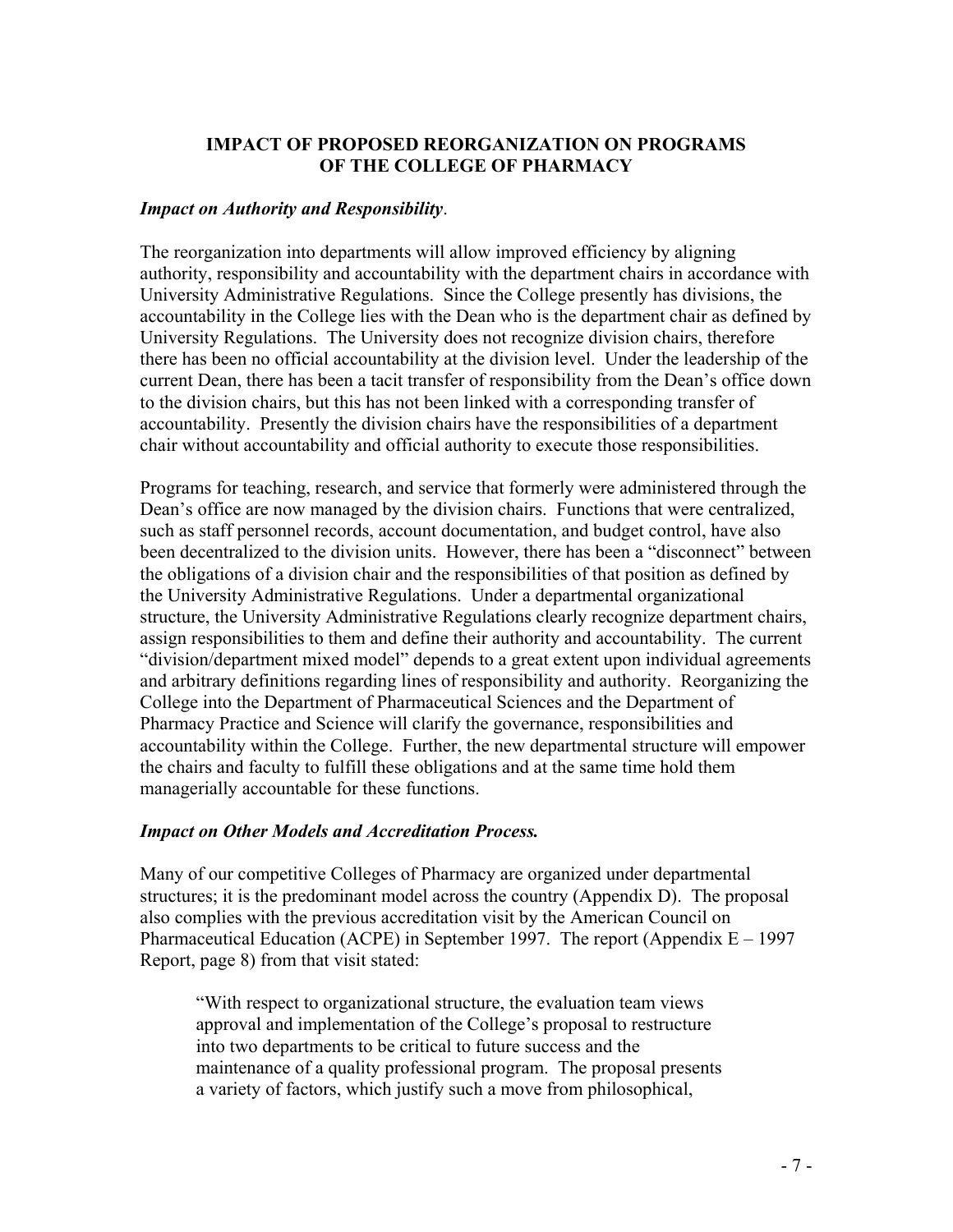pragmatic, and programmatic points of view. Moreover, the proposal for departmentalization enjoys the unanimous support of the faculty, and is consistent with recommendations made following a 1989 internal University review and the 1990 accreditation review. Key factors, which, in the view of the evaluation team have direct linkages to the quality of the professional program, include: faculty governance to balance responsibilities with commensurate authorities for managing budgets and programs; providing operational support to enable the Dean to continue to participate in matters external to the College, such as issues related to managed care and its impact on the College and the Medical Center, fund raising, and development; and bolstering faculty morale and supporting effective faculty recruitment and retention efforts, by providing a consolidated home for the graduate program, facilitating collaboration and thereby enhancing research activities, providing consistency of structure to enhance collaboration with other Medical Center and University academic departments, and developing leadership for the future. In view of the unanimous support demonstrated by the faculty, and the strength of their opinion, the evaluation team views the approval of the proposal to be an efficient and effective means of addressing one of the College's most pressing needs."

#### *Impact on Structure*.

In terms of administrative structure, the College of Pharmacy will consist of two departments. They will be the Department of Pharmaceutical Sciences (PS) and the Department of Pharmacy Practice and Science (PPS) to replace the Division of Pharmaceutical Sciences and the Division of Pharmacy Practice and Science. The professional degree program within this College will not be changed as a result of this proposal. The graduate program within this College may undergo changes as a result of this proposal; however, we do not anticipate any major impact on the graduate students. There may be a change in the reporting relationship between the Associate Dean for Research and Graduate Education, Director for Graduate Studies and the Department Chairs. It is the opinion of the faculty and administration that both the Division of Pharmaceutical Sciences and the Division of Pharmacy Practice and Science will be enhanced as a consequence of these changes.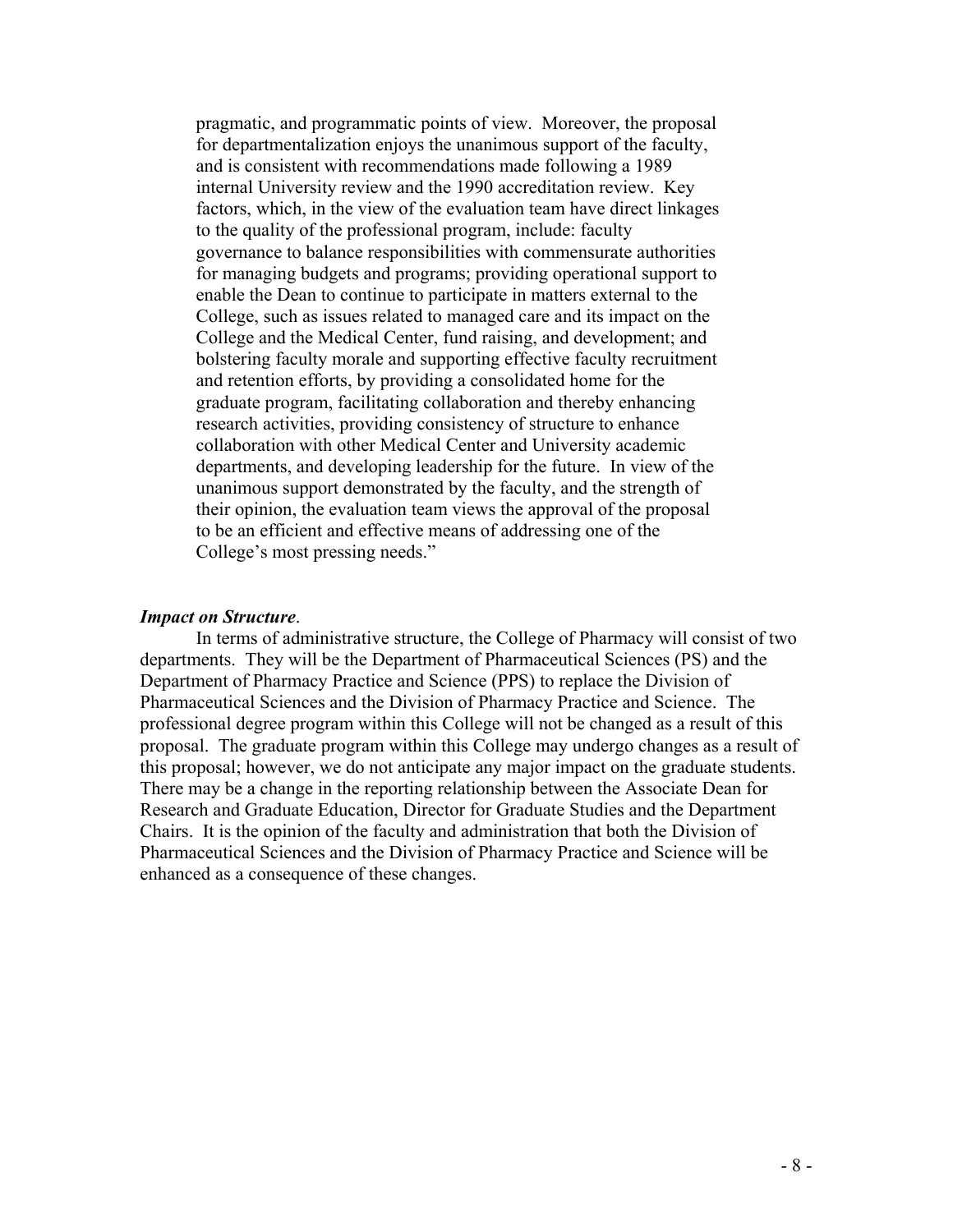#### **IMPACT ON INDIVIDUAL INTERNAL CONSIDERATIONS**

#### *Impact on Collegiality and Collaboration*.

Relationships among the College leadership and faculty are cordial and collegial. There is mutual understanding of the College's vision, mission and goals. Currently each division has an executive committee composed of 4-6 faculty who advise the chair on critical issues and assist with the administrative functions of the Division. This structure would not change under the new department structure. Presently faculty in the two divisions collaborate in teaching and research activities. There is a strong desire to maintain and preserve that cooperative, collegial academic environment between the two academic units. A concern was raised that as departments negotiate for limited resources, an unhealthy competitive environment could arise. Faculty and administrators have envisioned and discussed safeguards that will be built into the departments' and College's governance documents addressing this concern.

#### *Impact on Budgetary Matters.*

Presently, the College has decentralized the management of fiscal affairs to the divisions. In fact, the divisions have created an internal structure and procedures to assist them in managing fiscal affairs, and each division has a division administrator and at least one account clerk. The new departmental structure would not significantly impact these division administrators or accounting clerks. It is expected under the new structure that the department chairs would continue to collaborate and negotiate budgetary matters with the faculty and with the Dean. The new departmental structure would, however, clearly delineate each department's budget, allow the appropriate level of fiscal management, and provide stability and accountability in the budget process.

#### *Impact on the Professional Degree Program.*

Departments tend to be responsible for individual courses. The new organizational structure will allow both departments to take formal ownership of the professional curriculum by identifying course responsibilities based on curricular focus. It is believed to be in the best interest of the faculty and the College that this new arrangement should not inhibit cooperation in meeting the teaching needs of the College. This consensus will be duly noted in the governance documents for each Department. Presently the College has a strong interdisciplinary curricular structure endorsed and supported by the College's accrediting body, the American Council on Pharmaceutical Education as described in its Standards. It is imperative that this model continues under the new organizational structure. Faculty and administrators have discussed safeguards to build into the new structure guarding against diminishing this interdisciplinary curricular model.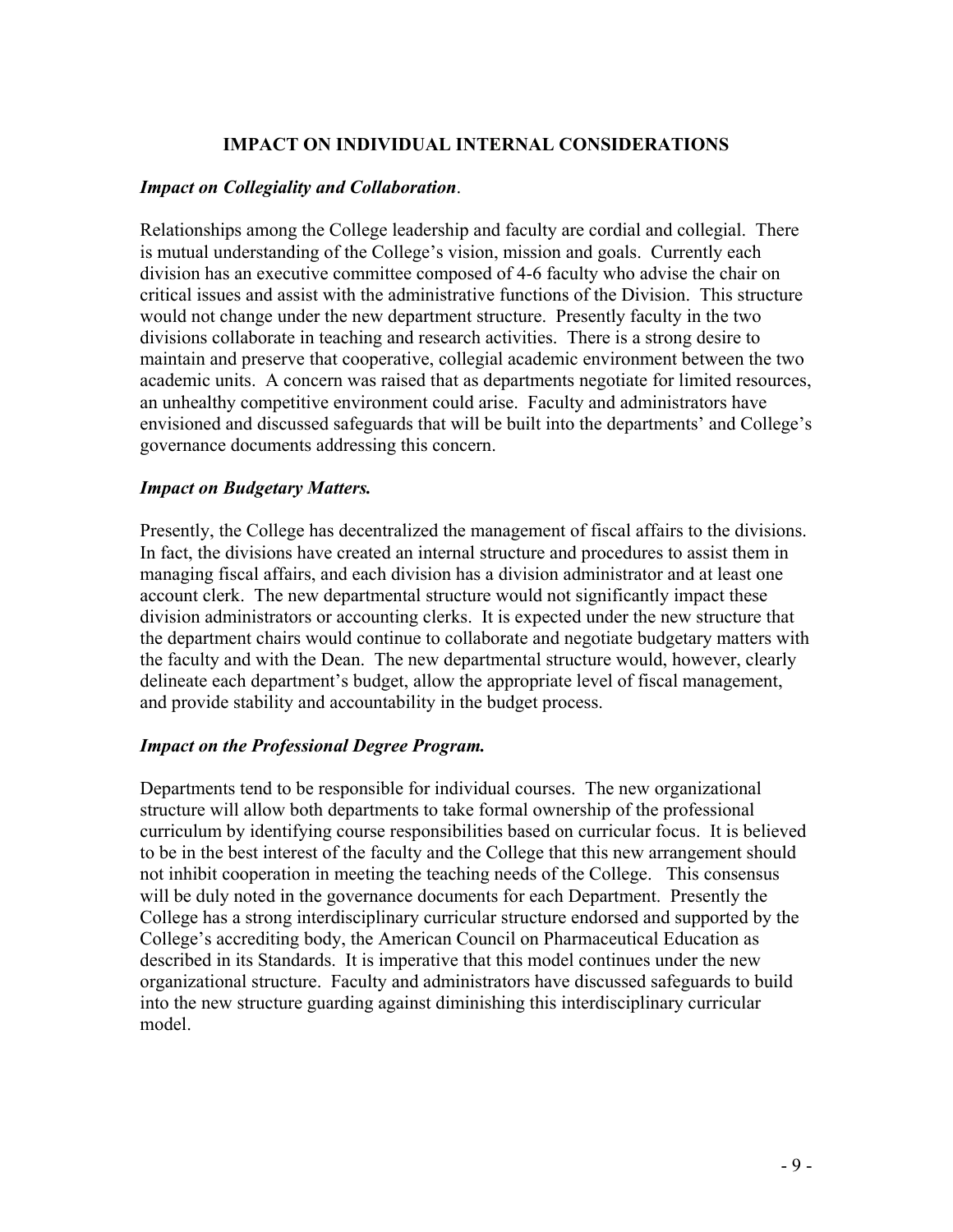#### *Impact on the Graduate Degree Program*.

Departments traditionally support graduate programs, both intellectually and fiscally. The College must be sufficiently flexible to encourage and nurture responsible growth. The Graduate School expects modernization of graduate programs to keep pace with science and industry by: (1) identifying within an academic discipline a core body of knowledge that is not already offered; and (2) identifying a critical mass of scientists to provide intellectual support (teaching courses, mentoring students, etc.). Under the new departmental structure, the Department of Pharmaceutical Sciences will continue to maintain its high quality graduate program and monitor the environment for issues that may need to be addressed. It is the intent of the Department of Pharmacy Practice and Science to carefully study and eventually implement the development of a graduate program. Both departments will work to maintain the high quality of the College's graduate program(s).

#### *Impact on Promotion and Tenure*.

The divisions have been functioning as departments in matters of promotion and tenure, and it appears that this process would not significantly change under the new departmental structure.

#### *Impact on Staff*.

Responsibilities and duties of current staff would not significantly change under the new departmental structure. However, there may be some redefinition of roles and position descriptions in line with the reorganization.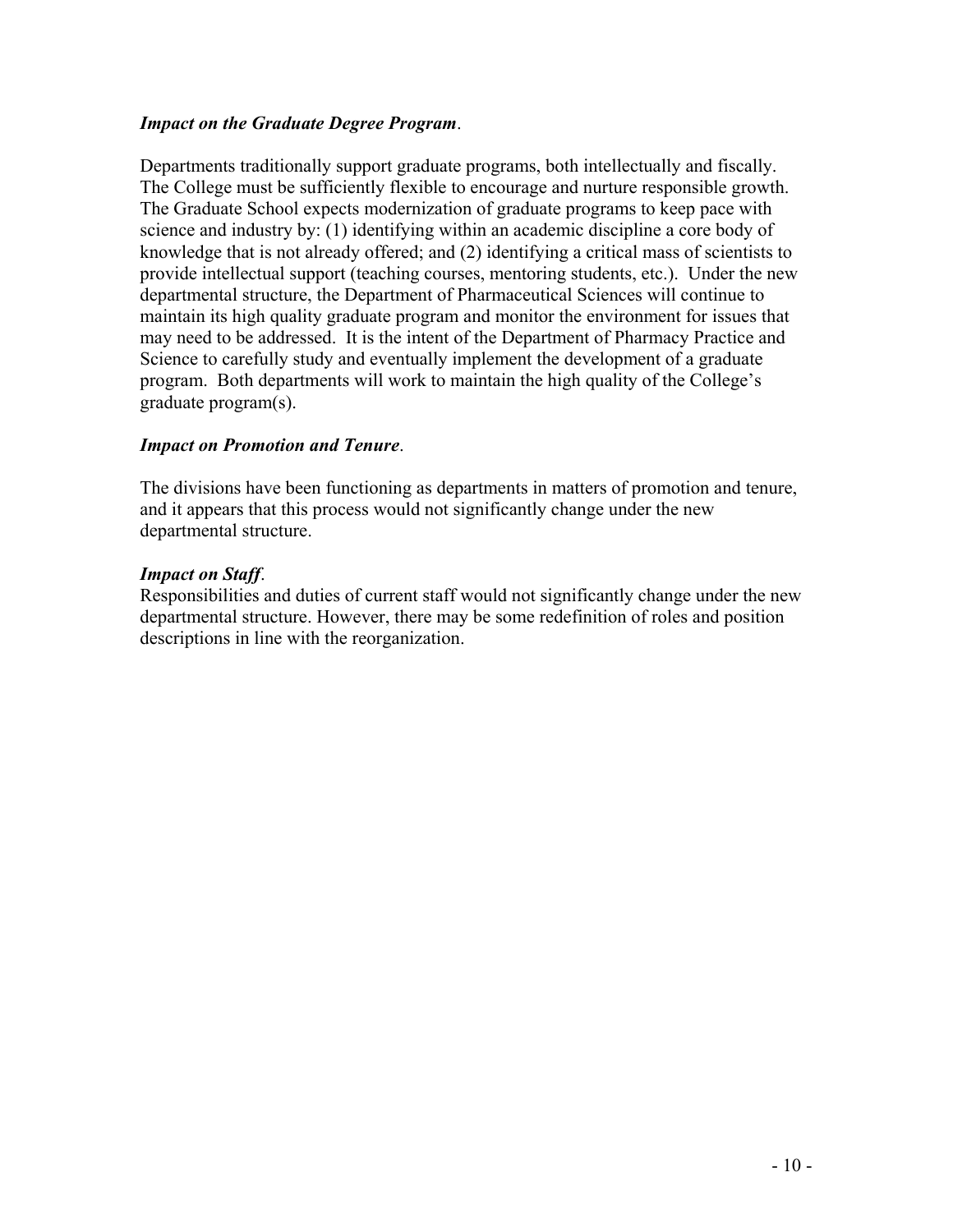#### **APPENDIX A**

#### **COLLEGE OF PHARMACY'S HISTORY OF REORGANIZING**

The College of Pharmacy reorganized in 1971 from 5 departments to a single department with a divisional structure consisting of 5 divisions representing disciplines and specific areas of focus. While one of the reasons for the reorganization was the small size of individual departments (as few as 2 - 3 faculty in each of 5 departments), the principal argument was the need for flexibility in attempting to grow the College. After a critical review, the Medical Center and University administrations accepted the flexibility argument with the recognition that at some time in the future, when the expected and desired growth was accomplished, it would behoove the College to re-implement the Department structure. In the early 1980's discussions about returning to a department structure surfaced during the reviews of the College and the Dean. The issue was placed on hold pending the hiring of a new Dean. In 1987, the new Dean questioned reimplementing 5 departments. In 1988, a second reorganization occurred when the College had grown to 39 full-time faculty. The faculty recommended consolidation from 5 to 3 divisions based on scientific discipline.

In 1997, the College faculty recommended reorganization into the current twounit structure, Pharmaceutical Sciences and Pharmacy Practice and Science. The initial recommendation to the Chancellor for departmentalization was not endorsed, but the College reorganized as a single department with two divisions.

In the current economic and political climate, and as the role of the Dean has changed to include increased external activities related to fund raising and interaction at the state and national levels on issues concerned with the pharmacy profession and pharmaceutical education. The proposed reorganization will free the Dean of the College of Pharmacy from the dual obligation of Department Chairperson and Dean.

In 2002, the College faculty again recommended reorganization into a twodepartment structure, the Dean appointed an ad hoc committee to explore the issue and make recommendations. This committee included members from each of the current two divisions, administration and staff. The committee met six times between February and April 2003 and evaluated the feasibility, process, impact on faculty, staff and students. This committee unanimously recommended that the College of Pharmacy immediately begin the process of departmentalization. The committee further recommended that the Dean present this recommendation to the faculty for discussion and a vote. The details of these committee meetings are in Appendix B.

The faculty held several open meetings in both divisions to further discuss the matter and to respond to issues and concerns. Finally, on April 23, 2003 the faculty held a faculty meeting, openly discussed the committees report and unanimously voted to accept the committee's recommendation to reorganize the College of Pharmacy into a departmental structure.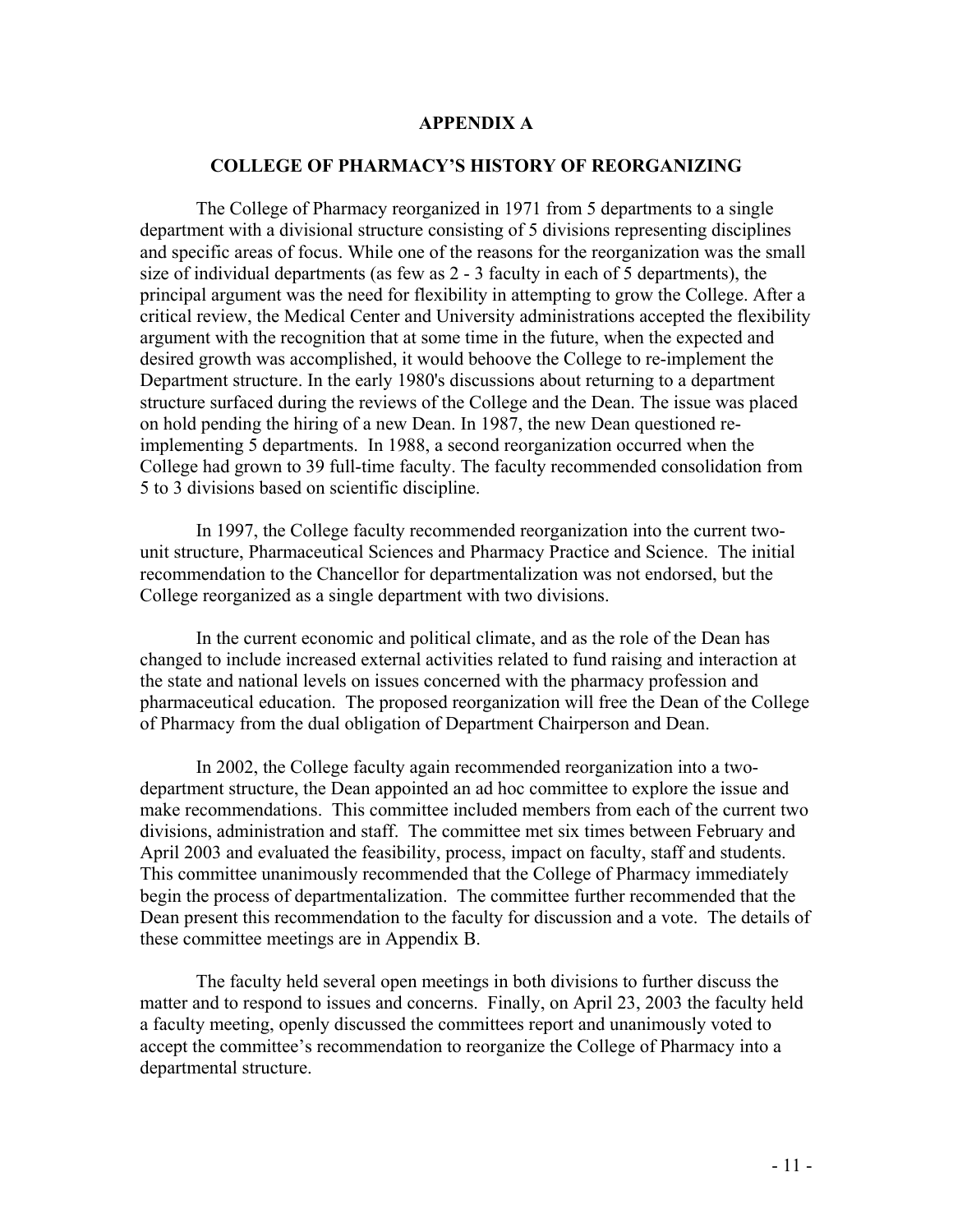#### **APPENDIX B**

#### **RECOMMENDATIONS FROM AD HOC COMMITTEE ON DEPARTMENTALIZATION UNIVERSITY OF KENTUCKY COLLEGE OF PHARMACY - SPRING 2003**

#### **Committee Membership**

Robert A. Blouin (Chair) Jimmi Hatton-Kolpek Heidi Anderson Patrick McNamara Karen Blumenschein and Donald Perrier Lisa Cassis Peter Wedlund

Patrick DeLuca Belinda Morgan (ex officio)

#### **Charge to the Committee from the Dean**

The following interpretation of the charge was accepted by consensus of the committee at their initial meeting on 2/13/03.

#### **The committee will prepare a "position document" addressing the following issues:**

- *College's history of reorganizing*
- *Issues related to departmentalization (potential "gains" and "losses")*
- *Recommendations to the faculty for formal action regarding departmentalization*
- *Steps toward reorganization*

#### **Process**

The committee met on the following dates and addressed specific issues as outlined.

**2/13/03:** clarified the Dean's charge to the committee; reviewed the Governing Regulations and Administrative Regulations of the University relevant to educational and administrative units

**2/19/03:** reviewed the documentation from the 1997 proposal for departmentalization; reviewed a list of what committee members believe to be the primary issues to consider in this deliberation—budget, space, graduate program(s), educational outcomes, etc.

**2/26/03:** reviewed a historical summary from Dr. Peter Wedlund and discussed relative merits of division/departmental models

**3/4/03:** decided that the documentation prepared by the study committee in 1997 can be useful as a starting point for a study of the impact that departmentalization may have university-wide; this document was discussed within the context of the committee's charge

**3/18/03:** guest Dr. Jeff Dembo, President of the University Senate, outlined cultural, legislative, and philosophical angles for considering departmentalization **4/1/03:** met to discuss the impact of departmentalization on the future of the graduate program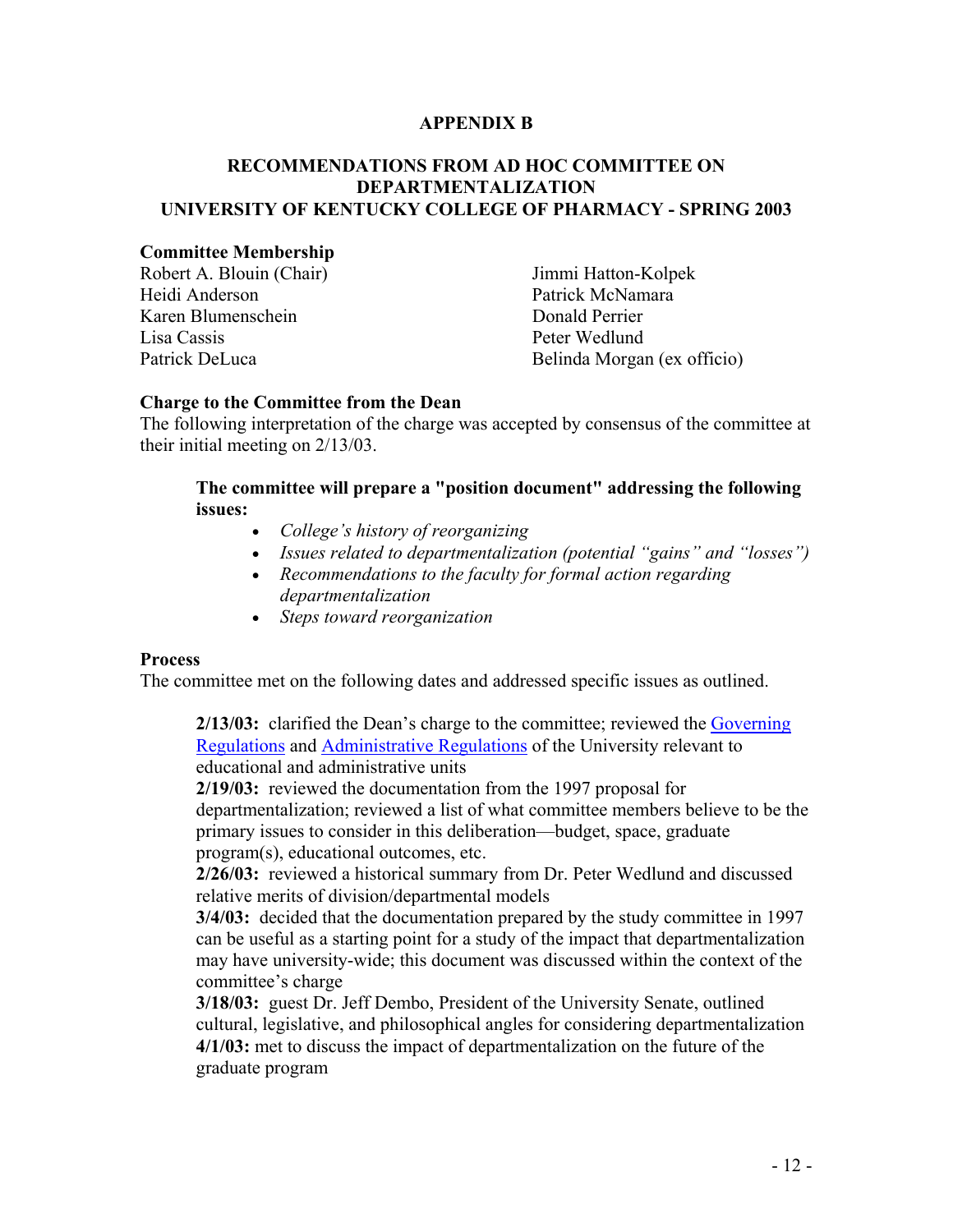#### **College's History of Reorganizing**

The College of Pharmacy reorganized in 1971 from 5 departments to a single department with a divisional structure consisting of 5 divisions representing disciplines and specific areas of focus. While one of the reasons for the reorganization was the small size of individual departments (as few as 2 - 3 faculty in each of 5 departments), the principal argument was the need for flexibility in attempting to grow the College. After a critical review, the Medical Center and University administrations accepted the flexibility argument with the recognition that at some time in the future, when the expected and desired growth was accomplished, it would behoove the College to re-implement the Department structure. In the early 1980's discussions about returning to a department structure surfaced during the reviews of the College and the Dean. The issue was placed on hold pending the hiring of a new Dean. In 1987, the new Dean questioned reimplementing 5 departments. In 1988, a second reorganization occurred when the College had grown to 39 full-time faculty. The faculty recommended consolidation from 5 to 3 divisions based on scientific discipline.

In **1997** the College faculty recommended reorganization into the current two-unit structure, Pharmaceutical Sciences and Pharmacy Practice and Science. The initial recommendation to the Chancellor for departmentalization was not endorsed, but the College reorganized as a single department with two divisions.

In the current economic and political climate, and as the role of the Dean has changed to include increased external activities related to fund raising and interaction at the state and national levels on issues concerned with the pharmacy profession and pharmaceutical education, it is apparent that, quoting directly from the proposal of 1997, "…more of the operational aspects of the college's mission need to be transferred to the unit level."

#### **Issues Related to Departmentalization**

The potential impact (positive and negative) of moving toward a departmental structure was discussed in detail by the committee. The following issues were identified and considered by the committee throughout its deliberations.

- Preservation of a cooperative, collegial academic environment between the two fundamental academic units – A concern was raised that as departments compete for limited resources, an unhealthy competitive environment could ensue.
- Continuation of a strong interdisciplinary curricular Departments tend to be responsible for individual courses. During the last curricular revision, considerable attention was given to "how" Pharmacy faculty teach courses, and an emphasis was placed on integrating "basic" and "clinical" components into a seamless curriculum.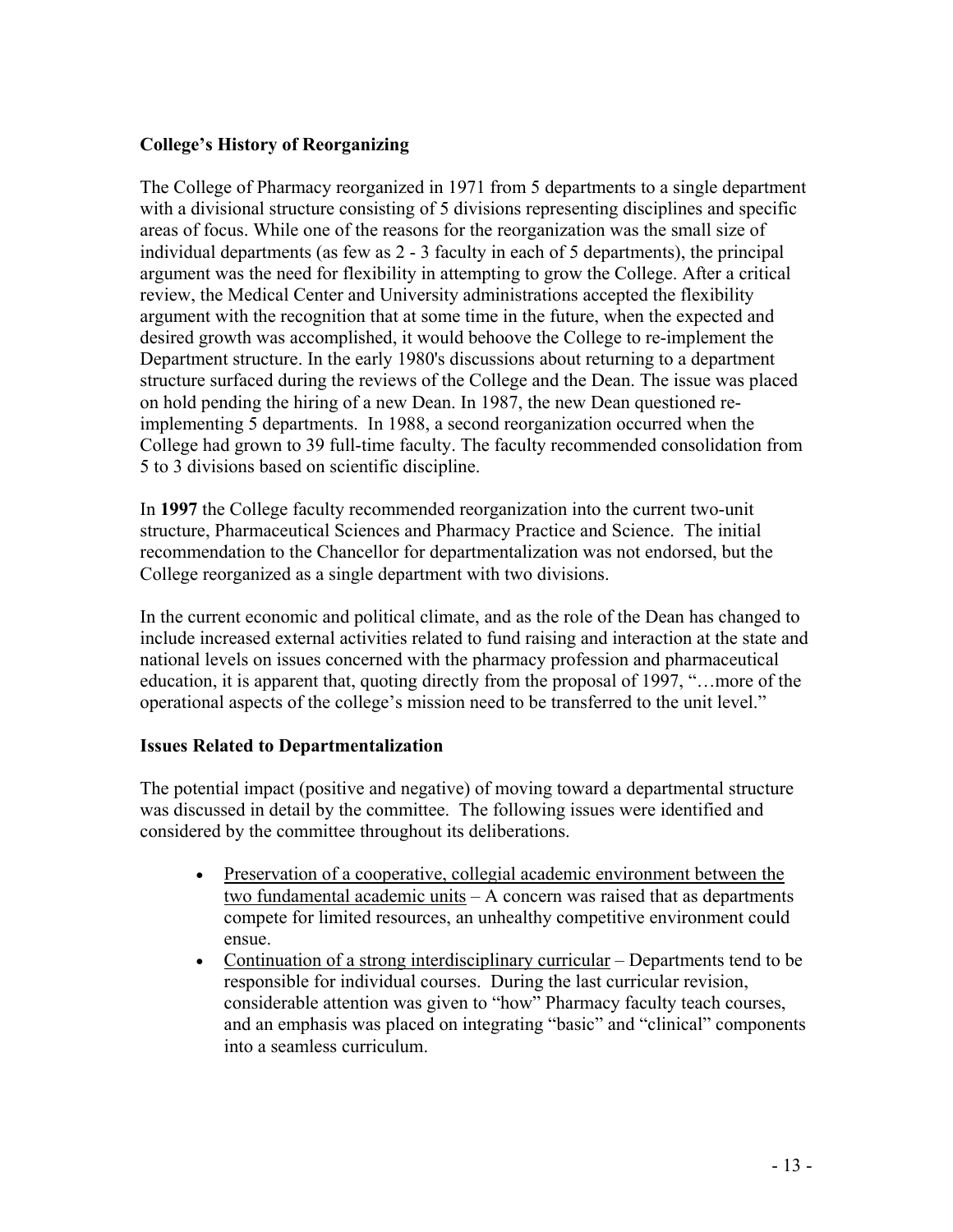- Impact of the move to a Provost model on College function, responsibility, and accountability – How will the College of Pharmacy be best positioned to respond to these environmental changes?
- Governance and its relationship to clarity of responsibility and accountability – The current "division/department mixed model" depends to a great extent on individual agreements and arbitrary definitions regarding lines of responsibility and accountability.
- Governance and its relationship to advocacy The chair of a department has a defined advocacy role on behalf of a department and its faculty beyond that of the Dean.
- Fiscal management As more and more of the responsibility to execute the mission of the College is delegated to the chair/unit, then the appropriate level of managerial and fiscal authority should follow.
- Size matters Many of the institutional markers for success (examples such as grant dollars, graduate students trained, patents, course load, etc.) are reported and compared based on departmental affiliation; Will the College of Pharmacy dilute its impact or expose its unit(s) to criticism if the departments fail to meet reasonable or competitive levels?
- Space How should space be managed? Space utilization is a responsibility delegated from the President to the Dean. The Dean's office should remain principally involved in space allocation/re-assignment.
- Graduate program(s) Graduate programs are traditionally supported (intellectually and fiscally) by departments. The committee endorses this philosophy and supports its eventual implementation in the College of Pharmacy. How can the College of Pharmacy facilitate the expected growth in established and new graduate initiatives given this presumption? The College must be sufficiently flexible to encourage and nurture responsible growth. Careful study should be made of the mechanism by which new programs are developed. Units must be prepared to present and defend a vision and plan to the college and graduate faculty. As part of this process, an assessment of factors external to the College (e.g., Graduate School, Council on Post-secondary Education) regarding our ability to implement new graduate training initiatives should be made.
- Promotion and Tenure It does not appear that the promotion and tenure process would significantly change under a departmental structure.
- Institutional recognition University of Kentucky administrative regulations make no mention of division except within the context of the Community College System. Therefore, it is generally recognized that the "department" is recognized institutionally as the fundamental, academic, operational unit.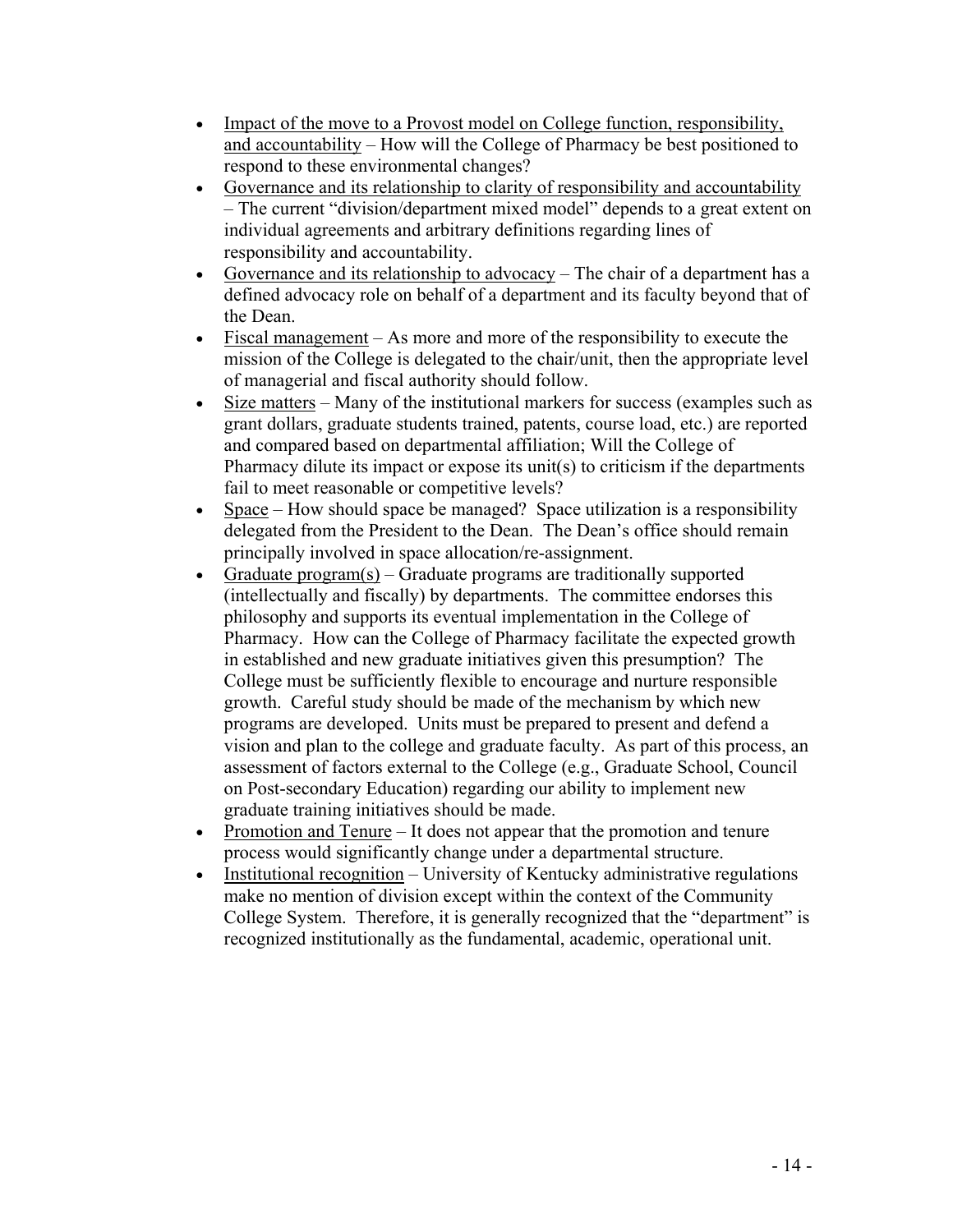#### **Recommendations**

It is the unanimous opinion of the committee that the College of Pharmacy should move expeditiously toward the implementation of a departmental structure. The committee further recommends the following:

- Representatives of the Ad Hoc Committee on Departmentalization should be available to meet separately with faculty from PPS and PS divisions to discuss specific questions raised by individual faculty. This would be an information exchange only and this meeting should not conclude with a formal vote.
- The Ad Hoc Committee on Departmentalization, through the Dean of the College of Pharmacy, should distribute electronically this "position paper" to the faculty along with copies of the committee's minutes at least one week before a full faculty meeting.
- The Ad Hoc Committee on Departmentalization should meet with the faculty and address questions relevant to the committee's recommendations.
- The Dean of the College of Pharmacy should, at an appropriate time, entertain a motion by the faculty to accept the committee's recommendations.
- If the previous motion is supported by faculty vote, the Dean of the College of Pharmacy should appoint a committee to develop the necessary documentation to accomplish departmentalization.
- The Dean of the College of Pharmacy should appoint a committee to develop a new College of Pharmacy Governance Document that will serve as a college-wide "Rules and Operating Procedures." [The assumption is that each newly established department would then create its own governance document that would reflect the basic rules of the college document while articulating its unique vision, establishing its own "metrics", and prioritizing its own resources.]

#### **Steps Toward Reorganization**

Steps outlined by the Senate Committee on Academic Organization and Structure in its *Guidelines for Proposals to Create an Educational Unit or Alter its Status prescribe that, "...In* general a proposal will be considered complete only if it contains a detailed rationale with supporting documents, and like a promotion dossier has been made available for inspection by all interested parties for a reasonable time prior to the collection and inclusion of their written recommendations and commentary." The Ad Hoc Committee on Departmentalization suggests that the College of Pharmacy embrace the Senate Committee's description of a process that is "truly consultative and interactive" and seek the following levels of approval to advance a proposal for departmentalization.

- Open discussions among the faculty of the College of Pharmacy to determine a consensus regarding the decision to departmentalize. Discussions should include:
	- programmatic considerations (compliance with strategic plan for research, teaching, service missions; impact upon other programs; accreditation and educational outcomes; fiscal issues such as budget, space)
	- individual considerations (impact upon faculty, students, staff)
- Approval by the Faculty with a request that the Dean approve and advance the proposal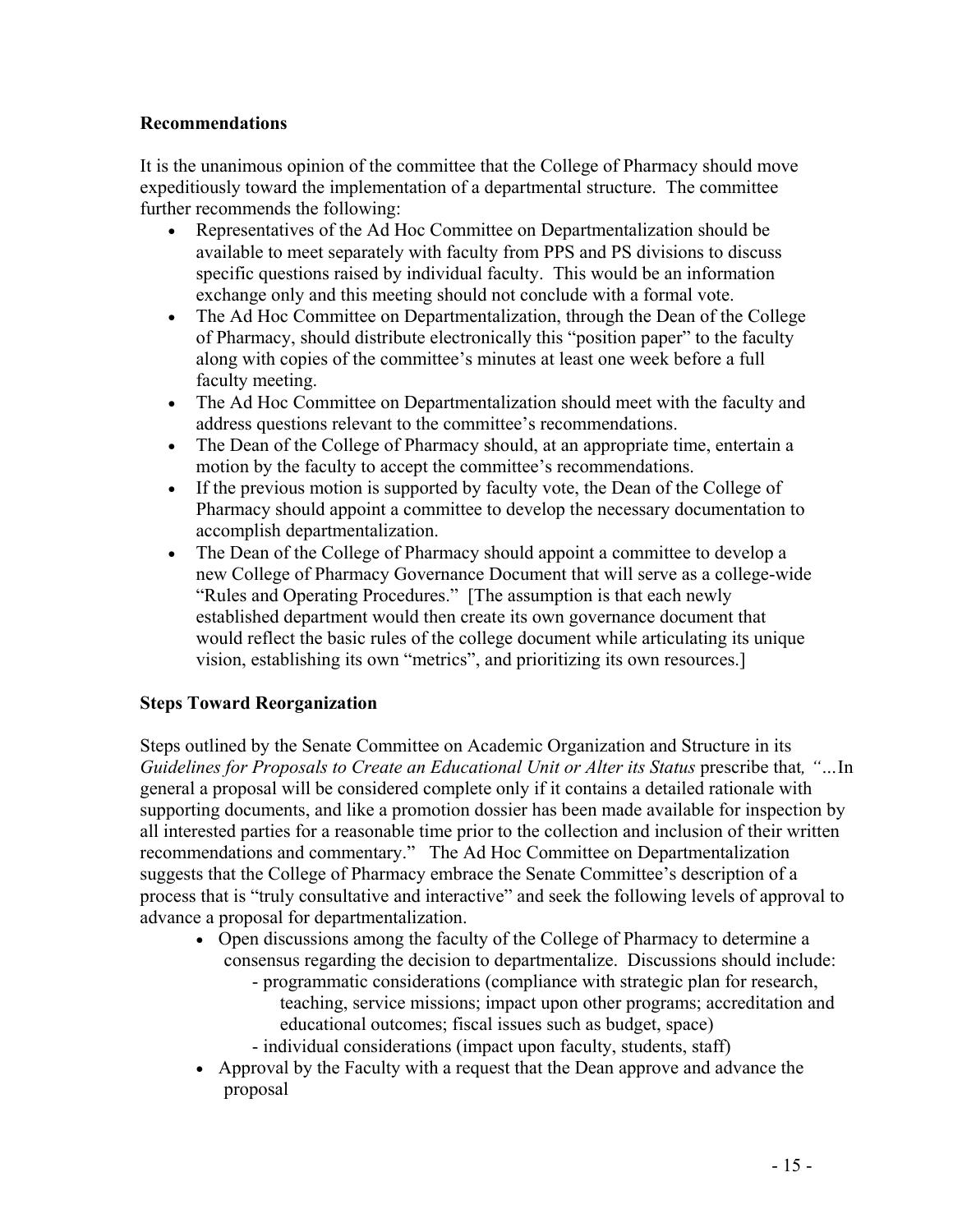- Approval by the Dean of the College
- Approval by the Provost of the University
- Approval by the Senate Committee on Academic Organization and Structure
- Approval by the Senate Council (Medical Center Academic Council
- Approval by the University Senate
- Approval by the President of the University
- Approval by the Board of Trustees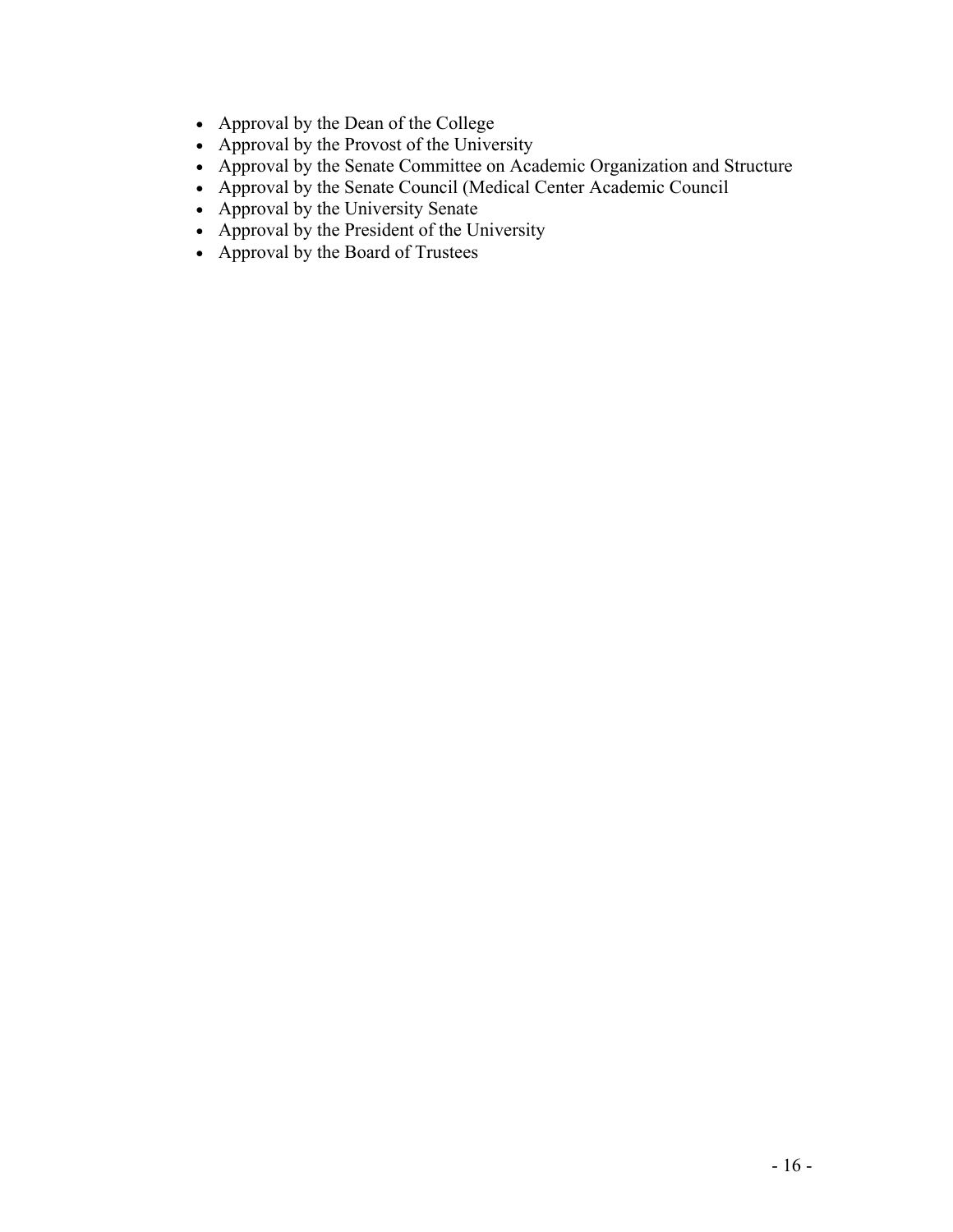#### **LETTERS FROM COLLEGE OF PHARMACY CONSTITUENTS**

- **C.1 Faculty within Division Pharmacy Practice Sciences**
- **C.2 Faculty within Division Pharmaceutical Sciences**
- **C.3 Staff**
- **C.4 Professional Students**
- **C.5 Graduate Students**
- **C.6 Chair, PPS Division**
- **C.7 Chair, PS Division**
- **C.8 Dean**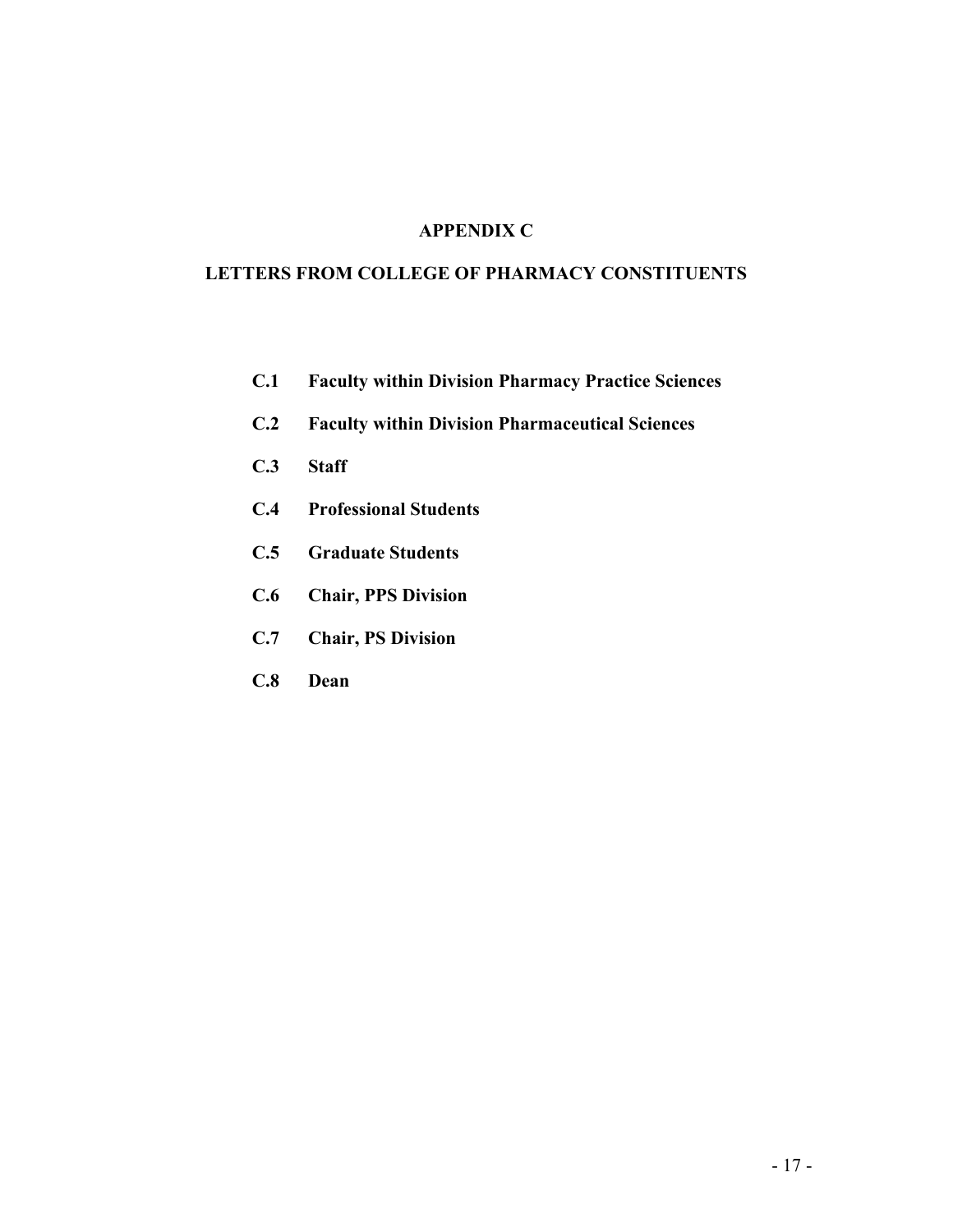# MEMO

| To: | Heidi Milia Anderson, PhD                |
|-----|------------------------------------------|
|     | <b>From:</b> Karen Blumenschein, PharmD  |
|     | <b>Date:</b> September 22, 2003          |
| Re: | PPS Division Vote on Departmentalization |

On Wednesday, June 18, 2003 the Division of Pharmacy Practice and Science held a regularly scheduled Division meeting. During this meeting, the Division was asked to vote, via secret ballot, on the Proposal To Create Departments Within the College of Pharmacy. This Proposal had been discussed with Division Faculty on at least four previous occasions (during a Division meeting on March 21, 2003 devoted to this topic; at the regularly scheduled Division meeting on April 4, 2003; at the regularly scheduled College-wide Faculty meeting on April 23, 2003; and at the College-wide Faculty Retreat held on May 19-20, 2003). The Proposal was provided to all Division Faculty prior to the Division meeting on June 18, and the agenda noted that a secret ballot would be taken on this item during the meeting.

Twenty-two Division faculty were in attendance at the meeting on June 18, 2003. Dr. Donald Perrier, Division Director, instructed all faculty to mark their ballot with "Yes" if they were in favor of proceeding with the Proposal To Create Departments Within the College of Pharmacy; if they were not in favor of proceeding with the proposal the faculty were instructed to mark their ballot with "No".

Karen Blumenschein, Associate Professor in the Division collected nineteen ballots. Seventeen ballots were marked "Yes" and two ballots were marked "No".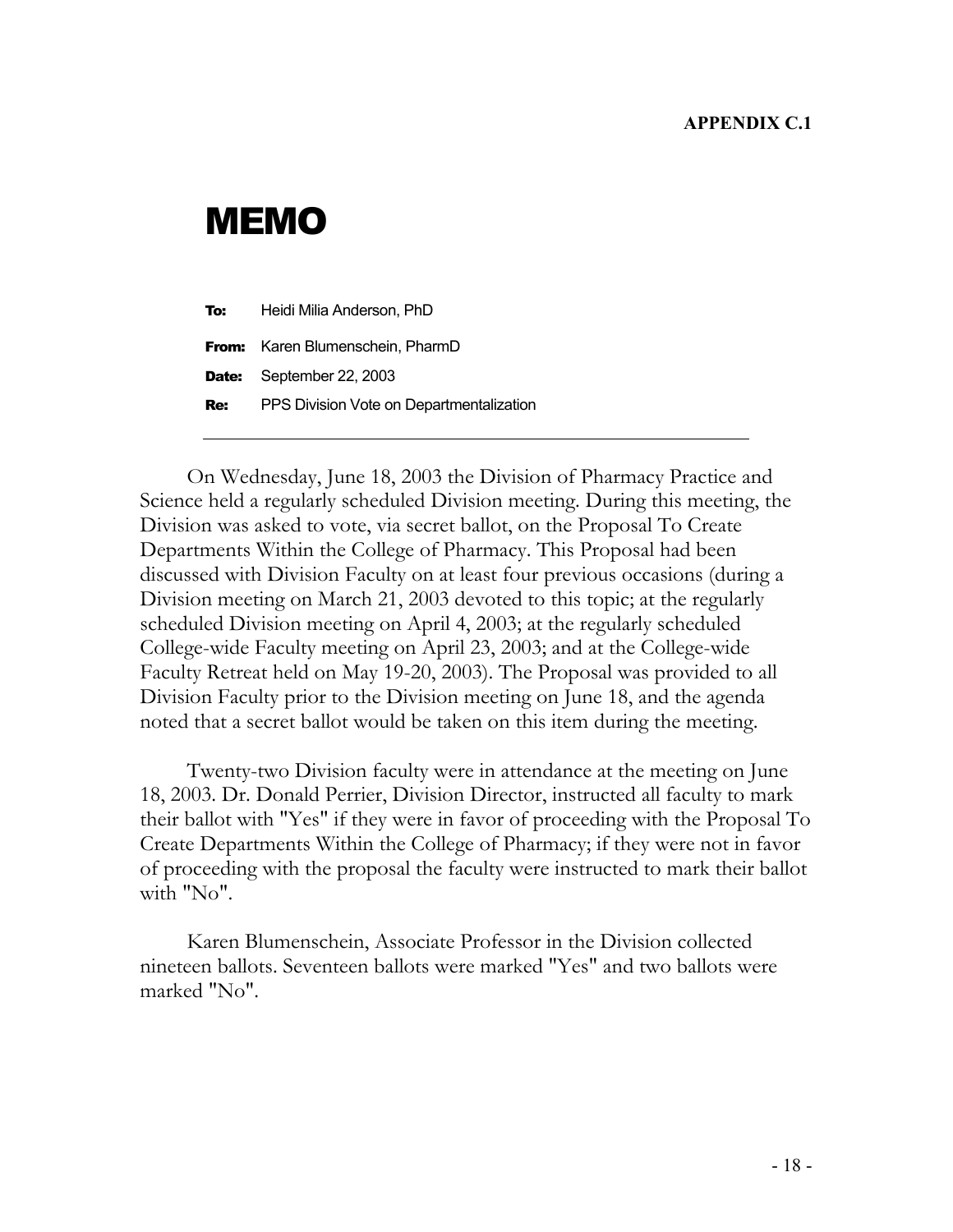

Lexington, June 20, 2003

Kathleen Chard, Ph.D. Chair, Senate Committee on Academic Structure and Organization

#### **RE: Faculty Vote on Departmentalization**

Dear Dr. Chard,

The faculty of the Division of Pharmaceutical Sciences of the College of Pharmacy have engaged in discussions regarding the departmentalization process, and reviewed the proposal (all versions). A call for votes (secret ballot) was conducted during a June 4, 2003 division faculty meeting with the following outcome:

The Division of Pharmaceutical Sciences Faculty supports the proposal for departmentalization unanimously (20/22). Two members of the faculty did not vote, and the only comment received was:

'My only reservation is that the departments must behave as integrated parts of the College rather than isolated units -- otherwise this move will be the worst thing we could have done.'

With best regards,

irthw

 Jurgen Rohr (Vice Chair of the Division of Pharmaceutical Sciences)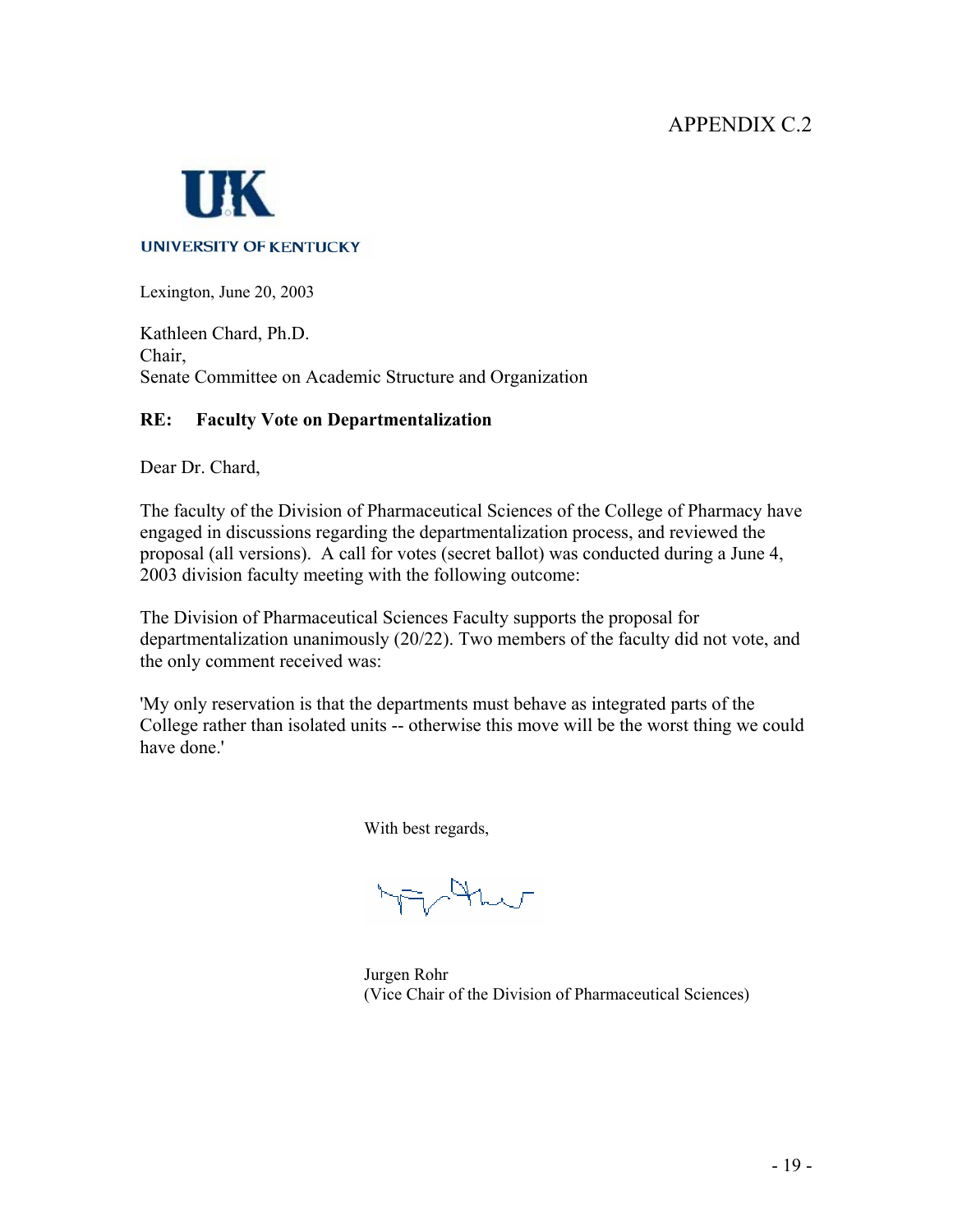

**UNIVERSITY** 

**OF KENTUCKY Pharmacy Practice & Science** College of Pharmacy 907 Rose Street Lexington, KY 40536-0082 (859) 257-9666 FAX: (859) 323-0069

June 9, 2003

To: Dr. Heidi M. Anderson

From: Angela D. Ritchie, College of Pharmacy Staff Council, Chair

Re: Departmentalization of the College of Pharmacy

The College of Pharmacy wants to convert from a division structure between the Pharmacy Practice & Science Division (PPS) and the Pharmaceutical Science Division (PS) to a department structure. Unlike the division model, departmentalization would allow the department chairs to structure and be held accountable for their funding, teaching, research and service programs.

On May  $15<sup>th</sup>$ , 2003, Dr. Anderson presented the departmentalization proposal before the College of Pharmacy Staff Retreat. On behalf of the college's staff, the College of Pharmacy Staff Council, see this model of departmentalization as a means to make the college a more viable institution as long as quality educational programs, tenure and administrative support are still in place. Staff Council supports the move to a departmental model.

http://www.mc.uky.edu/Pharmacy

An Equal Opportunity University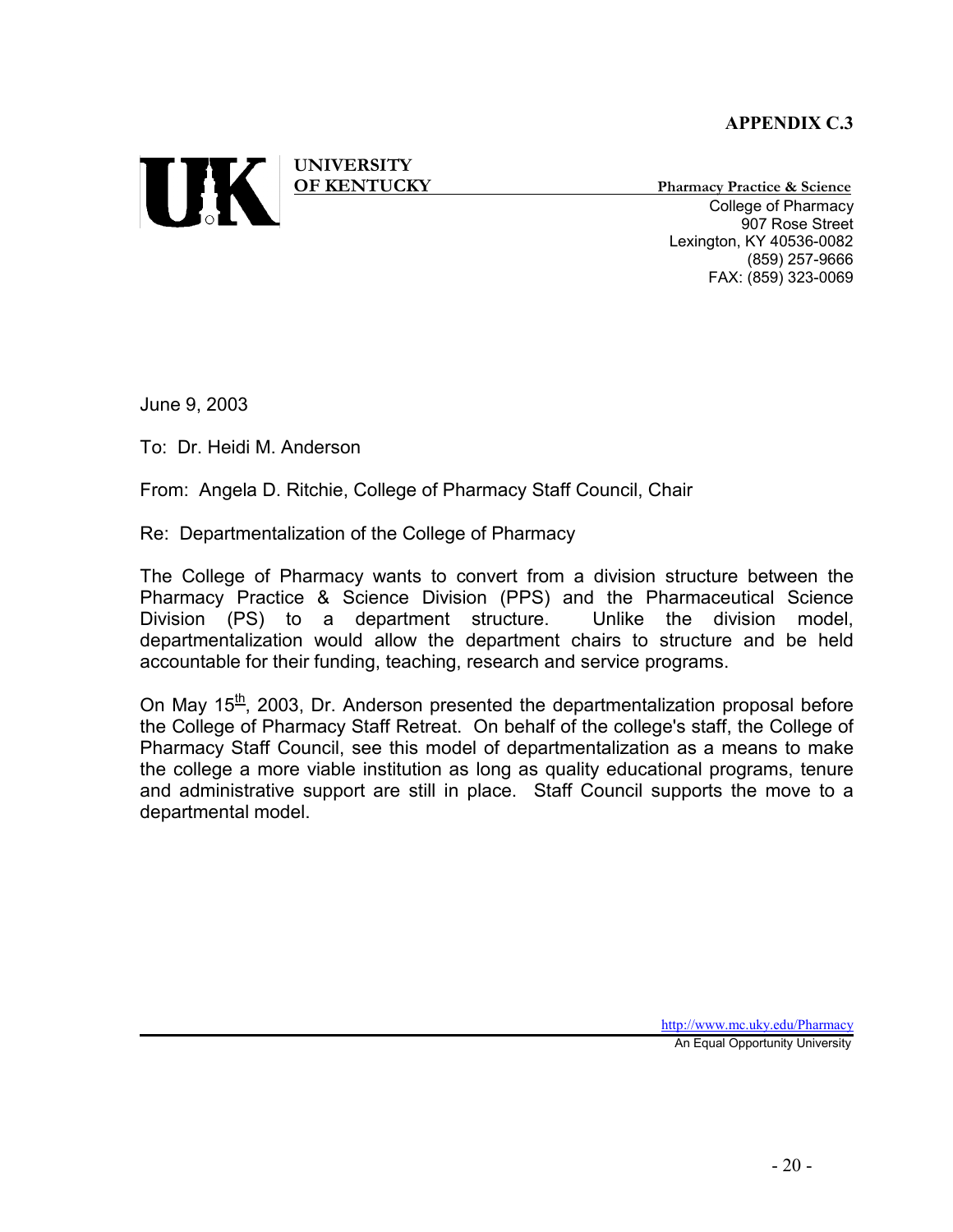University of Kentucky College of Pharmacy 907 Rose Street

To Whom It May Concern:

The student leaders of the College of Pharmacy have been informed of and have reviewed the College's proposal to change from division to departmental status. The students were allowed to ask questions and address any concerns that they had about the proposal. These students were also provided with a copy of the document for further review. Upon this review the students have unanimously approved the proposal and are in support of both the faculty and the College in making this change.

Sincerely,

Matt Martin College of Pharmacy Senator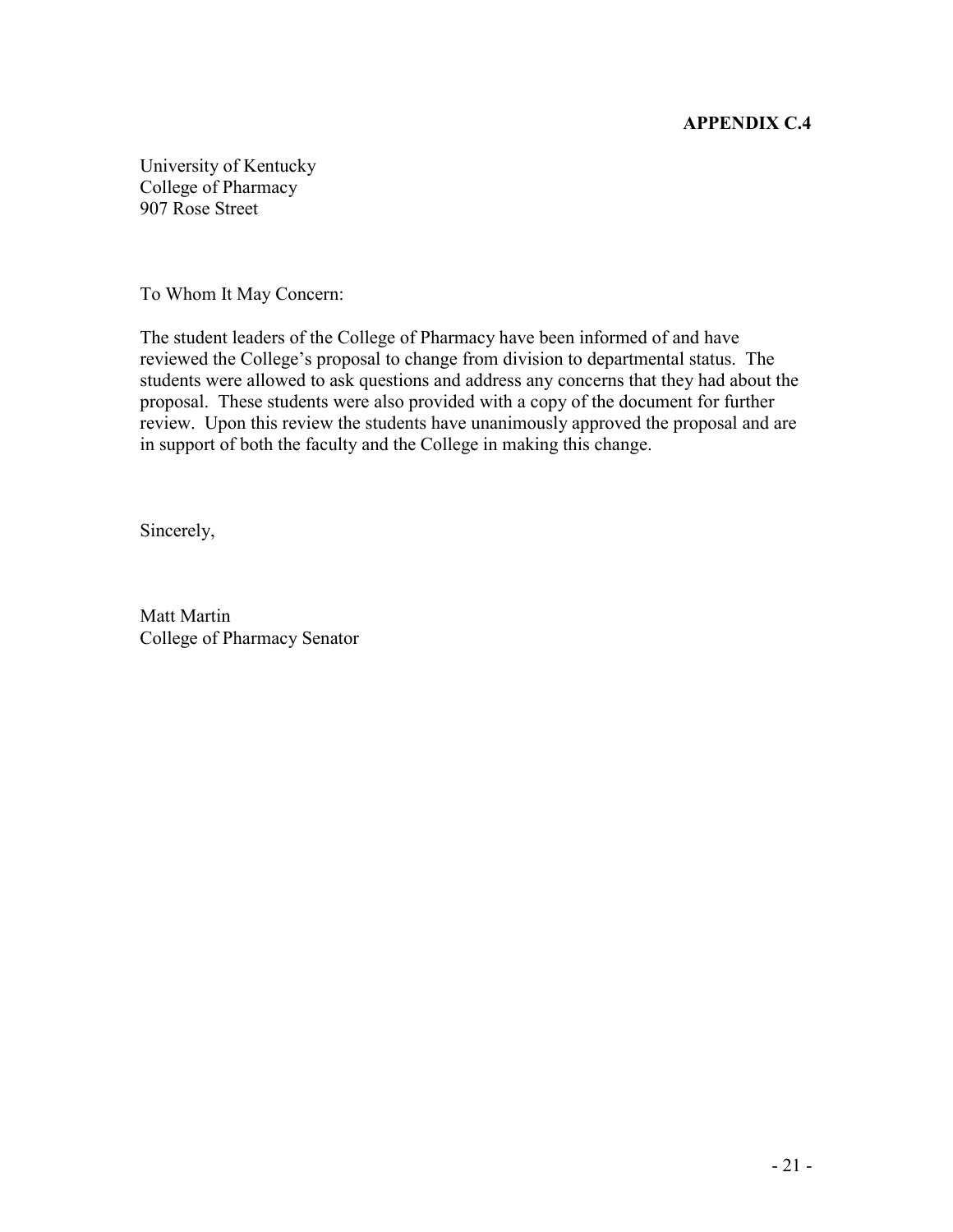Date: July 15, 2003 To: Kate Chard, Senate Committee on Academic Organization and Structure From: Joanna Koziara, Chair of AAPS-UK Chapter Re: Proposal for Department Model in College of Pharmacy

Dear Dr. Chard,

This letter pertains to the graduate students' response to the proposed implementation of the Departmental model at the University of Kentucky, College of Pharmacy. The proposal to adopt a Departmental structure was distributed to all graduate students in the College two weeks ago. Feedback and comments were solicited regarding the changes outlined in the text of the proposal.

Most important to the graduate students is an environment of continued collaboration and collegiality between the two newly formed Departments at the College of Pharmacy. Graduate students feel the changes will be beneficial to the overall efficiency of the college's operations and will help facilitate greater accountability within its two respective Departments. It is of utmost importance that we ensure the quality of the graduate program is not sacrificed by the administrative changes outlined in the proposal. However, we feel confident that the quality of the graduate program will not be significantly impacted by Departmentalization. In summary, graduate student responses to the proposed movement towards Departments showed no reservations regarding the proposed changes described and illustrated in the document.

If you have any questions or concerns regarding this matter, please do not hesitate to contact me.

Best regards,

Joanna Koziara Ph.D, Candidate in Pharmaceutical Sciences President of the University of Kentucky Student Chapter of AAPS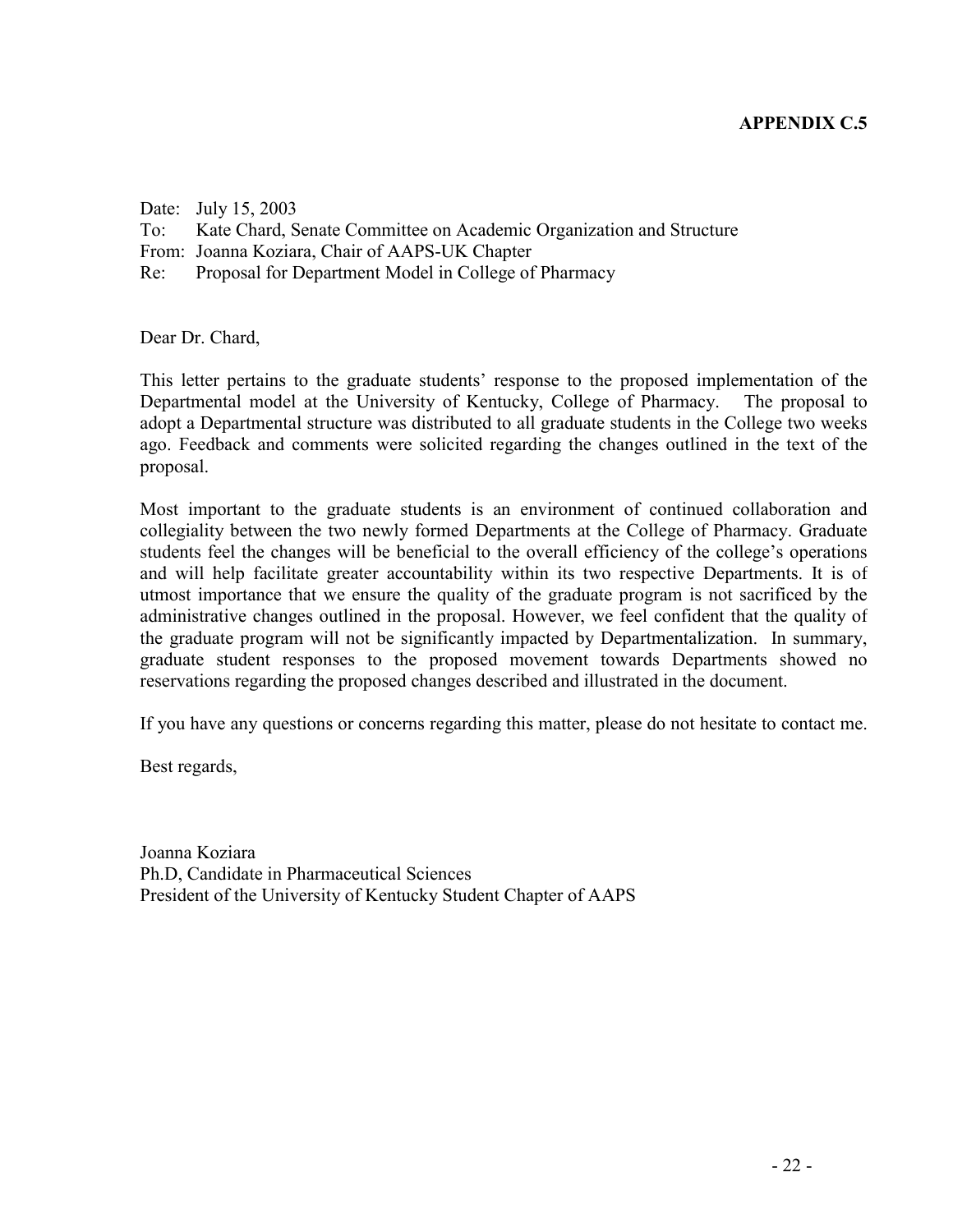**TIK** 

**UNIVERSITYOF KENTUCKY Pharmacy Practice & Science** 

College of Pharmacy 907 Rose Street Lexington, KY 40536-0082 (859) 323-2769 FAX: (859) 323-0069

September 10, 2003

Kathleen Chard, Ph.D. Chair, Senate Committee on Academic Organization and Structure University of Kentucky Lexington, Kentucky

Dear Dr. Chard:

RE: College of Pharmacy Proposal to Departmentalize

Within the University the College of Pharmacy is a single department unit with the Dean also serving as Department Chair. Although this is the formal structure, the College has two Divisions, the Division of Pharmacy Practice and Science and the Division of Pharmaceutical Sciences, which function in many ways (e.g. budget, promotion and tenure, faculty assessment) as Departments. However, this structure is very awkward in that a Division is not a recognized unit within the University, and hence there are no regulations concerning its function, for example, a requirement for regular review of the Division Chair. Therefore, it is important that the current informal structure be formalized to clarify roles and responsibilities within the College.

Faculty members within the Division of Pharmacy Practice and Science have been provided with several opportunities to discuss this change in structure. The Chair of the College's Committee on Departmentalization had an open meeting for all members of the Division. The Division's representatives on this Committee volunteered to meet with members of the Division at any time to discuss this issue. In addition, there were at least three other meetings where the issue was discussed. At no time was concern raised by anyone regarding the move from Divisions to Departments. A secret ballot vote was taken at a regularly scheduled Division meeting on June 18, 2003, with the ballots being collected and counted by a faculty member. This resulted in a vote of seventeen for and two opposed to departmentalization. A copy of the proposal to create departments was distributed in advance of the meeting.

Therefore, as the current Division Chair of Pharmacy Practice and Science I strongly endorse the proposal that the College of Pharmacy change from a single department to a two department unit. The primary reasons are as sighted above; to clarify roles and responsibilities within the College, to formalize the current operating structure thereby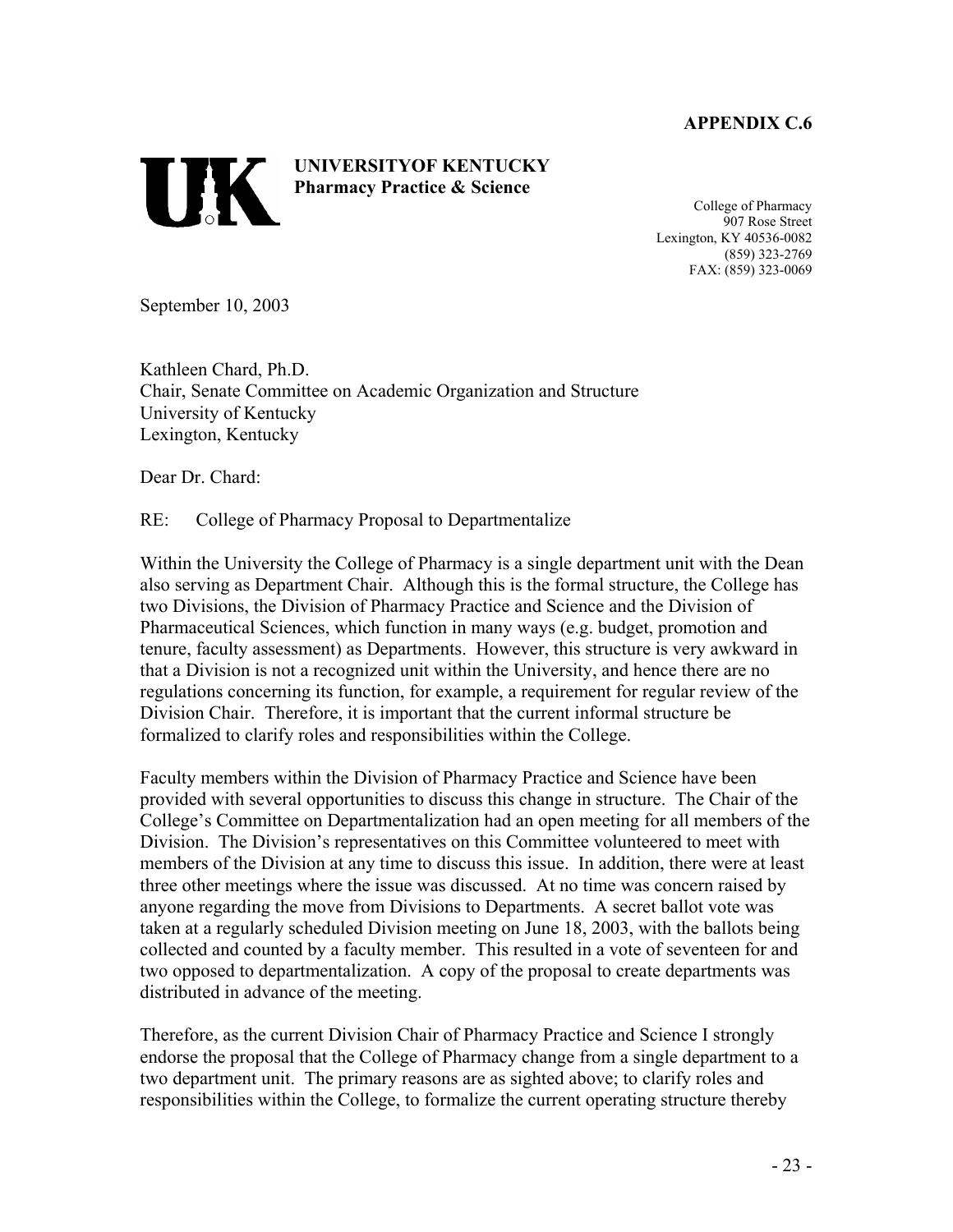providing University regulations which govern this more formalized structure, and the members of the Division are supportive of this change. I look forward to the possibility of being able to facilitate this transition.

Should you have any questions, or wish clarification of any issues please do not hesitate to contact me.

Sincerely,

Donald G. Perrier, Ph.D. Chair, Division of Pharmacy Practice and Science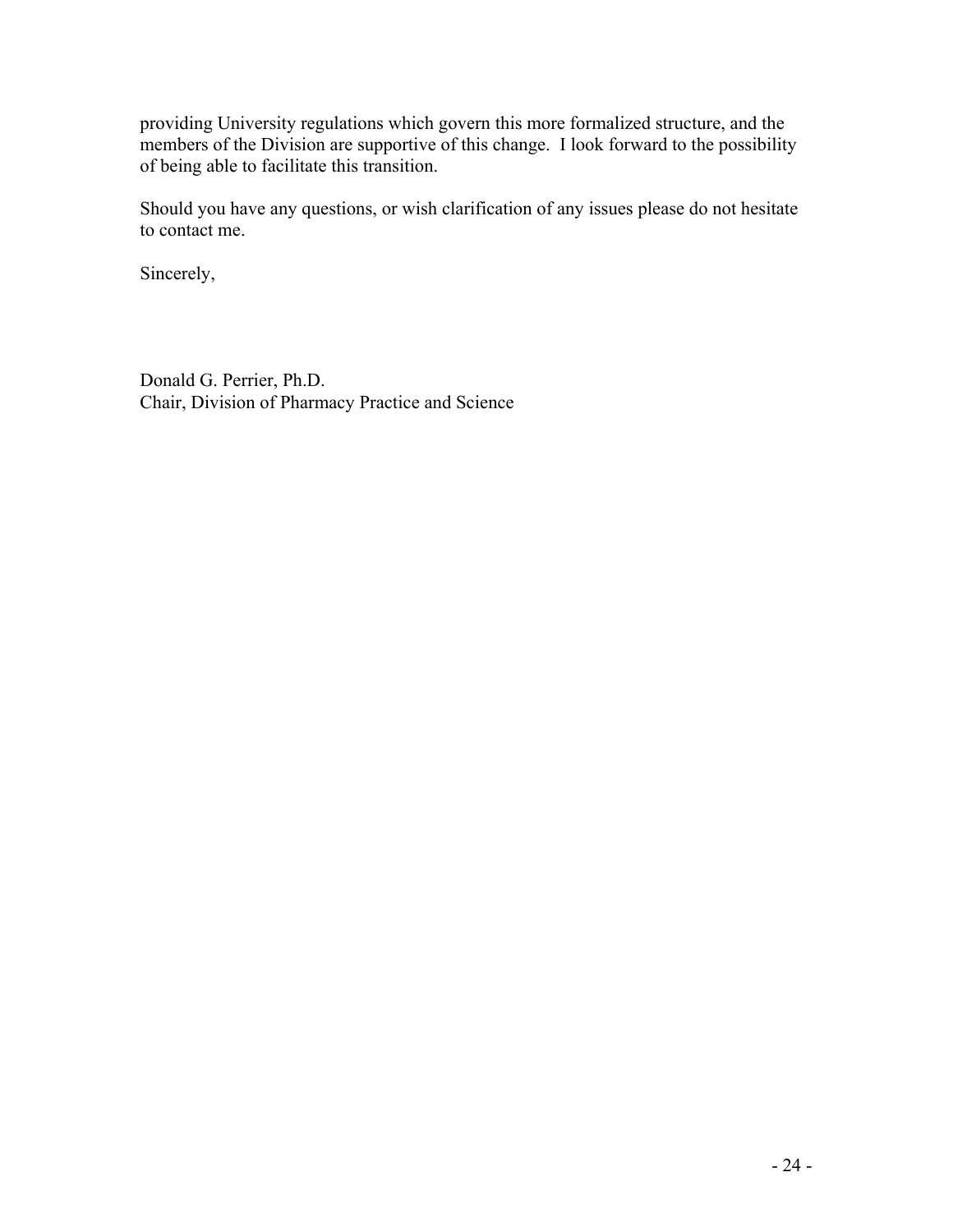September 8, 2003

Kathleen Chard, Ph.D. Chair, Senate Committee on Academic Organization and Structure

Dr. Chard,

This letter is being written in strong support of the Proposal for Academic Reorganization submitted by the College of Pharmacy. The reorganization of the College of Pharmacy is in the best interests of the students, faculty and staff of the College.

If endorsed by the Senate and the Board of Trustees, the proposal would change the College of Pharmacy from one academic Department with two Divisions to two academic Departments within the College of Pharmacy. This would give rise to two Department Chairs and remove the Dean from the dual role of Department Chair and Dean. This proposal was first endorsed by the College faculty and administration in 1997; however the Medical Center administration was not supportive of such a change. The faculty remains convinced that this reorganization will facilitate their research, teaching and service missions while making the organization more efficient. The basic academic unit within the University is the Department and this proposal recognizes this reality and applies it to the College of Pharmacy. Much of the rationale for the reorganization is outlined in the proposal itself and supporting documents.

The faculty, staff and students, both professional and graduate, have been given time to review and discuss the issues relevant to the reorganization. The faculty has held several votes on the process and a majority of faculty members have repeatedly endorsed the proposed organizational structure for the College. Within the Pharmaceutical Sciences Division the vote was unanimous to proceed.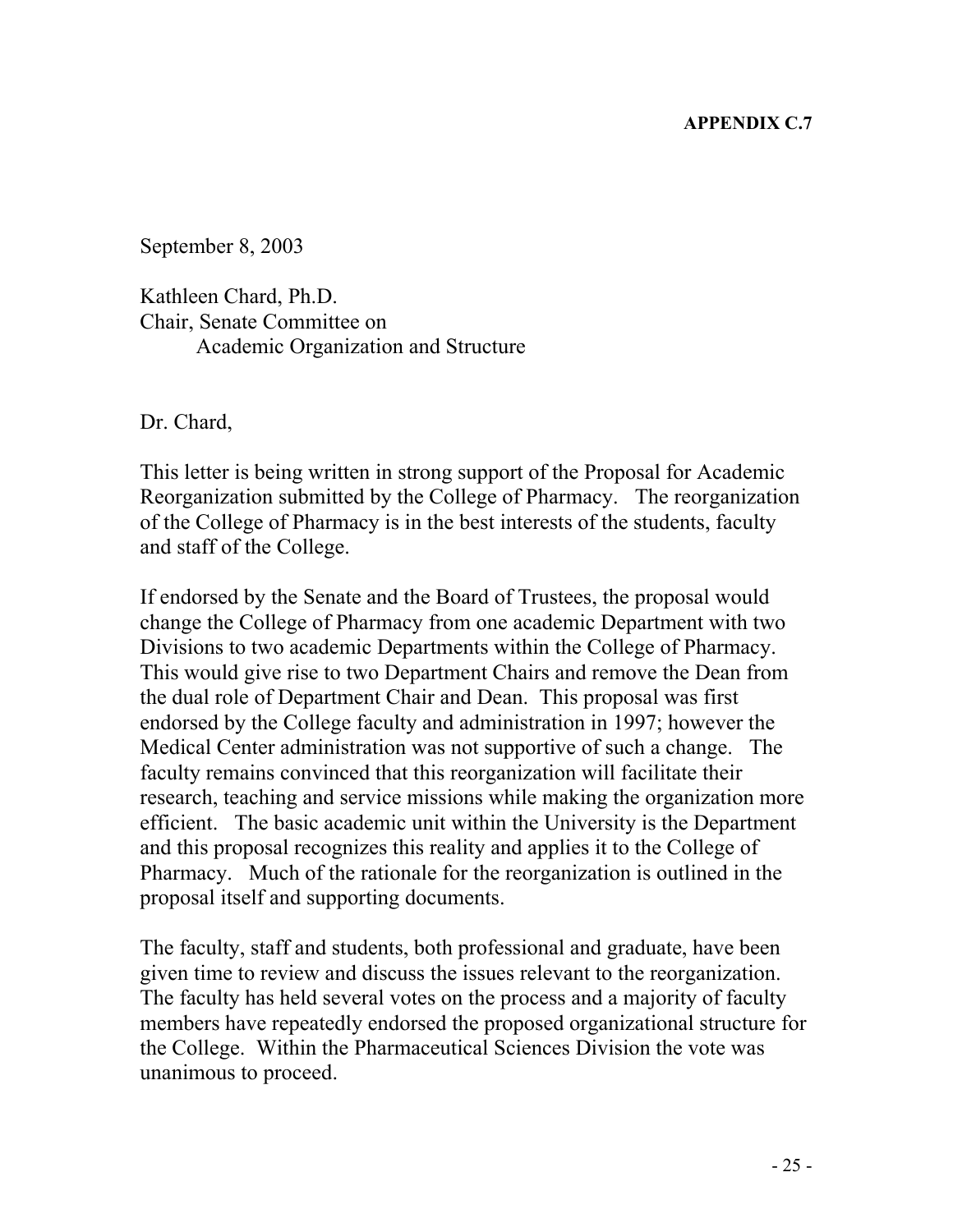The College of Pharmacy has grown in size and has diversified considerable over that last thirty years, but the organizational structure has not changed its basic structure during that same time frame. At the present time, the College functions as if it were two academic units, but this *de facto* department system has not been endorsed by the Senate, nor has it been recognized by the rest of the University. As with any large organization, the effectiveness and efficiency of the organization increases when those decision makers closest to the function have the responsibility and the authority to act. The Dean of the College of Pharmacy should focus on positioning the College to take full advantage of opportunities within and outside the University. The daily operations, strategic planning, faculty mentoring and fiscal accountability are best overseen by a Chair.

The Proposal for Academic Reorganization has my strongest endorsement and complete support. When I was approached to lead this division at the first of the year, one of my commitments to the faculty was to see this process through to its implementation. I remain willing and eager to assist in its successful implementation and continued growth and development of the College as a unit.

Sincerely yours,

Patrick J. McNamara, Ph.D. Professor and Division Director Pharmaceutical Sciences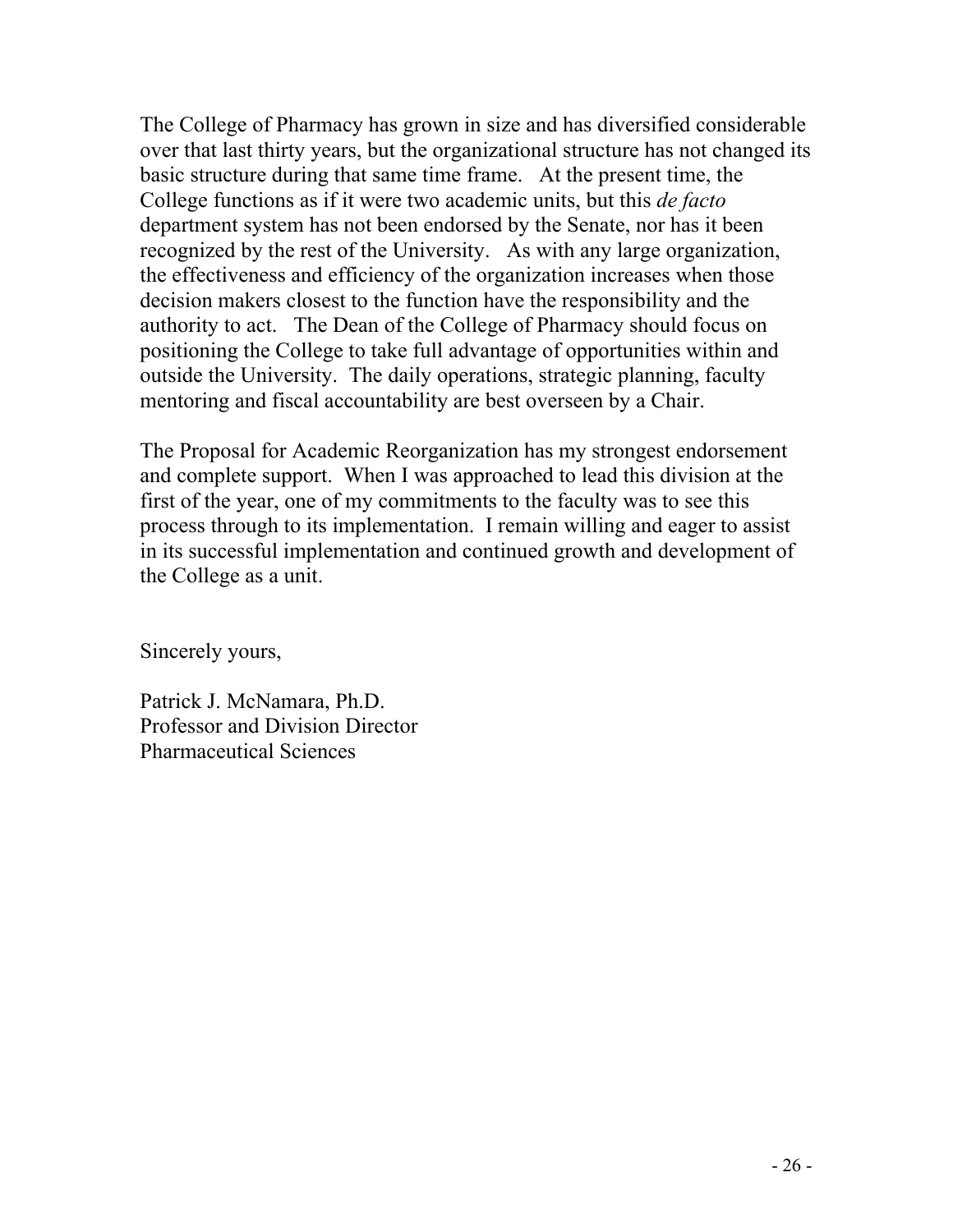September 18, 2003

Kathleen Chard, Ph. D. Chair, Senate Committee on Academic Organization and Structure University of Kentucky University Senate 153 Bowman Hall Lexington, KY 40506-0059

Dear Dr. Chard:

This correspondence is submitted in support of implementation of academic departments in the College of Pharmacy. A proposal prepared by committees and carefully reviewed and evaluated by the faculty has been submitted under separate cover to the University Senate. I am communicating my sincere desire that the Senate approves and supports this reorganization request from the College of Pharmacy.

This topic has been carefully addressed by various committees and the faculty as a whole over the past nine months. The issue of departments has been a concern in the College since the mid-1990s. Upon accepting this position in 2000, faculty and college leadership were strong advocates of the change in organization structure. Although requests had been submitted to previous University leaders, there was little support for the proposal. I have found the absence of departments in the College has resulted in omission from various planning and administrative forums where department chairs come together to discuss common concerns or specific issues. Moreover, we are unaware of other faculty or planning forums missed because the point of contact was the department chair. But even without a formal department structure, the College has functioned internally as though there are departments (now divisions) of Pharmaceutical Sciences and Pharmacy Practice and Science. We believe that our faculty and our programs have earned and need departments, the University standard structure for academic degree program units.

Our proposal contains a rationale and supporting documentation explaining and advocating the recommendation. Our faculty, staff and students have been given ample time to review, discuss, reflect and vote (faculty) on the proposal. The proposal has experienced a vast majority of support across these constituencies. In addition to my support for the recommendation, permit me to convey my willingness to assist in its successful implementation and continued growth and development within the College. As dean, I have every confidence that the entire College will function with greater effectiveness and we will benefit from inclusion and participation in forums where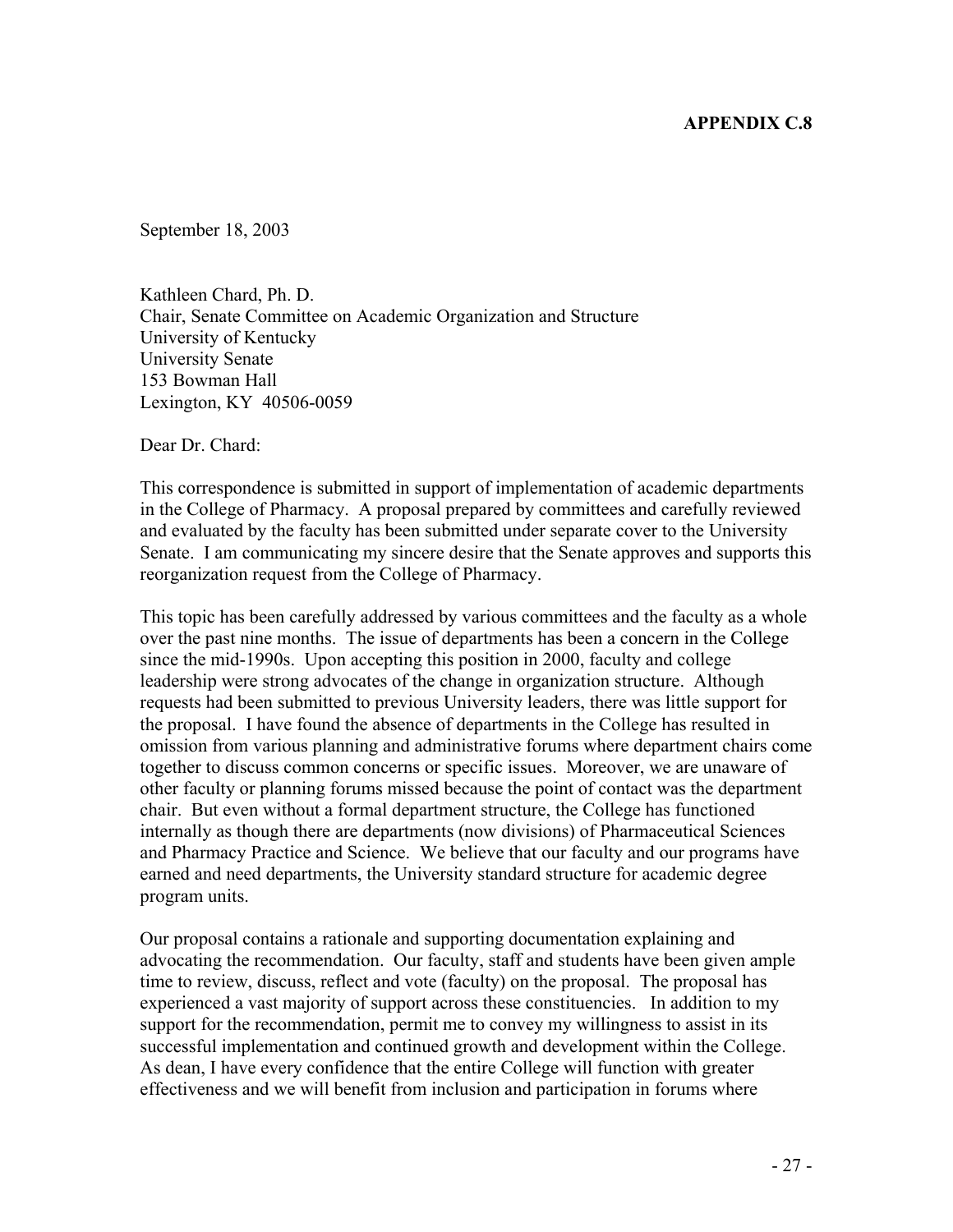Kathleen Chard, Ph.D. Page Two

departmental and related affairs are addressed. Finally, implementation of the proposal will reduce faculty anxiety and frustration resulting from the absence of such a structure in the College.

Thank you in advance for your participation in the process and please do not hesitate to call on me if I can be of assistance.

Sincerely,

Kenneth B. Roberts, Ph.D. Dean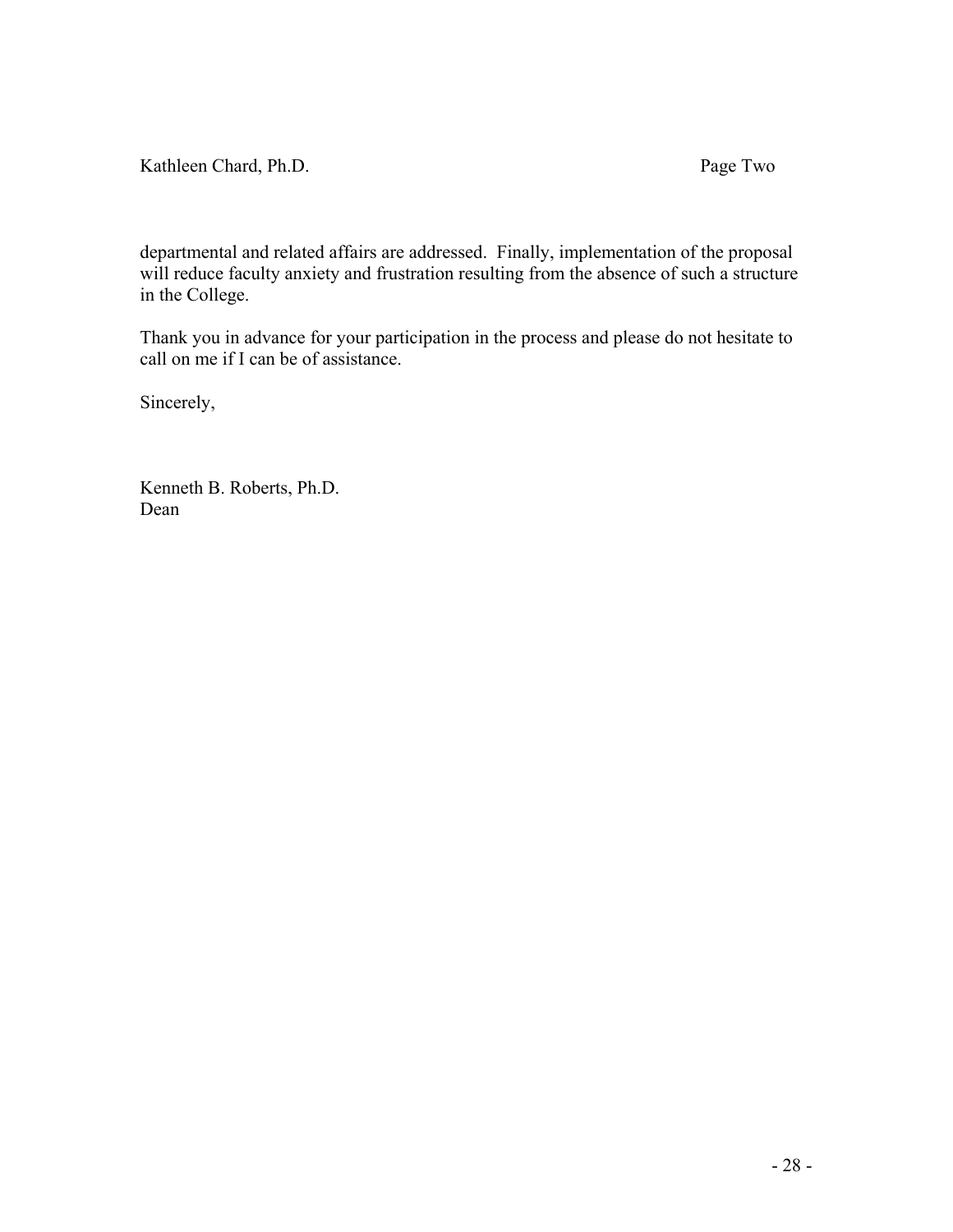#### **APPENDIX D**

#### **Summary of Questionnaire to Deans at Pharmacy Colleges/Schools at other Universities Summer 2003**

- 1. Which of the following best describes the current organizational structure of your College/School of Pharmacy?
	- a. Departments
	- b. Divisions
	- c. Other (Please explain)
- 2. How many Departments/Divisions exist in your college/school?

| <b>College/School Dean or Associate</b> | # Departments/Divisions                          |
|-----------------------------------------|--------------------------------------------------|
| Dean                                    |                                                  |
| Arizona: Associate Dean J.              | 3 Departments                                    |
| Draugalis                               |                                                  |
| California-SF: Associate Dean           | 3 Departments                                    |
| Cullander                               | There are also 3 Graduate Groups (Biomedical     |
|                                         | Informatics, Chemistry and Chemical Biology, and |
|                                         | Pharmaceutical Sciences and Pharmacogenomics)    |
| Florida: William Riffee, Dean           | 5 Departments                                    |
| University of Iowa: Bernard             | 3 Divisions that act like departments (budgetary |
| Sorofman, Assoc. Dean                   | responsibility)                                  |
| Kansas: Jack Fincham, Dean              | 4 Departments                                    |
| Maryland: Deborah Neels, JD.            | 3 Departments                                    |
| Asst. to the Dean                       |                                                  |
| University of Minnesota: Marilyn        | 4 Departments (Twin Cities campus)               |
| Speedie, Dean                           | 1 Department (Duluth expansion)                  |
| University of Montana: Dave             | 4 Departments                                    |
| Forbes, Dean                            |                                                  |
| Purdue University: Holly Mason,         | 3 Departments                                    |
| Assoc. Dean                             | 1 official Division (nuclear pharmacy)           |
|                                         | 1 unofficial Division (pharmacy administration)  |
|                                         |                                                  |
| SUNY, Buffalo: Dean Wayne               | 2 Departments                                    |
| Anderson                                |                                                  |
| University of Tennessee: Dick           | 2 Departments                                    |
| Gourley, Dean                           |                                                  |
| University of Utah: John Mauger,        | 4 Departments                                    |
| Dean                                    |                                                  |
| University of Washington: Sid           | 3 Departments                                    |
| Nelson, Dean                            |                                                  |
| University of Wisconsin: Mel            | 3 Divisions                                      |
| Weinswig, Dean                          |                                                  |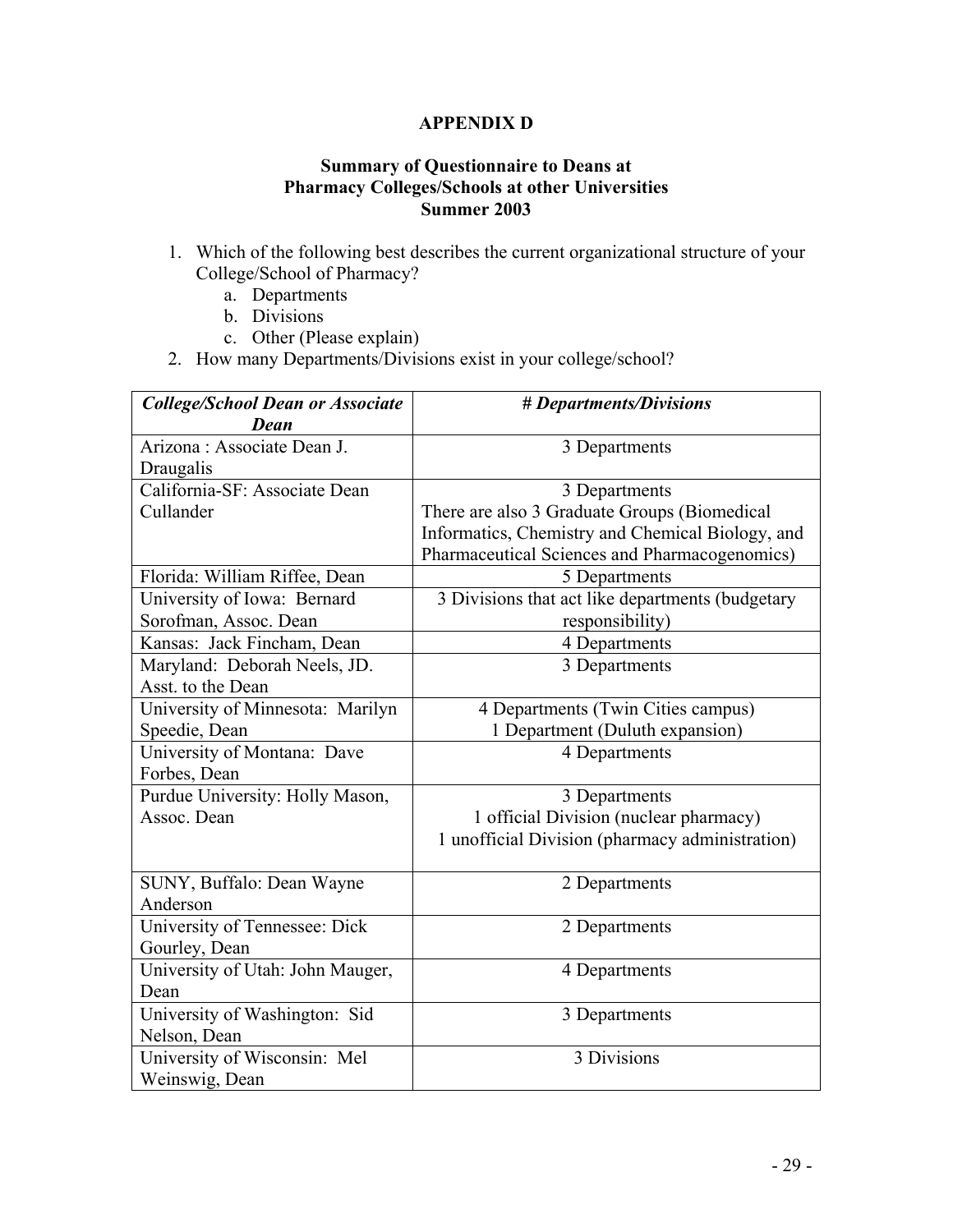- 3. Approximately how many full time faculty exist within each department/division?
- 4. What is the primary disciplinary focus of each department/division within your college/school of Pharmacy (i.e., clinical pharmacy practice, etc.)?

| <b>College/School Dean or</b><br><b>Associate Dean</b> | <b>Departments/Divisions</b>      | <b>FTEs</b>        |
|--------------------------------------------------------|-----------------------------------|--------------------|
| Arizona                                                | Pharmacy Practice and Science     | $20 - 25$          |
|                                                        | Pharmaceutical/Toxicology         | 17                 |
|                                                        | <b>Pharmaceutical Sciences</b>    | house for joint    |
|                                                        |                                   | graduate program   |
| California-SF                                          | <b>Biopharmaceutical Sciences</b> | 14                 |
|                                                        | (BPS)                             |                    |
|                                                        | <b>Pharmaceutical Chemistry</b>   | 18                 |
|                                                        | (Pharm Chem)                      |                    |
|                                                        | Clinical Pharmacy (CP)            | 48                 |
| Florida                                                | Medicinal Chemistry               | $\overline{7}$     |
|                                                        | Pharmaceutics                     | 7                  |
|                                                        | Pharmacodynamics                  | 9                  |
|                                                        | Pharmacy Health Care              | 9                  |
|                                                        | Administration                    |                    |
|                                                        | <b>Pharmacy Practice</b>          | 17                 |
| University of Iowa                                     | Clinical/Administrative           | 6                  |
|                                                        | Pharmacy                          |                    |
|                                                        | Pharmaceutics                     | 8                  |
|                                                        | Medicinal Chemistry               | 35                 |
| Kansas                                                 | <b>Pharmaceutical Chemistry</b>   | Varies from 8-15   |
|                                                        | Medicinal Chemistry               |                    |
|                                                        | <b>Pharmacy Practice</b>          |                    |
|                                                        | Pharmacology & Toxicology         |                    |
| University of Maryland                                 | Pharmacy Practice & Science       | 27                 |
|                                                        | (clinical)                        | 27                 |
|                                                        | <b>Pharmaceutical Sciences</b>    |                    |
|                                                        | (science)                         | 14                 |
|                                                        | <b>Pharmaceutical Health</b>      |                    |
|                                                        | Services Research (outcomes       |                    |
|                                                        | research $\&$ public policy)      |                    |
| University of Minnesota                                | TC Campus:                        |                    |
|                                                        | <b>Medicinal Chemistry</b>        |                    |
|                                                        | Pharmaceutics                     | 8-15 fulltime,     |
|                                                        | Experimental & Clinical           | others with        |
|                                                        | Pharmacology                      | secondary faculty  |
|                                                        | Pharmaceutical Care & Health      | titles (directors, |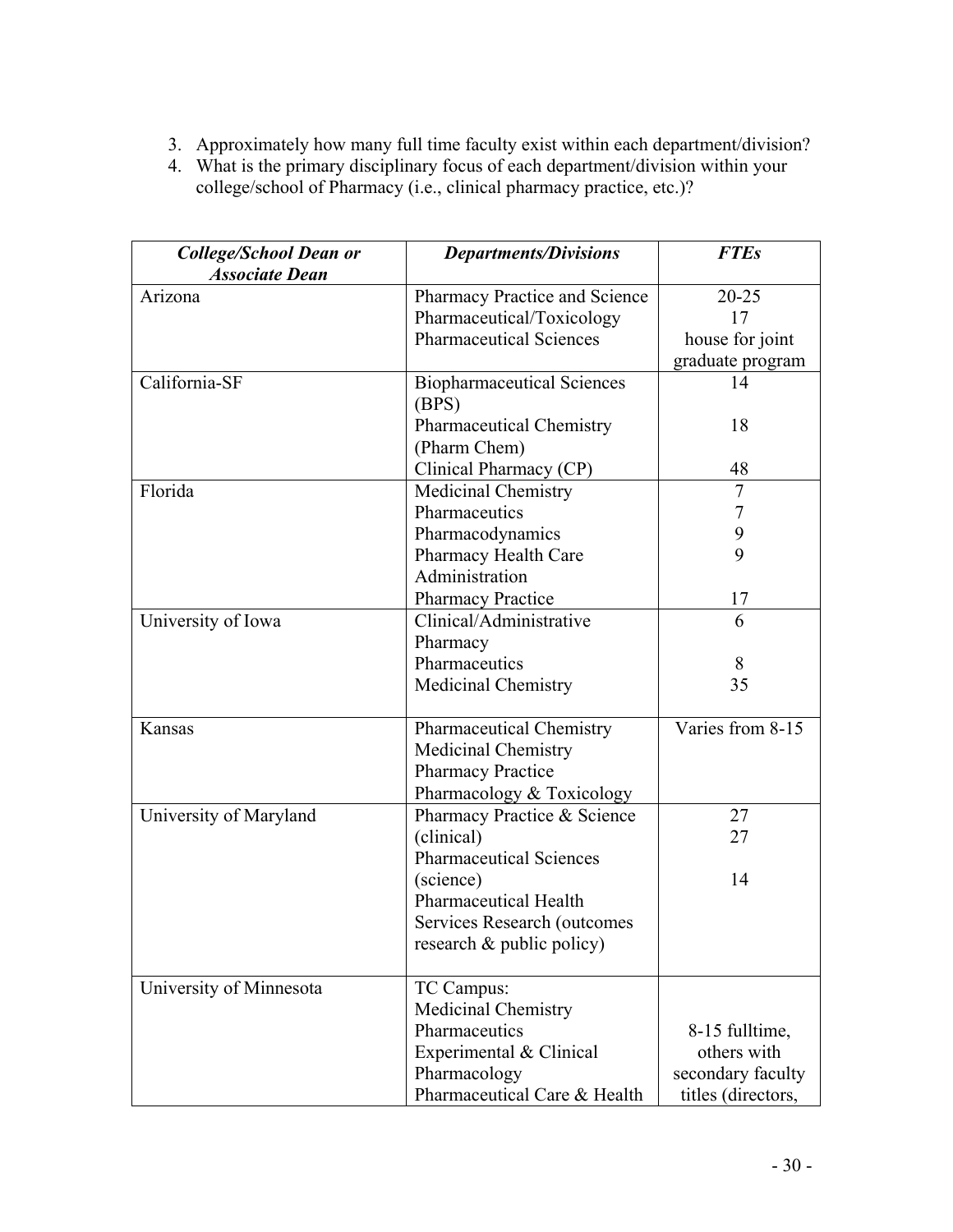|                          | Systems                                       | coordinators, etc.) |
|--------------------------|-----------------------------------------------|---------------------|
|                          | Duluth: catch-all, Pharmacy                   |                     |
|                          | Practice & Pharmaceutical                     |                     |
|                          | Sciences (may split into 2 as                 |                     |
|                          | faculty grows)                                |                     |
| University of Montana    | <b>Pharmacy Practice</b>                      | 10-20 in ea.        |
|                          | <b>Pharmaceutical Sciences</b>                |                     |
|                          | Social Work                                   |                     |
|                          | Physical Therapy                              |                     |
| Purdue University        | Industrial and Physical                       | 10                  |
|                          | Pharmacy (incl. NUPH div.)                    |                     |
|                          | Medicinal Chemistry &                         | 30                  |
|                          | Molecular Pharmacology                        |                     |
|                          | Pharmacy Practice (incl.                      | 30                  |
|                          | PHAD)                                         |                     |
| SUNY, Buffalo            | <b>Pharmaceutical Sciences</b>                | 15                  |
|                          | <b>Pharmacy Practice</b>                      | 22                  |
| University of Tennessee  | Pharmaceutical Sciences (incl.                | 20 full-time,       |
|                          | pharmaceutics, medicinal                      | 10 part-time        |
|                          | chemistry,                                    |                     |
|                          | pharmacoeconomics)                            |                     |
|                          |                                               |                     |
|                          | Pharmacy                                      | 38 full-time,       |
|                          |                                               | 72 part-time        |
| University of Utah       | Medicinal Chemistry                           | Each one is quite   |
|                          | Pharmacology & Toxicology                     | different           |
|                          | Pharmaceutics &                               |                     |
|                          | <b>Pharmaceutical Chemistry</b>               |                     |
|                          | <b>Pharmacy Practice</b>                      |                     |
| University of Washington | Medicinal Chemistry                           | 9 FTE               |
|                          | Pharmaceutics                                 | 8 FTE               |
|                          | Pharmacy (incl. therapeutics,                 | 21 FTE              |
|                          |                                               |                     |
|                          | pharmacy practice, mgmt,                      |                     |
|                          | social/admin., outcomes<br>Pharm Science Div. | 20                  |
| University of Wisconsin  | Professional Practice Div                     |                     |
|                          |                                               | 20                  |
|                          | Social/Administrative Science                 | 10                  |
|                          | Div.                                          |                     |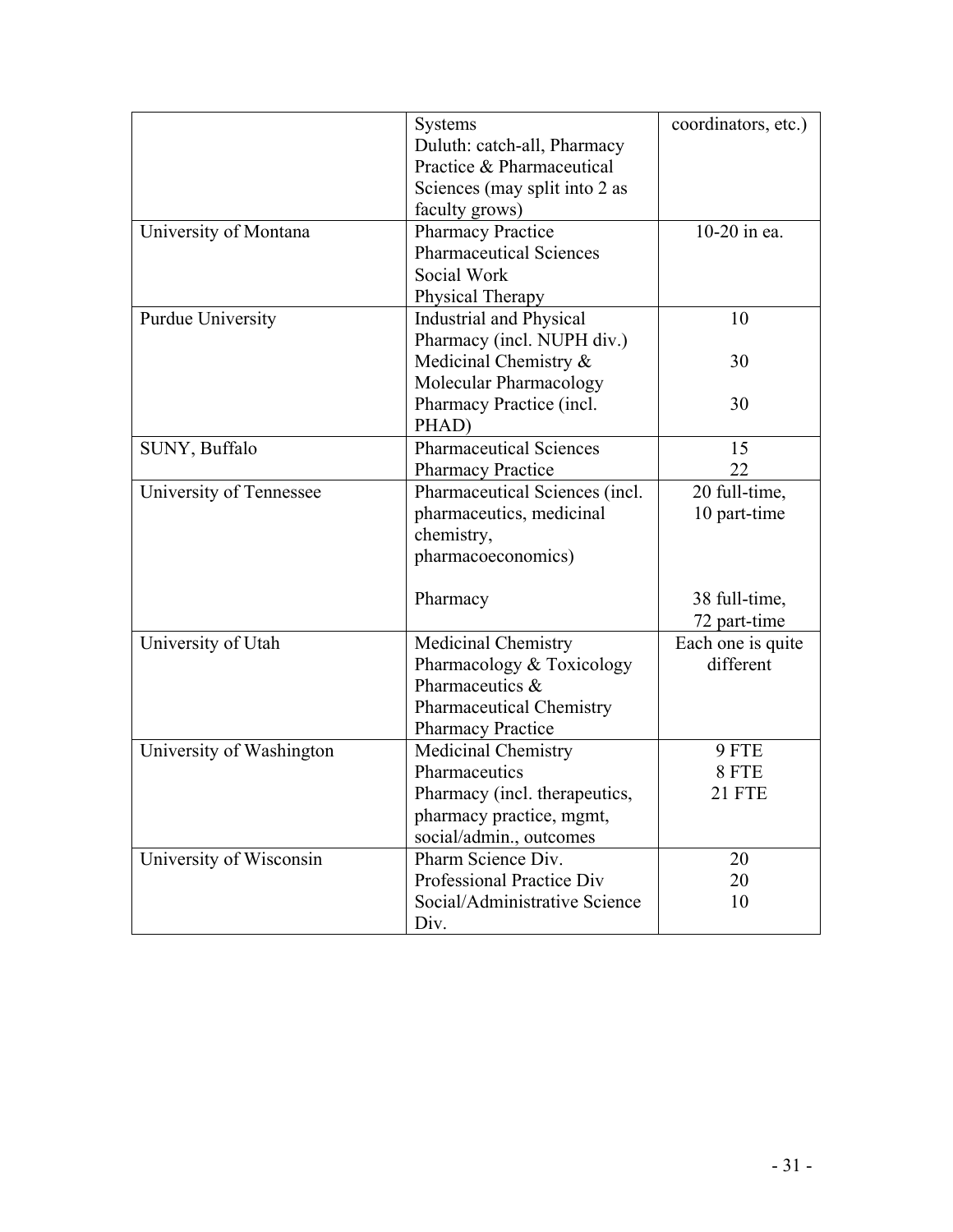- 5. Does the current structure in your college/school provide for appropriate interdisciplinary activity in teaching (professional and graduate) and research?
- 6. Does your college/school have research focus groups? Is so, which areas?

| <b>College/School Dean or</b> | <b>Interdisciplinary</b> | <b>Focus Groups Areas</b>             |
|-------------------------------|--------------------------|---------------------------------------|
| <b>Associate Dean</b>         | <b>Teaching/Research</b> |                                       |
| Arizona                       | Yes                      | There are 3 Centers of Excellence     |
|                               |                          | all doing interdisciplinary research: |
|                               |                          | 1. The Arizona Center for             |
|                               |                          | Phytomedicine Research                |
|                               |                          | 2. The Center for Toxicology, and     |
|                               |                          | 3. The Center for Health Outcomes     |
|                               |                          | and PharmacoEconomic                  |
|                               |                          | Research                              |
|                               |                          | There are 6 Research Centers:         |
|                               |                          | 1. Aquasol dATABASE                   |
|                               |                          | 2. DNA Microarray Core Facility       |
|                               |                          | 3. Bioactive Agents from Dryl and     |
|                               |                          | Biodiversity in Latin                 |
|                               |                          | America                               |
|                               |                          | 4. Proteomics Core Facility           |
|                               |                          | 5. Nuclear Magnetic Resonance         |
|                               |                          | Center                                |
|                               |                          | 6. Protein X-ray Crystallography      |
|                               |                          | UA pharmacy research covers the       |
|                               |                          | entire spectrum from drug discovery   |
|                               |                          | to development to assessing           |
|                               |                          | clinical, economic and humanistic     |
|                               |                          | outcomes.                             |
| California-SF                 | Yes                      | Through the graduate group            |
|                               |                          | mechanism. There are 3 Graduate       |
|                               |                          | Groups (PhD graduate degree           |
|                               |                          | programs) which have core faculty     |
|                               |                          | in the SOP (i.e., faculty who have    |
|                               |                          | their primary appointment within an   |
|                               |                          | SOP Department). They are             |
|                               |                          | Biomedical Informatics, Chemistry     |
|                               |                          | and Chemical Biology, and             |
|                               |                          | Pharmaceutical Sciences and           |
|                               |                          | Pharmacogenomics.                     |
| Florida                       | Yes                      | <b>CNS</b> Pharmacology               |
|                               |                          | Drug Discovery                        |
|                               |                          | Drug Delivery                         |
|                               |                          | Pharmacoeconomics                     |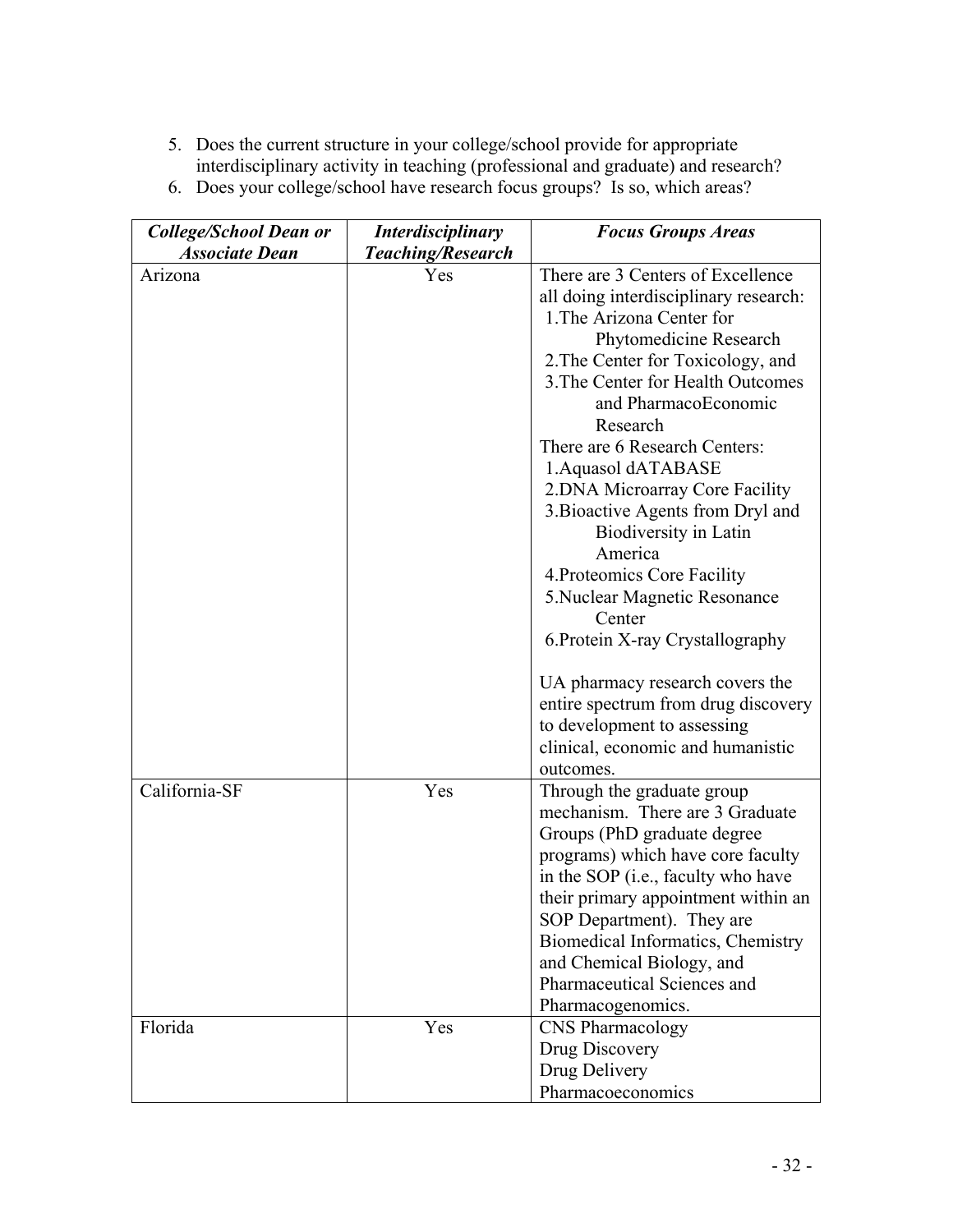|                         |                       | Pharmaceutical care                  |
|-------------------------|-----------------------|--------------------------------------|
|                         |                       | Pharmacogeneomics                    |
|                         |                       | Asthma                               |
| University of Iowa      | Some strain across    | Focus Groups: Not officially.        |
|                         | disciplines, but some | Synthetic Chemistry, Protein         |
|                         | excellent examples of | chemistry, biocatalysis, solids&     |
|                         | coordination, too.    | liquids in pharmaceutics; kinetics,  |
|                         |                       | group moving toward genomics;        |
|                         |                       | social behavioral group; Econ        |
|                         |                       | group; several clinical groups by    |
|                         |                       | topic.                               |
| Kansas                  | Overall, yes.         | Via departmental and                 |
|                         |                       | interdepartmental foci—cancer,       |
|                         |                       | proteomics, neuroscience, drug       |
|                         |                       | synthesis, formulation.              |
| University of Maryland  | Yes                   | Focus on integrative competency.     |
|                         |                       | Integrated Sciences and              |
|                         |                       | Therapeutics component, a 16-        |
|                         |                       | credit course (entire $3rd$ yr.)     |
|                         |                       | interweaving study of                |
|                         |                       | pharmaceutical and clinical science. |
|                         |                       |                                      |
|                         |                       | Multidisciplinary                    |
|                         |                       | Pharmacokinetics/Biopharmaceutics    |
|                         |                       | Laboratory; Lamy Center (clinical    |
|                         |                       | faculty interact with PhD-trained    |
|                         |                       | economists to improve health-care    |
|                         |                       | system for the aged.                 |
| University of Minnesota |                       | Don't teach most of                  |
|                         |                       | physiology/pharmacology. ECP &       |
|                         |                       | PCHS were formed from former         |
|                         |                       | Pharmacy Practice Dept. 7 yrs.       |
|                         |                       | Ago-works very well having           |
|                         |                       | smaller dept. ECP more lab-based     |
|                         |                       | clinical research oriented; PCHS     |
|                         |                       | includes Social and Admin.           |
|                         |                       | pharmacy group and pharmaceutical    |
|                         |                       | care/community practice              |
|                         |                       | development faculty working          |
|                         |                       | closely together. Centralizing       |
|                         |                       | professional curriculum minimizes    |
|                         |                       | ownership of courses by one dept or  |
|                         |                       | another and facilitates              |
|                         |                       | interdisciplinary teaching.          |
| University of Montana   | Yes                   | Neuroscience, diabetes, cancer,      |
|                         |                       | rural health care                    |
| Purdue University       | Yes                   | But there is not an overwhelming     |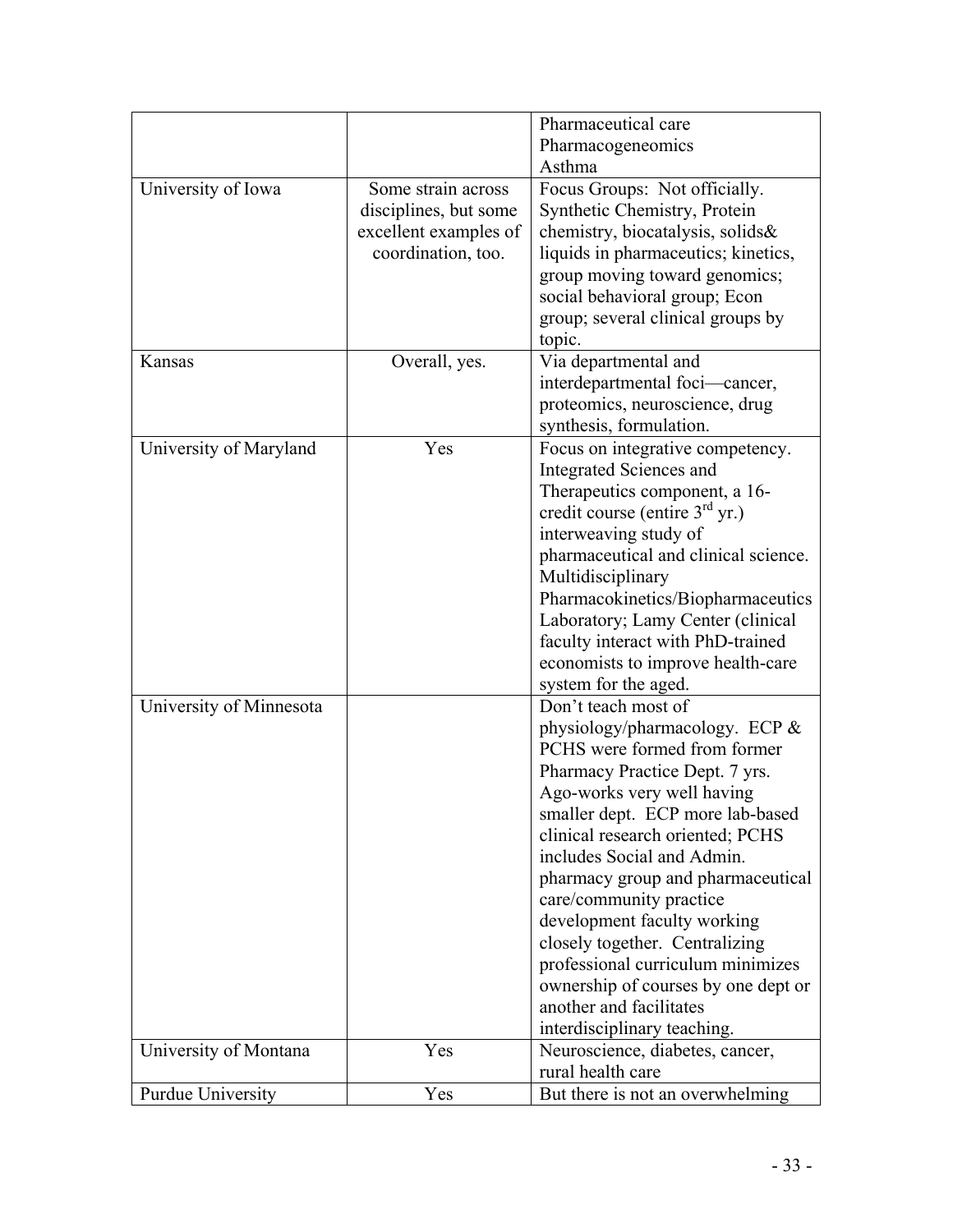|                          |                       | amount of either, except for our       |
|--------------------------|-----------------------|----------------------------------------|
|                          |                       | integrated laboratory sequence.        |
|                          |                       | Focus groups: Cancer center; life      |
|                          |                       | sciences; structural group.            |
| SUNY, Buffalo            | Yes                   | <b>Pharmaceutical Genetics</b>         |
|                          |                       | <b>Clinical Research</b>               |
|                          |                       | <b>Pharmaceutical Analysis</b>         |
|                          |                       | Pharmacokinetics/PD                    |
|                          |                       | Drug Delivery                          |
| University of Tennessee  | Absolutely            | Focus groups: Pediatrics, nutrition,   |
|                          |                       | drug development/drug discovery,       |
|                          |                       | pharmacokinetics, drug delivery,       |
|                          |                       | cancer research, neurosciences,        |
|                          |                       | cardiology                             |
| University of Utah       | Tends to lead to      | The college does not have research     |
|                          | compartmentalization. | focus groups. However, each dept.      |
|                          |                       | has at least one focus and some        |
|                          |                       | have more than one.                    |
|                          |                       |                                        |
| University of Washington | Yes.                  | There is substantial interdisciplinary |
|                          |                       | research activity among faculty in     |
|                          |                       | all departments, and a long-standing   |
|                          |                       | NIH Program Project Grant in Drug      |
|                          |                       | Interactions. Much less                |
|                          |                       | interdisciplinary activity in teaching |
|                          |                       | except in a few courses.               |
| University of Wisconsin  | No information        |                                        |

7. Have these focus groups been successful? If you have descriptive information describing these groups, please send it to me at the address listed below (or electronically by email).

| College/School Dean or | <b>Descriptive Focus Group Information</b>         |
|------------------------|----------------------------------------------------|
| <b>Associate Dean</b>  |                                                    |
| Arizona                | With more than \$14.7 million in research          |
|                        | funding annually, the College is ranked in the     |
|                        | top two in the nation in total National Institutes |
|                        | of Health research expenditures. UA pharmacy       |
|                        | research covers the entire spectrum from drug      |
|                        | discovery to development to assessing clinical,    |
|                        | economic and humanistic outcomes. Our              |
|                        | programs involve undergraduate, graduate and       |
|                        | doctoral students in research that advances the    |
|                        | quality of human health and strengthens            |
|                        | Arizona's economy.                                 |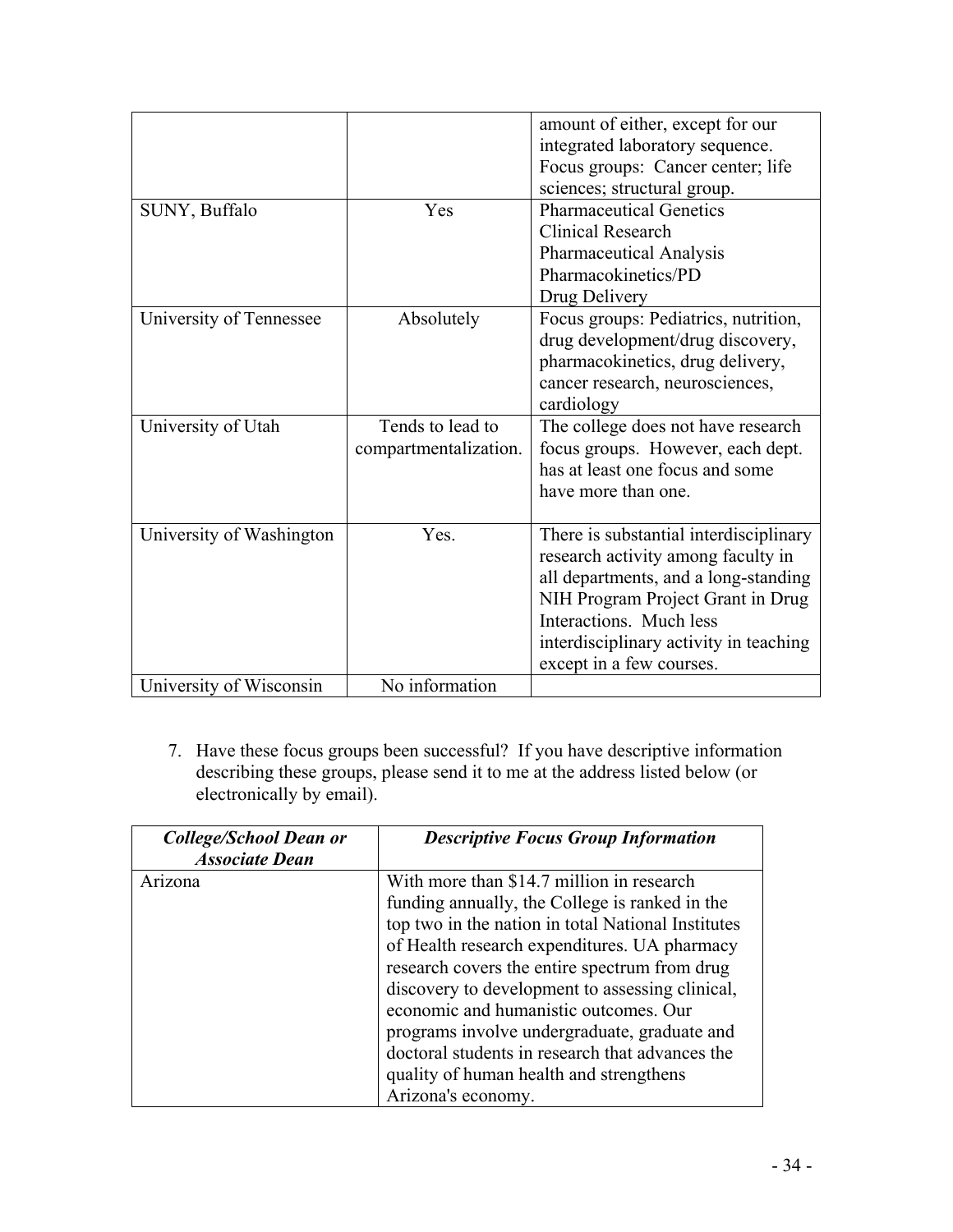| California-SF          | The School receives more National Institutes of      |
|------------------------|------------------------------------------------------|
|                        | Health research funding than any other               |
|                        | pharmacy school in the US. School scientists         |
|                        | were recently awarded the largest among nine         |
|                        | grants from the National Institutes of Health to     |
|                        | fund a major new initiative in the area of           |
|                        | pharmacogenetics.                                    |
|                        |                                                      |
| Florida                | No information                                       |
| University of Iowa     | Actually the focus groups have been successful.      |
|                        | The Social/econ group has synergy for funding        |
|                        | and projects, the biocatalysis group has great       |
|                        | success. I have no documentation.                    |
| Kansas                 | Very much so. I would suggest examining our          |
|                        | website for more details.                            |
| University of Maryland | Yes.                                                 |
|                        |                                                      |
|                        | Pathway information from departments:                |
|                        | Role of the Federal and State governments in         |
|                        | health care policy; third-party programs; drug       |
|                        | utilization; cost containment; medication            |
|                        | compliance; provision of pharmaceutical              |
|                        |                                                      |
|                        | services; role of health practitioners; diffusion of |
|                        | new technologies into the medical care setting.      |
|                        |                                                      |
|                        | <b>Cellular &amp; Biological Chemistry</b>           |
|                        | Covers a range of disciplines from cell,             |
|                        | molecular & structural biology, organic              |
|                        | chemistry to computer-aided rational drug            |
|                        | design, comprising the core of the drug              |
|                        | discovery/drug design and the structural biology     |
|                        | initiative                                           |
|                        |                                                      |
|                        |                                                      |
|                        |                                                      |
|                        |                                                      |
|                        |                                                      |
|                        |                                                      |
|                        |                                                      |
|                        | <b>Pharmacology &amp; Neuroscience</b>               |
|                        | including molecular, biochemical, and                |
|                        | behavioral approaches probing                        |
|                        | pharmacodynamic questions in carcinogenesis,         |
|                        |                                                      |
|                        | respiratory biology, drug addiction, Parkinson's     |
|                        | Disease and other neurodegenerative diseases,        |
|                        | schizophrenia and other psychiatric diseases, and    |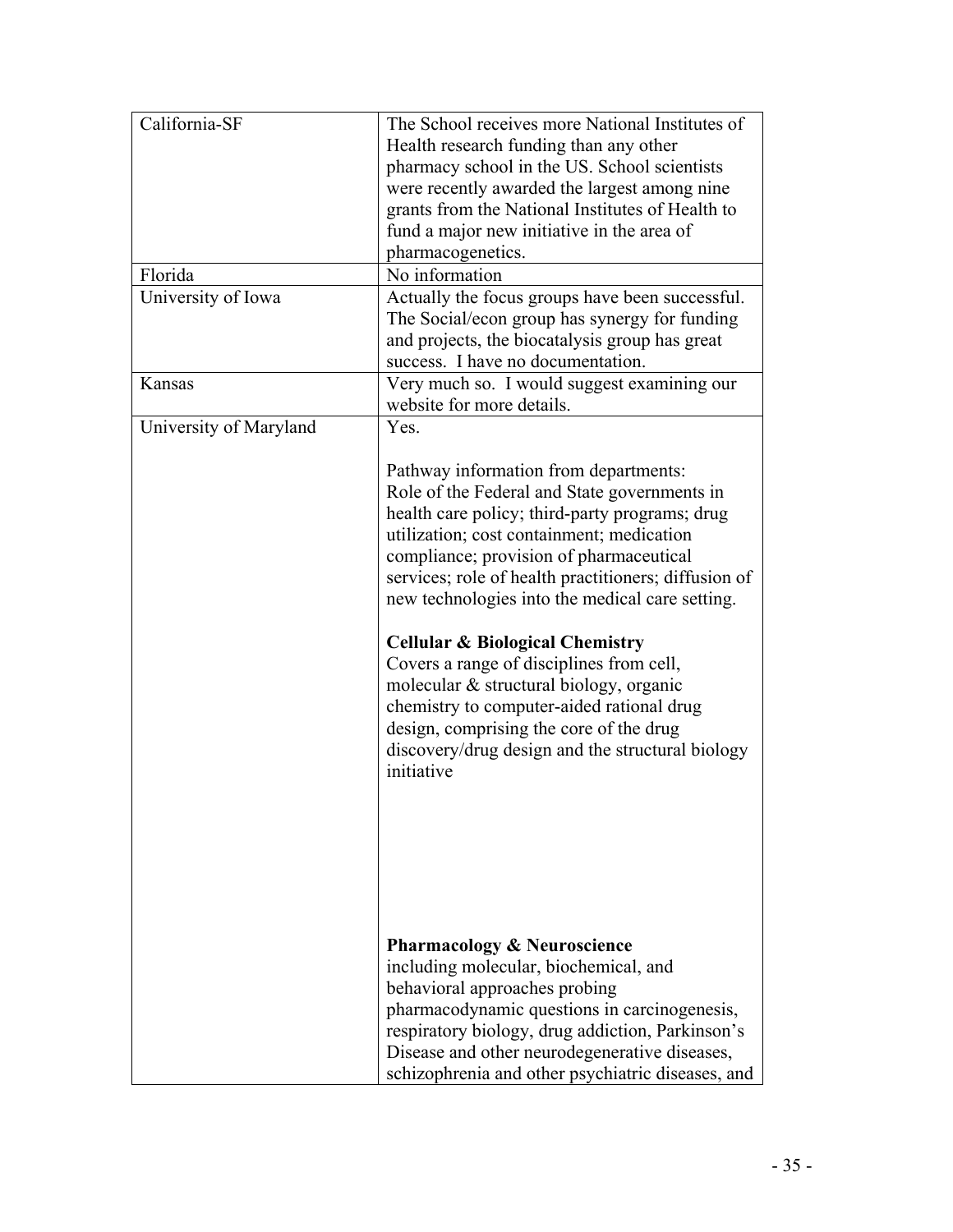| <b>Technology</b><br>University of Minnesota | <b>Biopharmaceutics &amp; Drug Delivery</b><br>including pharmacokinetics, drug transport,<br>industrial pharmaceutical research, and novel<br>drug/gene delivery<br>Research is both discipline-based and<br>interdisciplinary; have number of centers and<br>institutes within/across depts.; some groups<br>(pharmacogenomics, etc.) meet and work<br>together without benefit of formal<br>center/institute structure. Many faculty are also<br>members of interdisciplinary interscholastic<br>groups within the Academic Health Center. |
|----------------------------------------------|-----------------------------------------------------------------------------------------------------------------------------------------------------------------------------------------------------------------------------------------------------------------------------------------------------------------------------------------------------------------------------------------------------------------------------------------------------------------------------------------------------------------------------------------------|
|                                              |                                                                                                                                                                                                                                                                                                                                                                                                                                                                                                                                               |
|                                              |                                                                                                                                                                                                                                                                                                                                                                                                                                                                                                                                               |
|                                              |                                                                                                                                                                                                                                                                                                                                                                                                                                                                                                                                               |
|                                              |                                                                                                                                                                                                                                                                                                                                                                                                                                                                                                                                               |
|                                              |                                                                                                                                                                                                                                                                                                                                                                                                                                                                                                                                               |
|                                              |                                                                                                                                                                                                                                                                                                                                                                                                                                                                                                                                               |
|                                              |                                                                                                                                                                                                                                                                                                                                                                                                                                                                                                                                               |
|                                              |                                                                                                                                                                                                                                                                                                                                                                                                                                                                                                                                               |
|                                              |                                                                                                                                                                                                                                                                                                                                                                                                                                                                                                                                               |
|                                              |                                                                                                                                                                                                                                                                                                                                                                                                                                                                                                                                               |
|                                              |                                                                                                                                                                                                                                                                                                                                                                                                                                                                                                                                               |
|                                              |                                                                                                                                                                                                                                                                                                                                                                                                                                                                                                                                               |
|                                              |                                                                                                                                                                                                                                                                                                                                                                                                                                                                                                                                               |
| University of Montana: Dave                  | Yes. (no detail provided)                                                                                                                                                                                                                                                                                                                                                                                                                                                                                                                     |
| Forbes, Dean                                 |                                                                                                                                                                                                                                                                                                                                                                                                                                                                                                                                               |
| <b>Purdue University</b>                     | Yes (no specific materials available)                                                                                                                                                                                                                                                                                                                                                                                                                                                                                                         |
| SUNY, Buffalo                                | Yes, The Center for Drug Discovery and                                                                                                                                                                                                                                                                                                                                                                                                                                                                                                        |
|                                              | Experimental Therapeutics (CDDET) is a multi-                                                                                                                                                                                                                                                                                                                                                                                                                                                                                                 |
|                                              | disciplinary center at the University at Buffalo.                                                                                                                                                                                                                                                                                                                                                                                                                                                                                             |
|                                              | The Center focuses in areas of strength and                                                                                                                                                                                                                                                                                                                                                                                                                                                                                                   |
|                                              | reputation within collaborating related                                                                                                                                                                                                                                                                                                                                                                                                                                                                                                       |
|                                              | disciplines of the University including such units                                                                                                                                                                                                                                                                                                                                                                                                                                                                                            |
|                                              | as the School of Pharmacy and Pharmaceutical                                                                                                                                                                                                                                                                                                                                                                                                                                                                                                  |
|                                              | Sciences and the School of Medicine and                                                                                                                                                                                                                                                                                                                                                                                                                                                                                                       |
|                                              | Biomedical Sciences. The center includes                                                                                                                                                                                                                                                                                                                                                                                                                                                                                                      |
|                                              | research programs leading to the discovery of                                                                                                                                                                                                                                                                                                                                                                                                                                                                                                 |
|                                              | new drugs, new methods for drug discovery and                                                                                                                                                                                                                                                                                                                                                                                                                                                                                                 |
|                                              | diagnostic chemistry, drug discovery and                                                                                                                                                                                                                                                                                                                                                                                                                                                                                                      |
|                                              | experimental therapeutics, and clinical drug                                                                                                                                                                                                                                                                                                                                                                                                                                                                                                  |
|                                              | development. Also, we have a Pharmacotherapy                                                                                                                                                                                                                                                                                                                                                                                                                                                                                                  |
|                                              | Research Center in the Pharmacy Practice                                                                                                                                                                                                                                                                                                                                                                                                                                                                                                      |
|                                              | department. This is a multi-center initiative of<br>the University at Buffalo School of Pharmacy                                                                                                                                                                                                                                                                                                                                                                                                                                              |
|                                              | and Pharmaceutical Sciences that conducts                                                                                                                                                                                                                                                                                                                                                                                                                                                                                                     |
|                                              | innovative clinical research in collaboration with                                                                                                                                                                                                                                                                                                                                                                                                                                                                                            |
|                                              | internal faculty as well as faculty from other                                                                                                                                                                                                                                                                                                                                                                                                                                                                                                |
|                                              | universities and the pharmaceutical industry.                                                                                                                                                                                                                                                                                                                                                                                                                                                                                                 |
| University of Tennessee                      | Yes, Pediatric Pharmacology Research Unit;                                                                                                                                                                                                                                                                                                                                                                                                                                                                                                    |
|                                              | Pediatric Pharmacokinetics and Therapeutics                                                                                                                                                                                                                                                                                                                                                                                                                                                                                                   |
| Program.                                     |                                                                                                                                                                                                                                                                                                                                                                                                                                                                                                                                               |
| University of Utah                           | The research groups with specific foci have been                                                                                                                                                                                                                                                                                                                                                                                                                                                                                              |
| successful.                                  |                                                                                                                                                                                                                                                                                                                                                                                                                                                                                                                                               |
|                                              |                                                                                                                                                                                                                                                                                                                                                                                                                                                                                                                                               |
| Center for Human Toxicology                  |                                                                                                                                                                                                                                                                                                                                                                                                                                                                                                                                               |
|                                              | Center for Cell Signaling                                                                                                                                                                                                                                                                                                                                                                                                                                                                                                                     |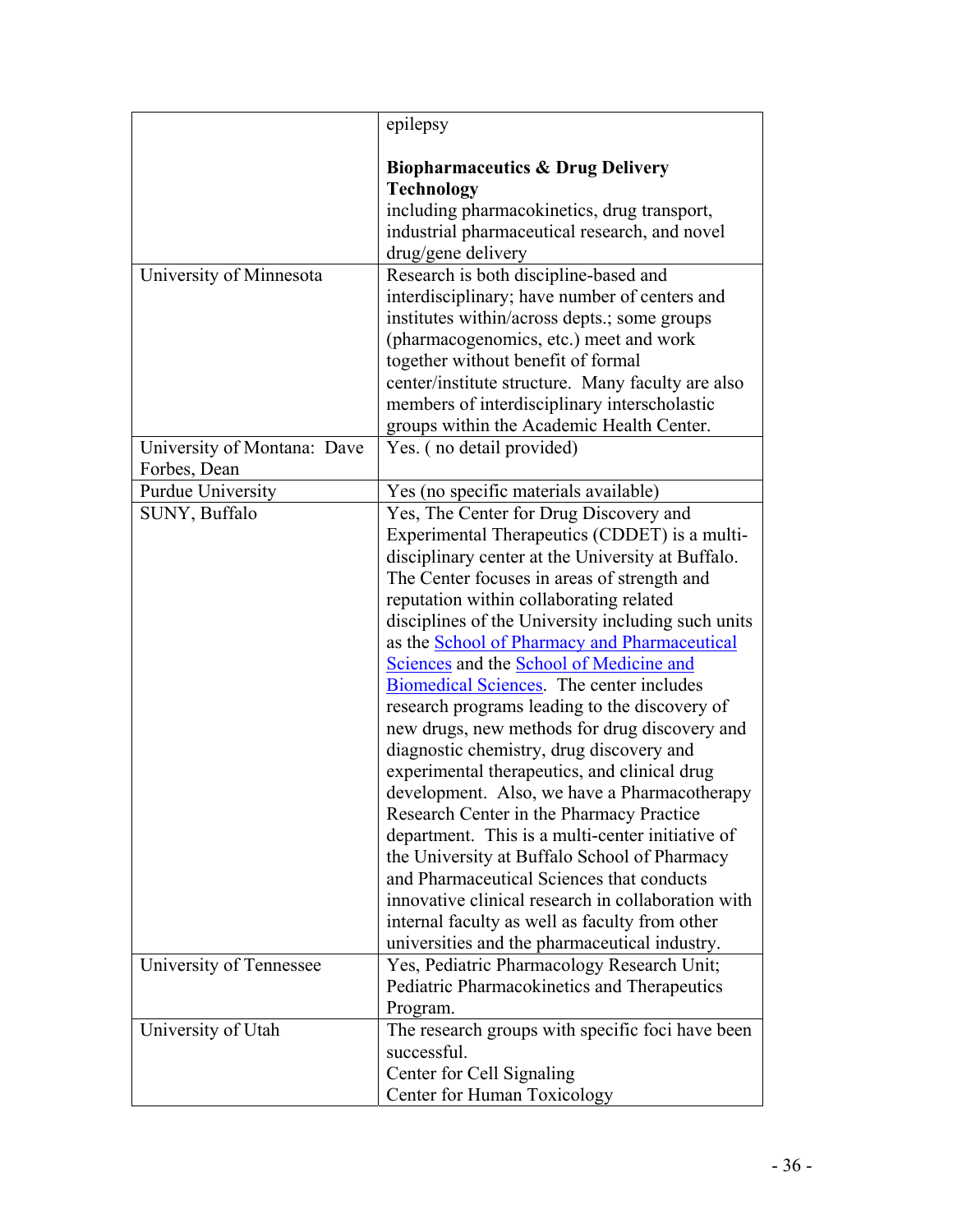|                          | Anticonvulsant Drug Development Program<br>Center for Controlled Chemical Delivery<br>Utah Poison Control Center<br><b>Outcomes Research Center</b>                                                                  |
|--------------------------|----------------------------------------------------------------------------------------------------------------------------------------------------------------------------------------------------------------------|
| University of Washington | Major research focus groups: drug<br>metabolism/pharmacogenomics; drug<br>transporters; structural biology,<br>pharmacoeconomics/pharmacoepidemiology.<br>Therapeutics faculty have research focus in<br>geriatrics. |
| University of Wisconsin  |                                                                                                                                                                                                                      |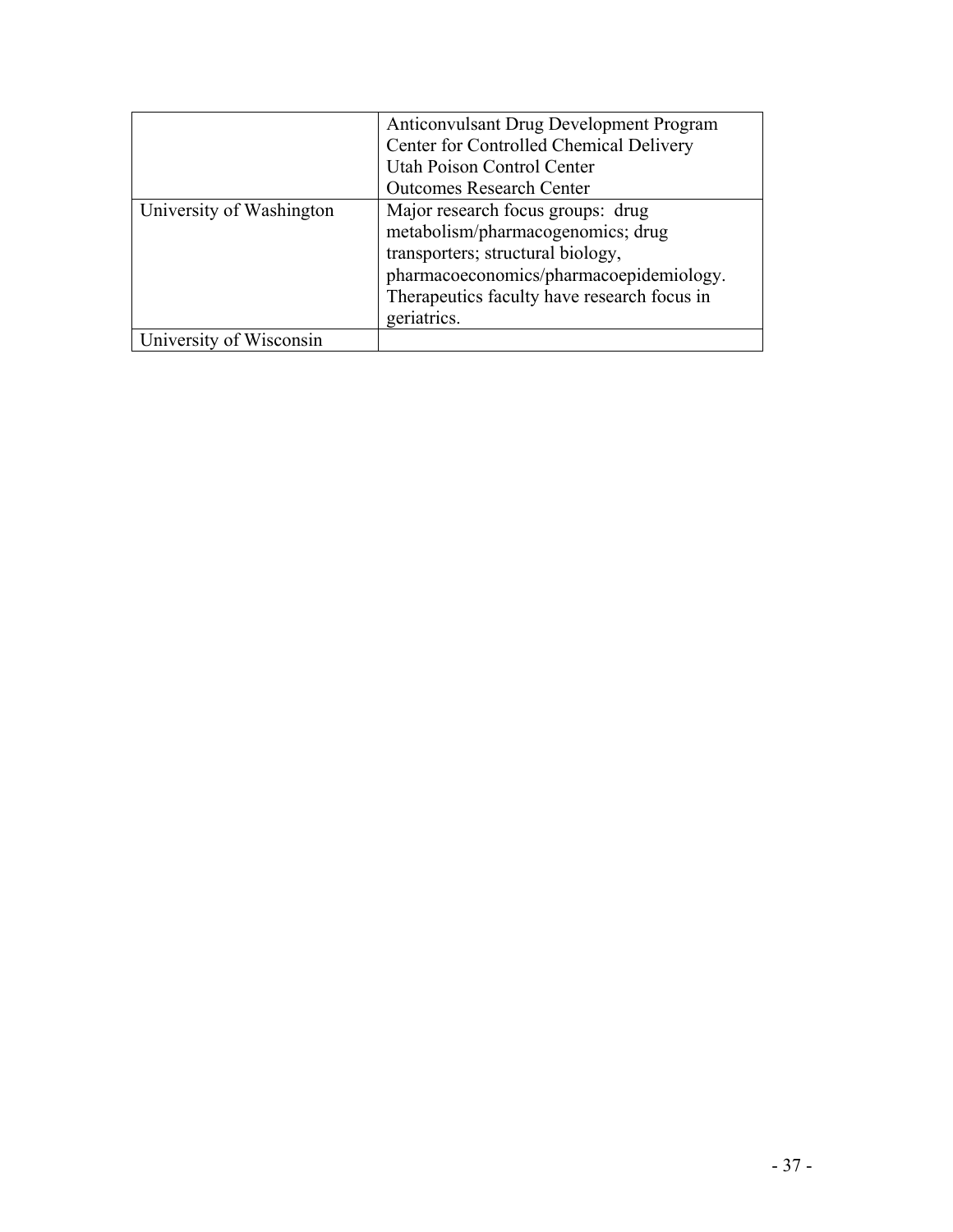#### **APPENDIX E**

#### **AMERICAN COUNCIL ON PHARMACEUTICAL EDUCATION**

#### **UNIVERSITY OF KENTUCKY COLLEGE OF PHARMACY LEXINGTON, KY**

#### **THE EVALUATION TEAM REPORT**

#### **OF THE**

## **PROFESSIONAL PROGRAM LEADING TO THE**

#### **DOCTOR OF PHARMACY DEGREE**

 **September 16-18, 1997**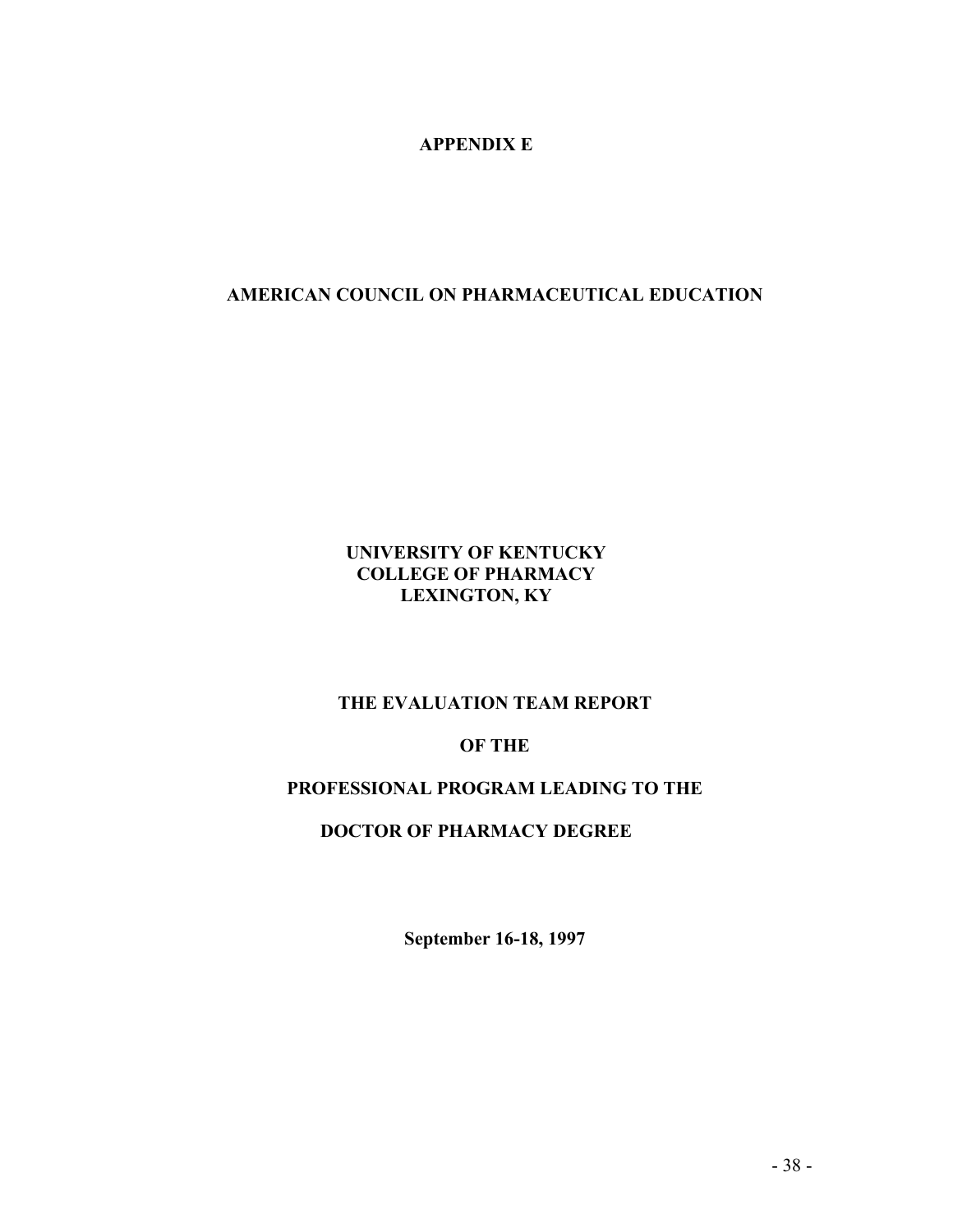### **DOCTOR OF PHARMACY PROGRAM**

# **THE EVALUATION TEAM REPORT**

# **TABLE OF CONTENTS**

#### **PAGE**

| I. | <b>INTRODUCTION</b>                 |                                                     |    |
|----|-------------------------------------|-----------------------------------------------------|----|
|    | A.                                  | <b>Purpose</b>                                      | 1  |
|    | <b>B.</b>                           | Procedure                                           | 1  |
|    | $\mathbf{C}$ .                      | Date of Evaluation and the Evaluation Team          | 2  |
|    | D.                                  | <b>Recent Accreditation History</b>                 | 3  |
| П. | <b>FINDINGS AND RECOMMENDATIONS</b> |                                                     |    |
|    | A.                                  | <b>Progress Since the Last Accreditation Review</b> | 4  |
|    | B.                                  | <b>General Observations</b>                         | 6  |
|    | $\mathbf{C}$ .                      | <b>Perspectives and Specific Comments</b>           | 11 |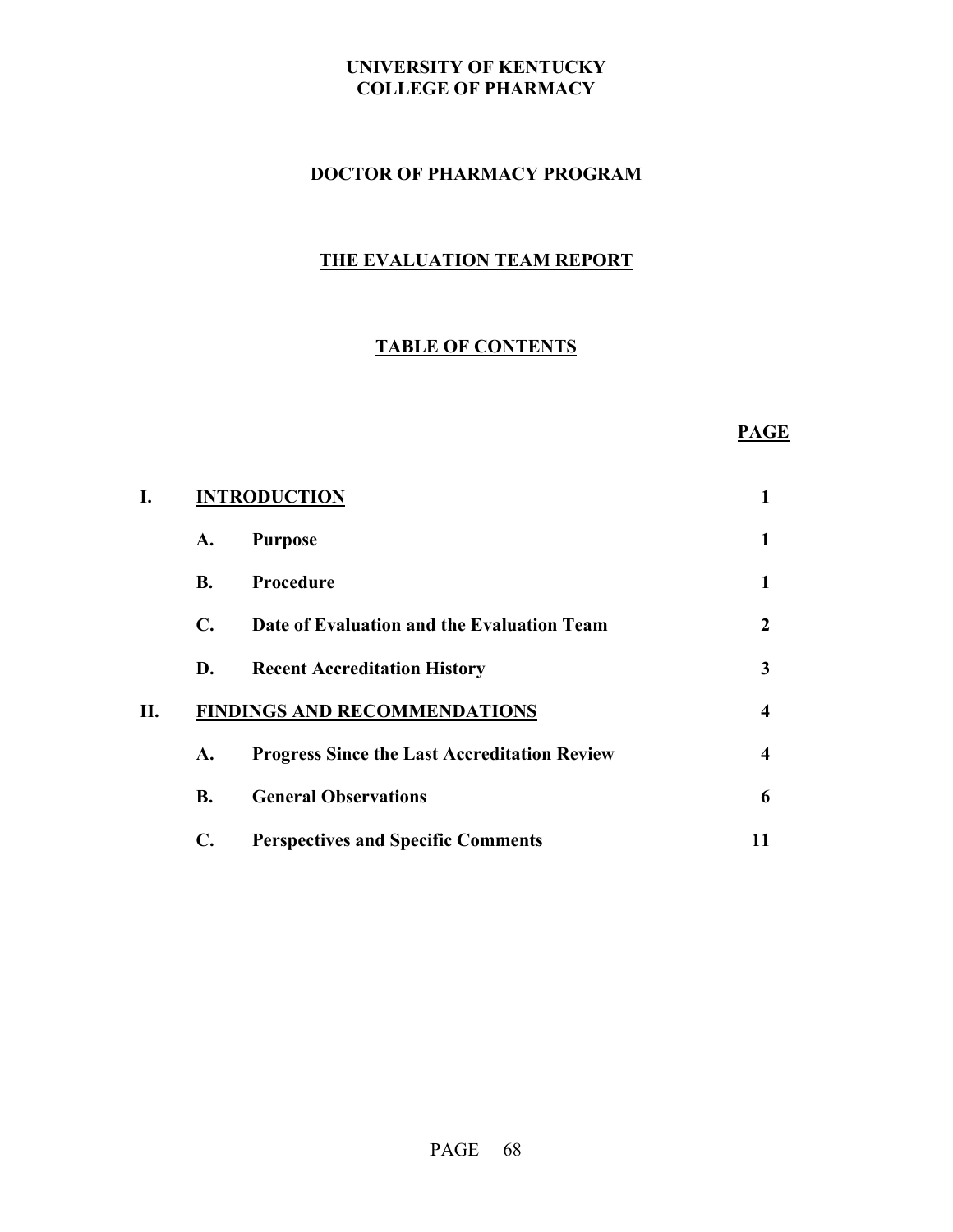### **PAGE**

|                      | 1.  | Self-study, Mission, Strategic Plan and Assessment                                      | 13 |
|----------------------|-----|-----------------------------------------------------------------------------------------|----|
|                      | 2.  | <b>Organization and Administration</b>                                                  | 15 |
|                      | 3.  | Curriculum                                                                              | 17 |
|                      | 4.  | <b>Students</b>                                                                         | 21 |
|                      | 5.  | <b>Faculty and Staff - Quantitative Factors</b>                                         | 23 |
|                      | 6.  | <b>Faculty and Staff - Qualitative Factors</b>                                          | 24 |
|                      | 7.  | <b>Library and Drug Information</b>                                                     | 27 |
|                      | 8.  | <b>Physical Facilities</b>                                                              | 28 |
|                      | 9.  | <b>Pharmacy Practice Facilities</b>                                                     | 29 |
|                      | 10. | <b>Finances</b>                                                                         | 31 |
| <b>APPENDIX I:</b>   |     | <b>Standards 2000</b>                                                                   | 33 |
| <u>APPENDIX II:</u>  |     | <b>Review of Published Documents for Adequacy and</b><br><b>Accuracy of Information</b> | 34 |
| <u>APPENDIX III:</u> |     | <b>Student Enrollment</b>                                                               | 35 |
| <u>APPENDIX IV:</u>  |     | <b>Faculty Addendum</b>                                                                 | 36 |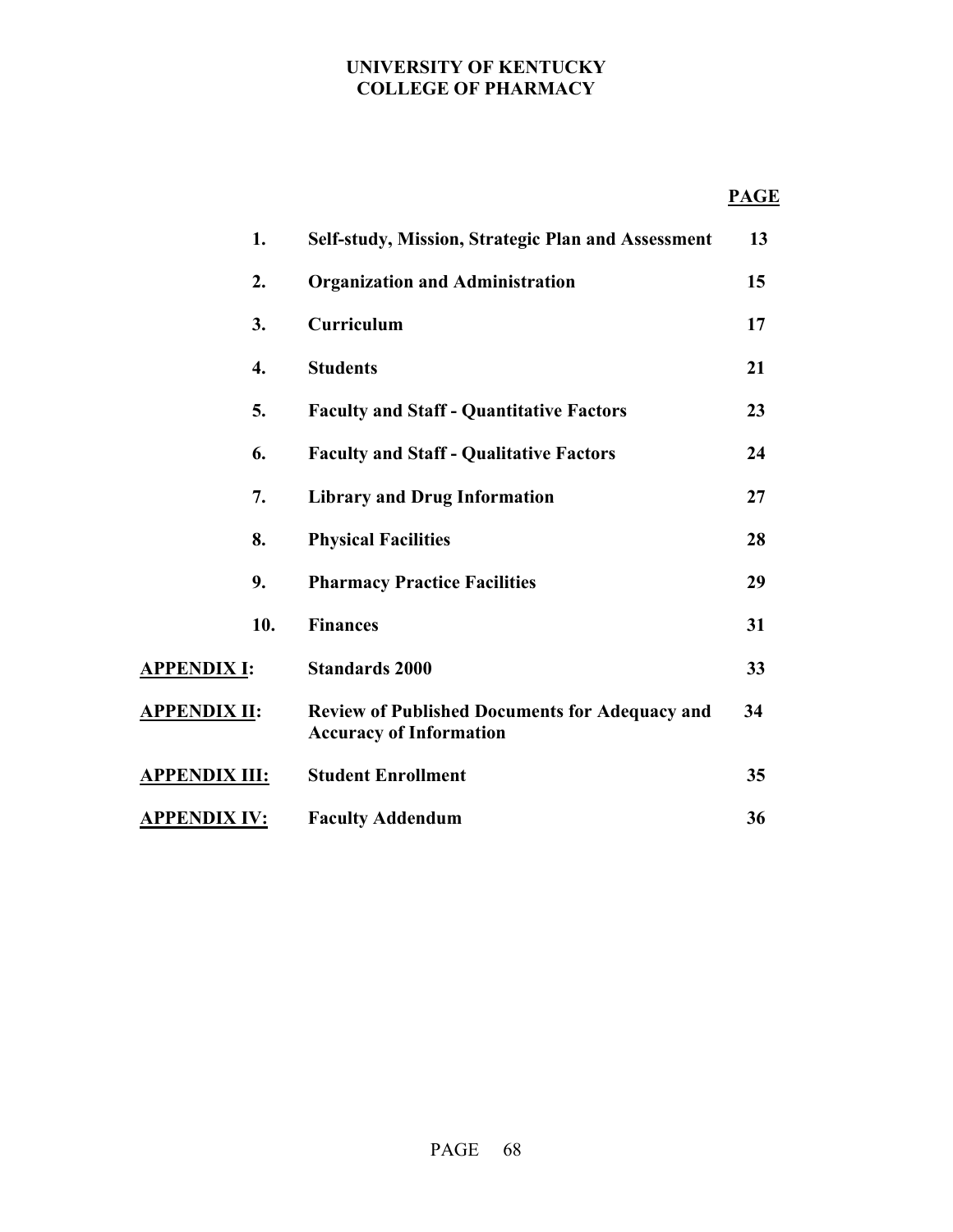#### **DOCTOR OF PHARMACY PROGRAM**

#### **THE EVALUATION TEAM REPORT**

#### **I. INTRODUCTION**

A. Purpose. The on-site evaluation is a component of the accreditation review which results in an Evaluation Team Report to be used for purposes of considering continued accreditation of the College of Pharmacy's Doctor of Pharmacy program.

**B.** Procedure. The accreditation review is based upon accreditation standards and guidelines as published in the Accreditation Manual, 8th Edition (3rd Printing), January 1995, with consideration given to accreditation standards and guidelines as adopted June 14, 1997, and effective July 1, 2000 (cf. Appendix I, Standards 2000). As a part of the accreditation review, the College provided a self-study that presented the status of the professional program in pharmacy. This on-site evaluation supported independent assessment of the self-study and enabled review of the College's catalog and recruitment materials in accord with U.S. Secretary of Education criterion 602.18 (cf. Appendix II). The on-site evaluation included interviews with the Dean, Associate Dean, Assistant Deans, Division Directors, faculty, practitioner-preceptors, students, and alumni. Discussions were held with the executive, curriculum, and self-study committees. A survey was made of the physical and pharmacy practice facilities and other resources available to the College, including the library, drug information center, and computer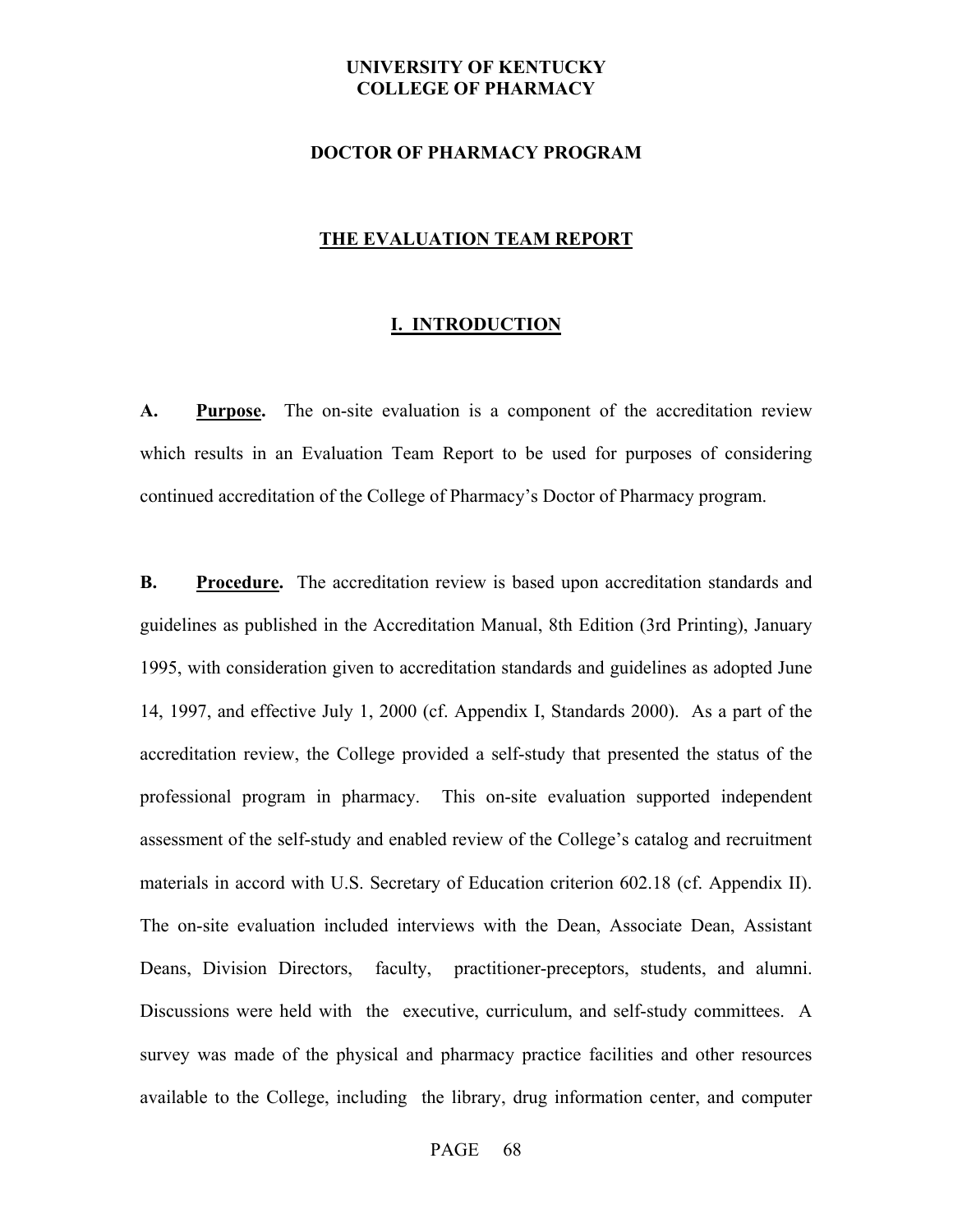laboratories. A summary of the Evaluation Team's findings and recommendations was presented at the conclusion of the on-site evaluation to the President of the University, the Chancellor of the Medical Center, and the Dean of the College of Pharmacy. The officers of the University and College are afforded an opportunity to respond to the Evaluation Team Report prior to the time accreditation action is taken. The Evaluation Team Report, the College's self-study, and any communications received from the institution will be considered by the American Council on Pharmaceutical Education at its January 16-18, 1998 meeting. The accreditation action as well as recommendations of the Council will be transmitted to the institution as soon as feasible following this meeting.

**C. Date of On-site Evaluation and the Evaluation Team.** The on-site evaluation was conducted September 16-18, 1997. The Evaluation Team was composed of Dr. Lloyd E. Matheson, Jr., Associate Professor of Pharmaceutics and Associate Dean for Professional Programs, University of Iowa College of Pharmacy; Dr. Marilyn K. Speedie, Dean, University of Minnesota College of Pharmacy; Dr. J. Chris Bradberry, Professor and Chair, Department of Pharmacy Practice and Pharmacoeconomics, University of Tennessee, Memphis, College of Pharmacy, and a member of the American Council on Pharmaceutical Education; and Dr. Jeffrey W. Wadelin, Associate Executive Director, American Council on Pharmaceutical Education. Working with the Evaluation Team was Dr. Michael A. Mone, representing the Kentucky Board of Pharmacy.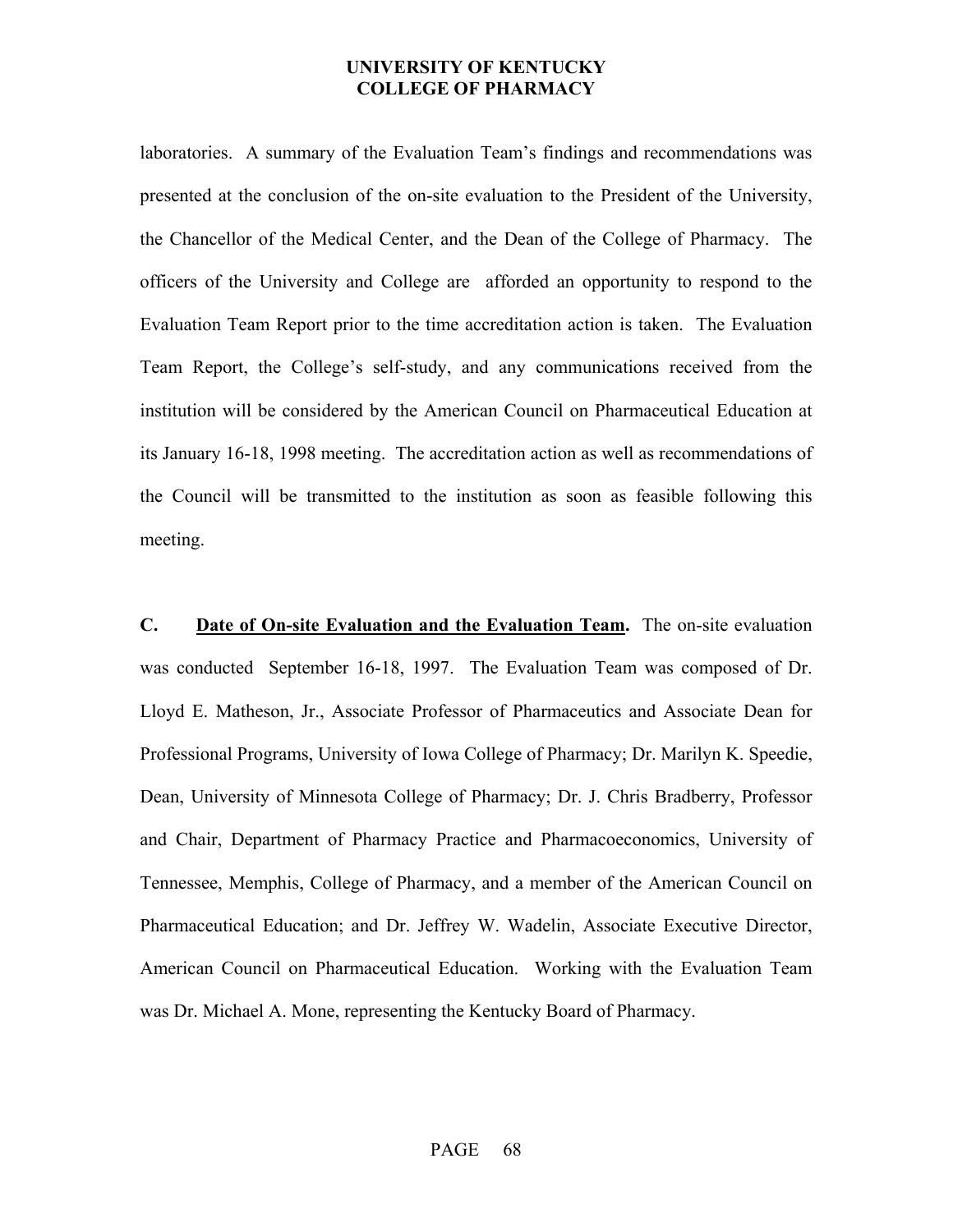**D. Recent Accreditation History.** In January 199l, the American Council on Pharmaceutical Education acted to continue the accreditation of the College of Pharmacy's Baccalaureate in Pharmacy and Doctor of Pharmacy programs. This action was based upon the College's self-study and an on-site evaluation conducted October 10- 11, 1990. The next accreditation review was scheduled for the 1996-1997 academic year, reflecting the customary six-year review cycle (note: this review was subsequently moved to Fall 1997 to accommodate scheduling). Key issues identified at the time of the last accreditation review included needs related to planning, strengthening of the Divisions, quantitative strengthening of the faculty, faculty development, strengthening of pharmacy practice (clinical) resources, curriculum (including future planning and curricular overload), student affairs, and space planning. During the accreditation period the College provided, in accord with the conditions of the accreditation action, a written report outlining changes and progress relative to these key issues. Upon review, the reporting submitted indicated continued development and progress in accord with Council expectations.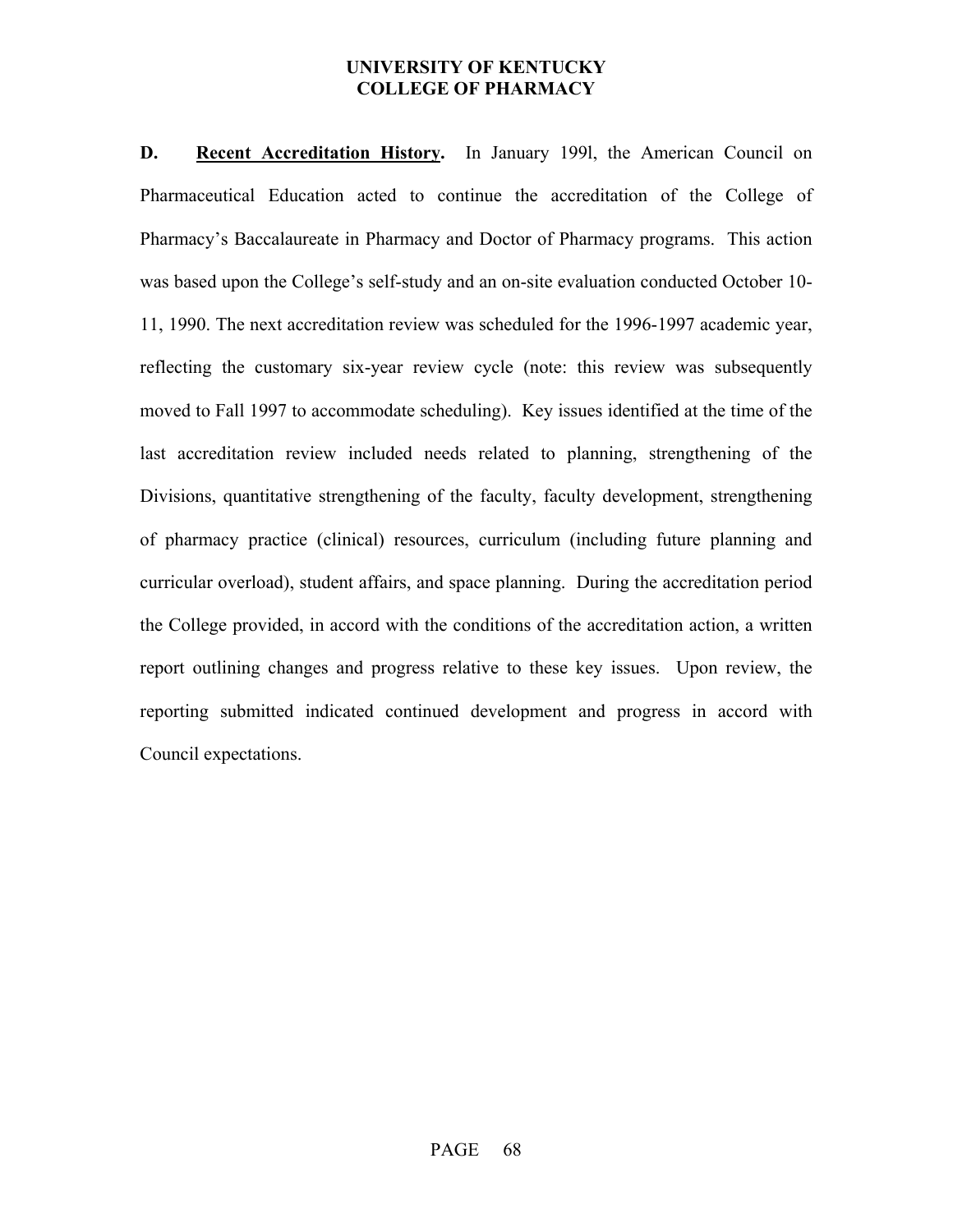#### **II. FINDINGS AND RECOMMENDATIONS**

**A. Progress Since the Last Accreditation Review.** Since the last accreditation review and the continuation of the accredited status of the Baccalaureate in Pharmacy and Doctor of Pharmacy programs, substantial progress has been made on all programmatic fronts. Essential elements of quality have been effectively marshaled for continued College and program development. These elements of quality include committed University administrators, a Dean who exhibits strong and visionary leadership both locally and nationally, effective administrative officers for the School, dedicated faculty who show enthusiasm for teaching, scholarship, and caring of students, committed practitioner-preceptors who contribute significantly to the experiential teaching program, and, well-qualified and professionally motivated students.

The School has considered the suggestions and recommendations of the previous evaluators and has addressed, in large measure, the issues raised at the time of the last review in October 1990. Ongoing strategic planning has occurred, with particular priority given to systematically and incrementally increasing enrollment in the Doctor of Pharmacy program. This action led to the Doctor of Pharmacy program becoming the College's only professional pharmacy program offering as of Fall 1995. To facilitate this transition, the College budget has been enhanced, via a targeted budget increase totaling approximately \$800,000 over three years. This increase is funded by a tuition differential, and is being utilized to add faculty in the Division of Pharmacy Practice and Science, to expand staff support in Student Affairs and the Drug Information Center, and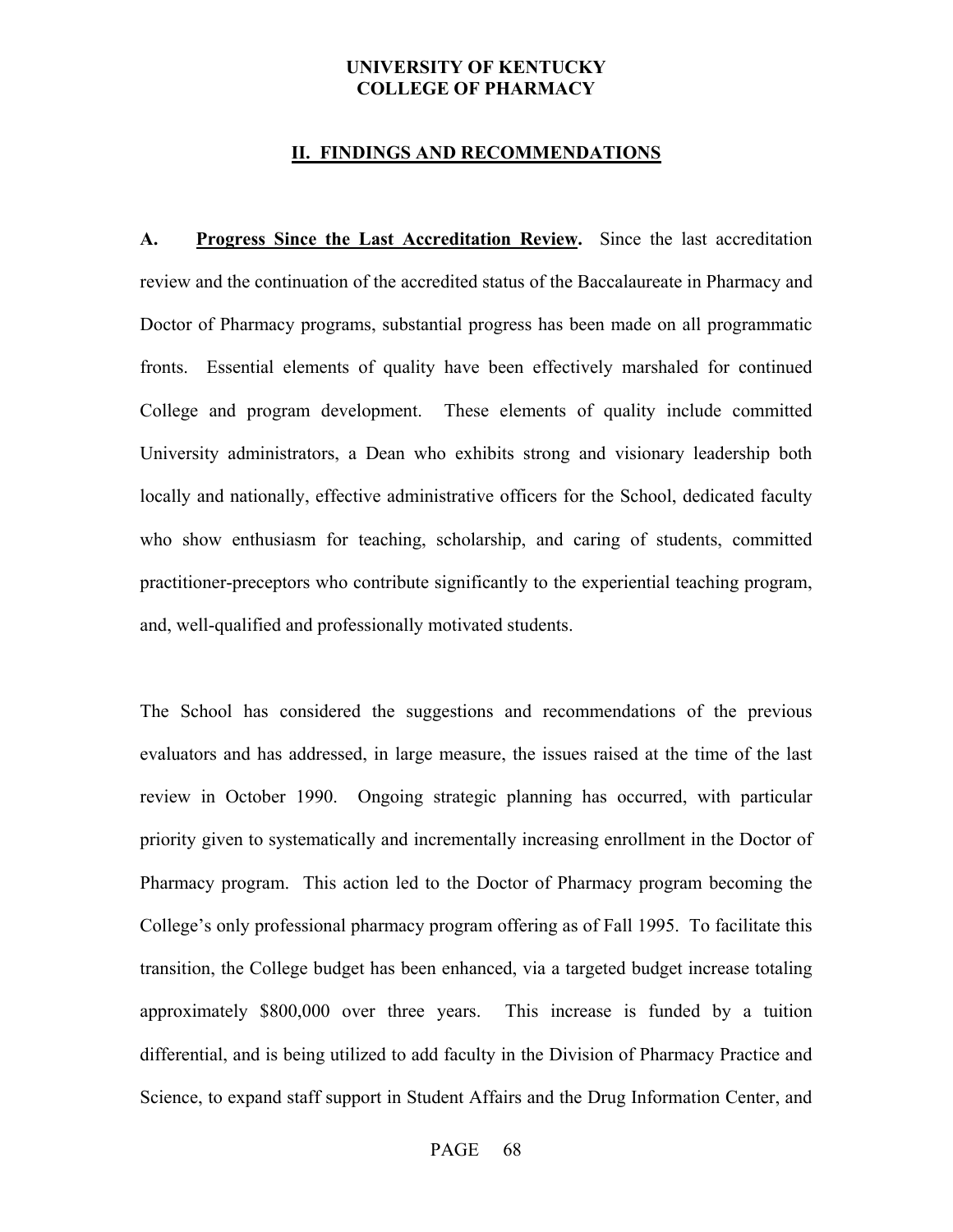to provide increased operating support for the College. In addition, the service commitment for faculty in the Division of Pharmacy Practice and Science has been decreased to 25%, by buying out teaching and research time from the hospital. The corresponding development of a clinical pharmacology research program has expanded the capabilities and focus of the Division, and provided opportunities for faculty participation and thus has supported faculty development. Faculty development activities have also been expanded in other areas, including programs designed to recognize the scholarship of teaching and to support the development and implementation of new teaching tactics involving active learning, problem based learning, and academic computing. Community Based Faculty (practitioner-educators) have become a priority of the Medical Center, and are included in faculty development activities.

Some new space has been acquired in the Health Sciences Research Building and the Applied Science and Technology Commercialization Center. A plan for updating the pharmacy practice laboratory has been developed, and the College has raised \$100,000 to support needed renovation, which is approximately half of the funds necessary to support this project. Also, the number of extramural teaching sites has been expanded, particularly in the areas of primary and ambulatory care.

Changes have been made to curricular content and delivery methods, bringing the Doctor of Pharmacy program into alignment with current trends in pharmaceutical education as well as the newly adopted accreditation standards (Standards 2000). Additional effort and support have been devoted to the areas of student advising and career counseling, and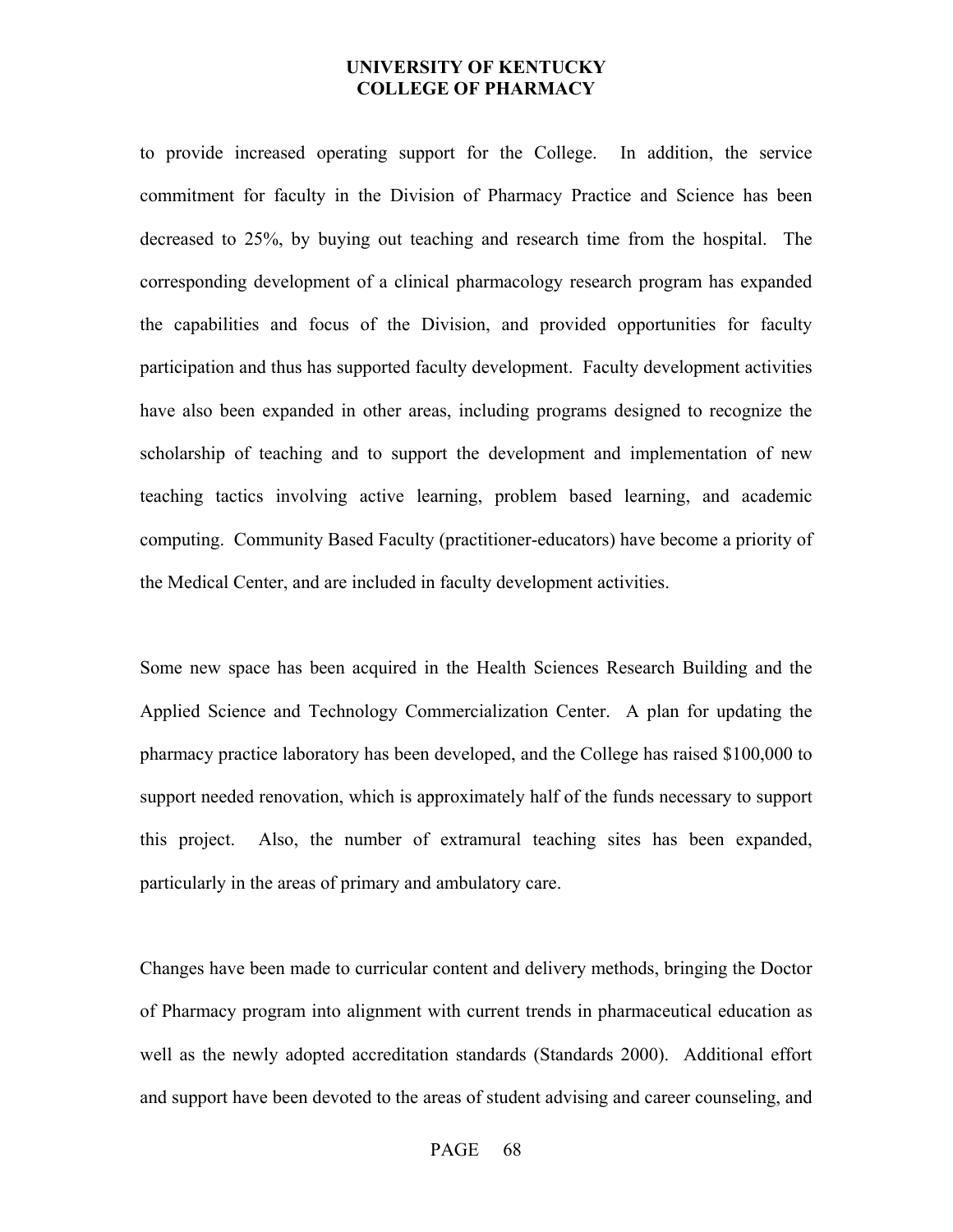diversity and minority recruitment programs have been expanded, both in the College and in the Medical Center Additional effort is also being devoted to the evaluation of outcomes, and has been supported by the addition of personnel with expertise in this area.

**B.** General Observations. The self-study conducted as a part of this accreditation review provided an opportunity for the College to review achievements, assess the present status of the College and professional program, and formulate plans for continuing development. The self-study prepared by the College provides an excellent and comprehensive description of the present status of the College and the Doctor of Pharmacy program, particularly in terms of describing the significant accomplishments and actions which have occurred since the last on-site visit in October 1990, and in terms of identifying strengths, weaknesses, and issues of high priority to the College. In particular, the development and approval of a resource enhancement plan which includes approximately \$800,000 in new support is viewed to be a significant accomplishment, as these additional resources are viewed to be essential to the development and maintenance of a quality professional program and to the achievement of the College's strategic goals, especially in the area of professional education. Suggestions for improvement are also included in the self-study, which address targeted weaknesses and high priority issues.

The evaluation team concurs with the self-study findings, and commends the College on the studied manner in which various issues have been identified and addressed since the last evaluation. In addition, the list of strengths, weaknesses, high priority issues, and suggestions for improvement provide a good map for directing efforts and resources in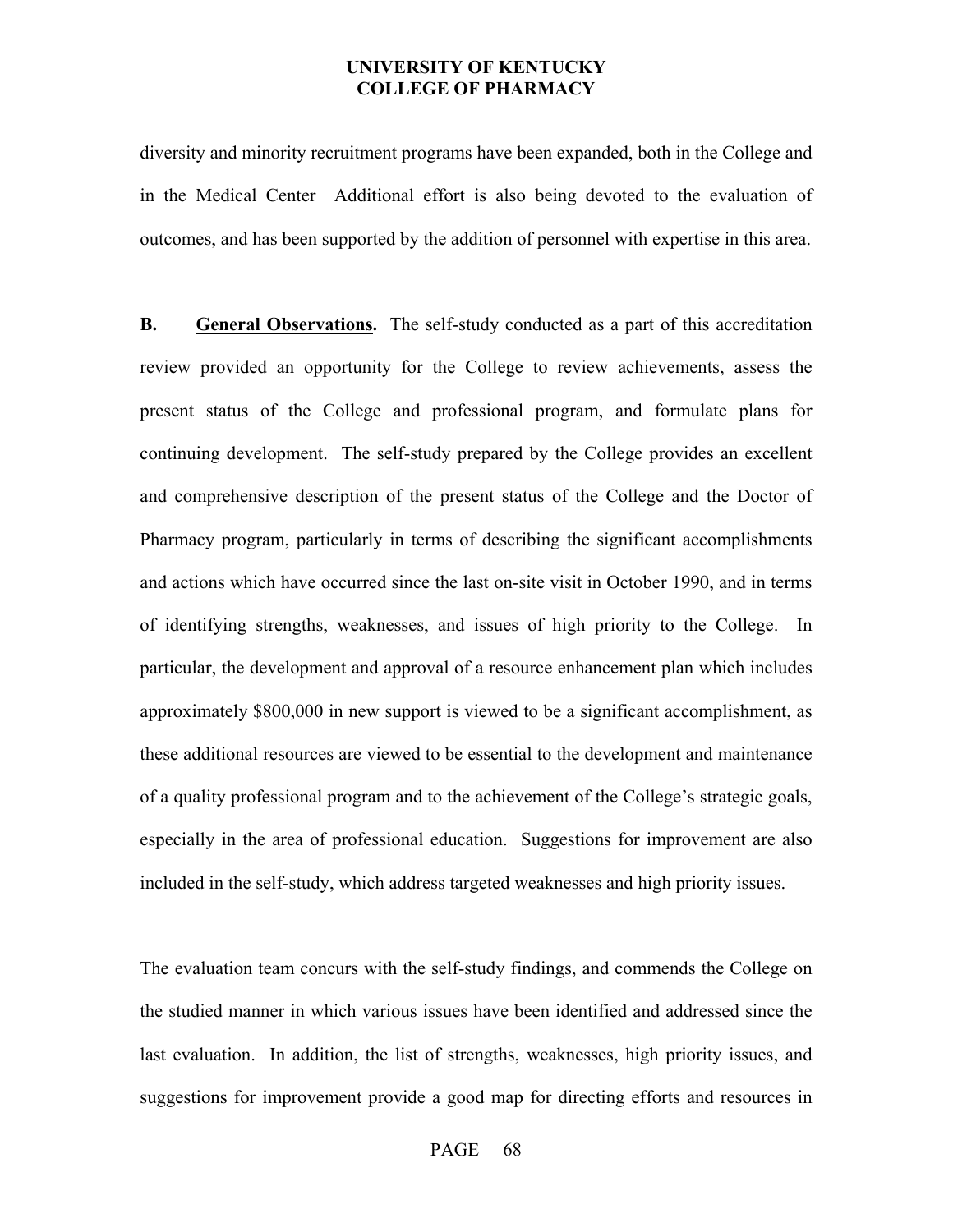the future. The self-study findings, along with the comments of the evaluation team, should be utilized in the College's ongoing strategic planning and improvement efforts.

Although it will take continued effort to sustain progress, maintain momentum for educational change, and advance other elements of the College's mission, the evaluation team is optimistic with regard to the future of the College of Pharmacy and the professional program, and thus strongly urges continued strategic and academic planning as a guide to continued development. The College enjoys national recognition for its academic and research programs, and is viewed as being successful with a variety of entrepreneurial efforts which have generated revenues to support both the College and the University. Thus, reinvestment to sustain and enhance this institutional strength is strongly encouraged.

The evaluation team would like to place particular emphasis on four major issues which it views to be critical to the success of the College in the future and to the maintenance of a quality professional program. These issues fall under the major headings of: organizational structure; continuing development and refinement of the professional program; physical facility needs; and stabilization of pharmacy practice resources.

With respect to organizational structure, the evaluation team views approval and implementation of the College's proposal to restructure into two departments to be critical to future success and the maintenance of a quality professional program. The proposal presents a variety of factors which justify such a move from philosophical,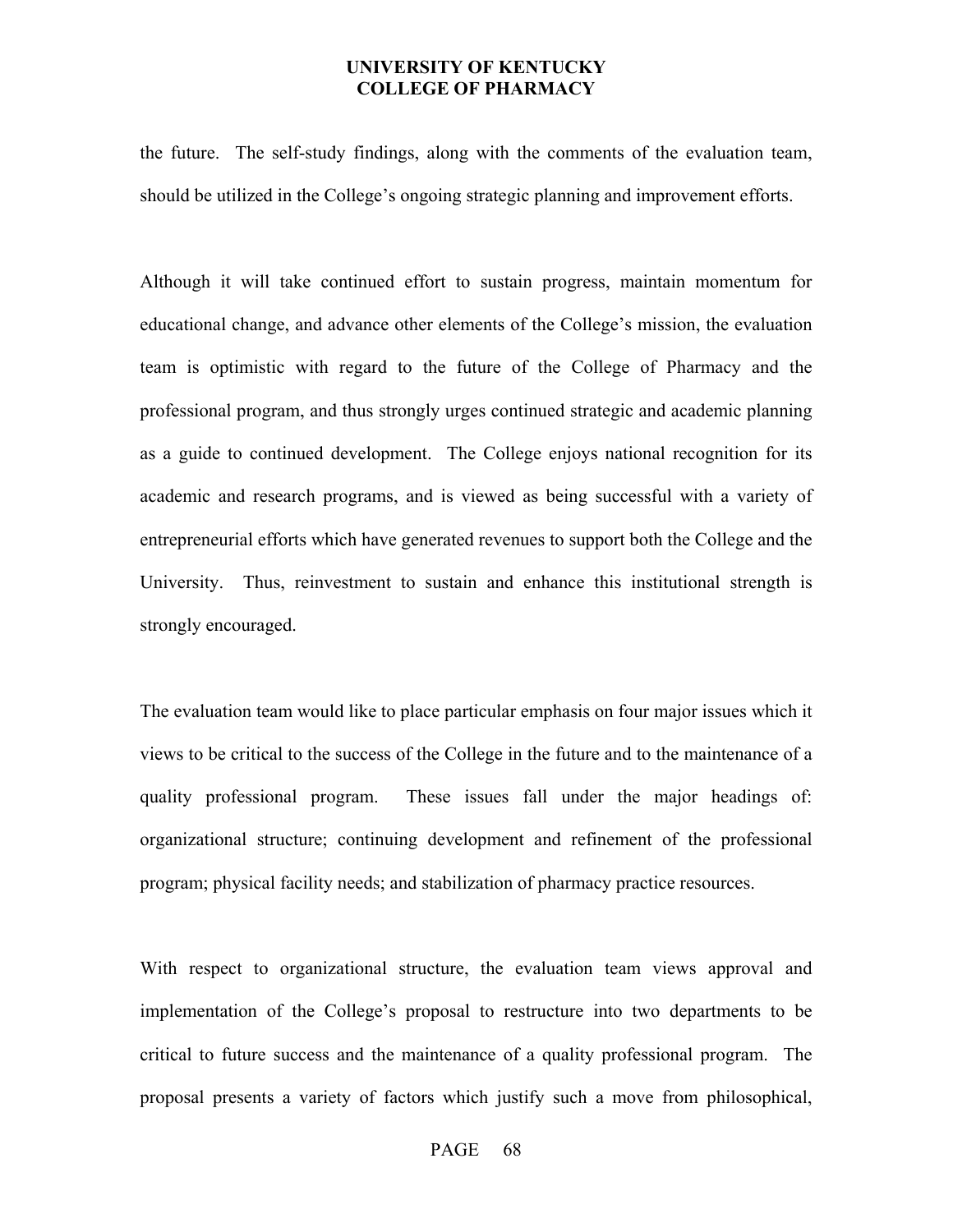pragmatic, and programmatic points of view. Moreover, the proposal for departmentalization enjoys the unanimous support of the faculty, and is consistent with recommendations made following a 1989 internal University review and the 1990 accreditation review. Key factors, which, in the view of the evaluation team have direct linkages to the quality of the professional program, include: faculty governance, to balance responsibilities with commensurate authorities for managing budgets and programs; providing operational support to enable the Dean to continue to participate in matters external to the College, such as issues related to managed care and its impact on the College and the Medical Center, fund raising, and development; and bolstering faculty morale and supporting effective faculty recruitment and retention efforts, by providing a consolidated home for the graduate program, facilitating collaboration and thereby enhancing research activities, providing consistency of structure to enhance collaboration with other Medical Center and University academic departments, and developing leadership for the future. In view of the unanimous support demonstrated by the faculty, and the strength of their opinion, the evaluation team views the approval of this proposal to be an efficient and effective means of addressing one of the College's most pressing needs.

With respect to the Doctor of Pharmacy program, the College has made considerable progress by moving forward with a phased scale-up in enrollment in the revamped Doctor of Pharmacy program, such that the program is now the College's only professional pharmacy program offering. It is also notable that the program has been structured in accord with contemporary trends in pharmaceutical education and the newly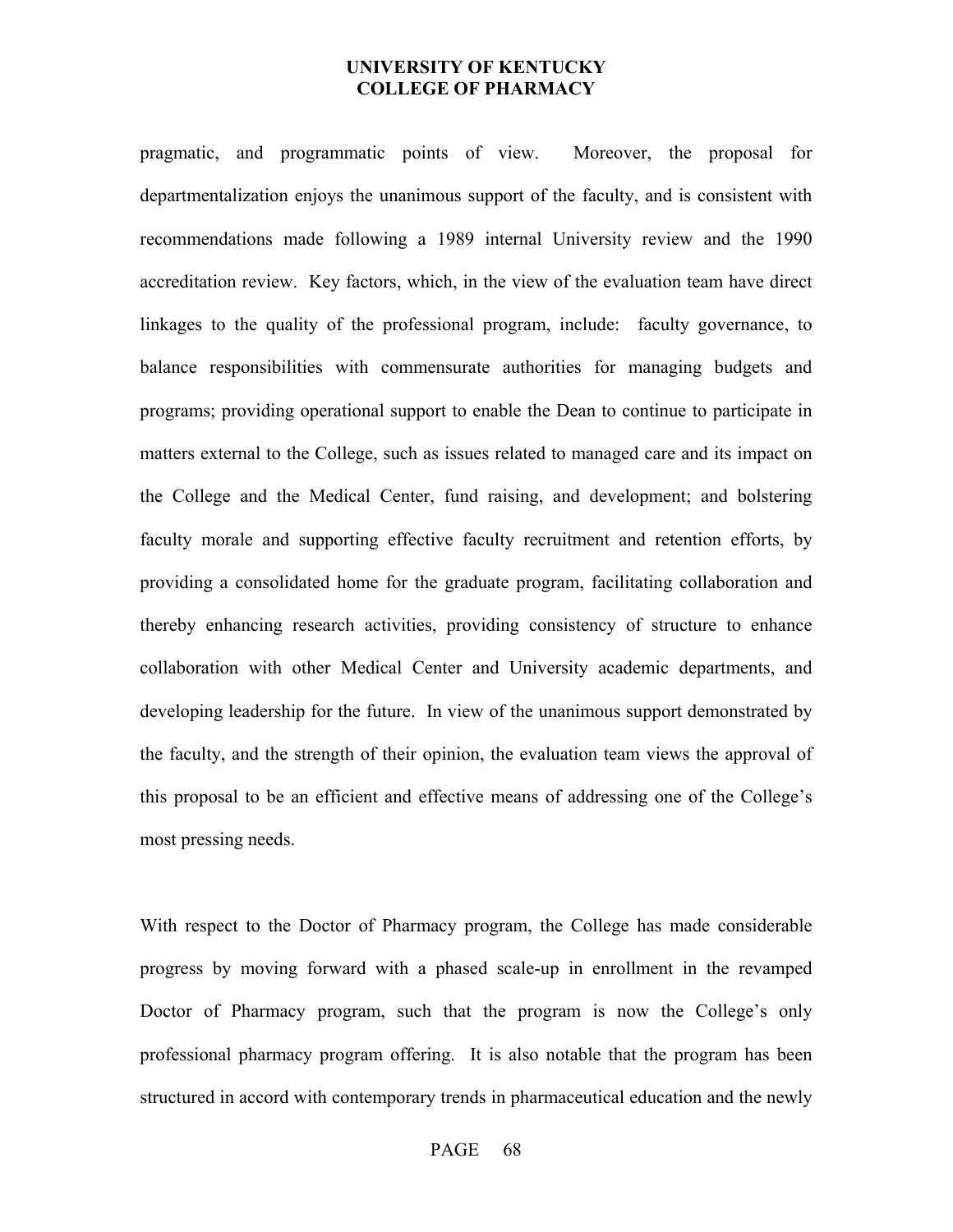adopted accreditation standards. Efforts to support the continuing development and refinement of the program are needed, however, to enable maintenance of the momentum that has carried development and implementation of the revamped program thus far, and to continue with educational innovations and curricular changes to continue to improve the learning experience. Particular areas requiring attention include: the need to continue to improve curricular coordination, control, oversight, and management, so as to achieve desired levels of vertical and horizontal integration; in-depth development of the experiential component of the program, especially in terms of quality control and evaluation; refinement of the Contemporary Aspects of Pharmacy Practice (CAPP) sequence, to insure adequate attention to necessary elements, especially in the areas of pharmacy administration, pharmacoeconomics, and law; further delineation of desired programmatic outcomes; and comprehensive review and revision of the non-traditional pathway, to allow for updating of content and delivery methods, and to continue to insure comparability of outcomes with the revamped traditional pathway.

With respect to physical facilities, a persistent and pressing need exists to complete the updating of the pharmacy practice/pharmaceutical care laboratory, so as to insure adequate support for the revamped professional program. It is noted that the College has been successful in generating a portion of the funds which will be needed to support necessary renovations. The balance of needed funding should be secured in a timely manner, however, so as to expedite the completion of this project, thereby insuring the provision of essential programmatic support. In addition to addressing this immediate space need, a long-range plan for addressing the College's space needs should be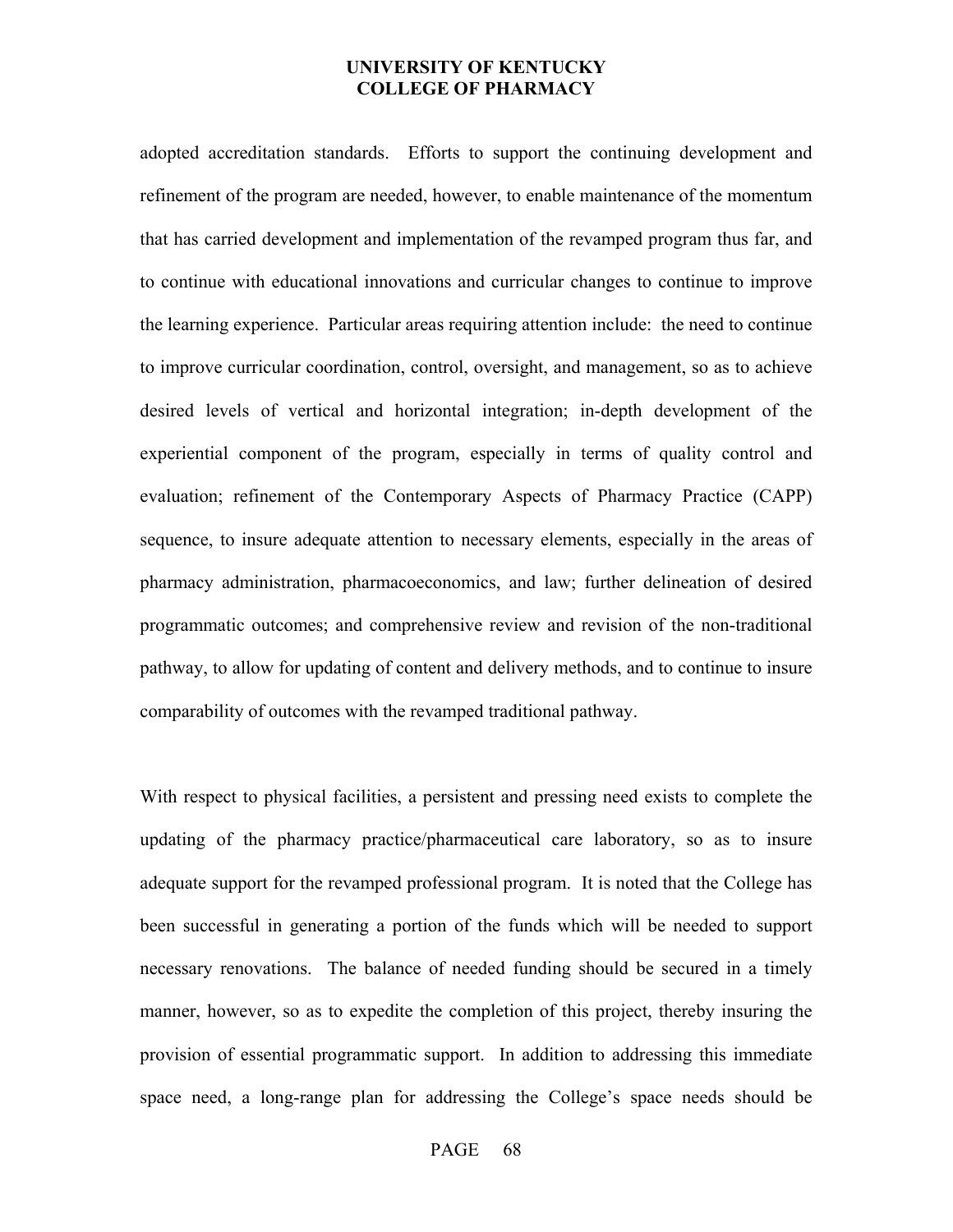developed, which includes resource requirements as well as possible strategies to address the College's future needs.

With respect to the need for increased stability of resources, particularly as it pertains to pharmacy practice sites and faculty, the evaluation team notes its concern with respect to the changes occurring within the healthcare environment and the potential impact of these changes on the University of Kentucky Medical Center (UKMC). The evaluation team acknowledges the efforts, to date, of the College of Pharmacy and the University to address this issue as being affirmative steps to position the College and the University for continued success. Of particular note are the establishment of a pharmacy enterprise agreement and additional faculty hires in ambulatory care clinics. It is critical, however, that support for pharmacy practice and teaching activities in the University Hospital continue to be maintained, due to the direct impact of these vital resources on the quality of the Doctor of Pharmacy program. The primacy of education to the mission of the UKMC, and the importance of this resource to the College, can not be overemphasized in this regard. This concern also extends to the impact of managed care and other cost reduction initiatives at a variety of the College's external pharmacy practice affiliates, as well as the effects of increased competition for experiential rotations with other Colleges and Schools of Pharmacy. Moreover, plans for dealing with the potential for increased costs associated with experiential education, such as contingencies relating to the potential evolution of payments to previously volunteer affiliates, need to be expeditiously formulated. Support is also encouraged for the continued development of primary care sites in the ambulatory environment, and for the development of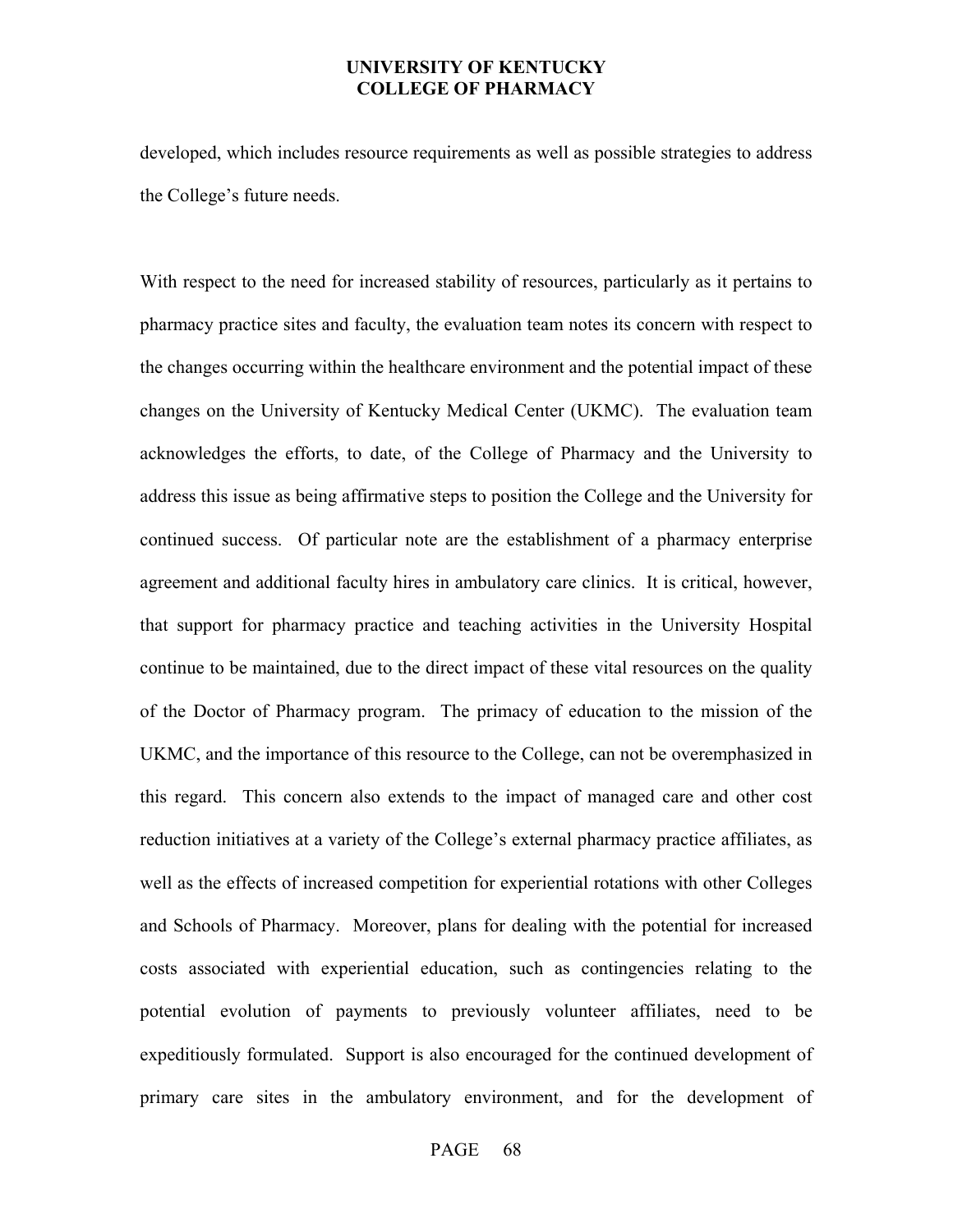collaborative efforts, such as the development of integrated practice models with the College of Medicine and other Medical Center units, which will enhance the quality of the professional program and stabilize the program's resource base.

**C. Perspectives and Specific Comments.** The evaluators also present their perspectives and specific comments with respect to areas for continued development and improvement. These perspectives and comments are intended to support the maintenance of quality as observed, to facilitate refinements that may be needed, and to build upon the gains made over the past several years. The self-study was organized in accord with the new Accreditation Standards and Guidelines which were adopted June 14, 1997 (Standards 2000). The College's revamped Doctor of Pharmacy program has been structured in accord with the newly adopted accreditation standards, and planning and continued development intends to continue to take these standards into appropriate consideration. Accordingly, the perspectives and specific comments of the evaluators are organized in keeping with Standards 2000.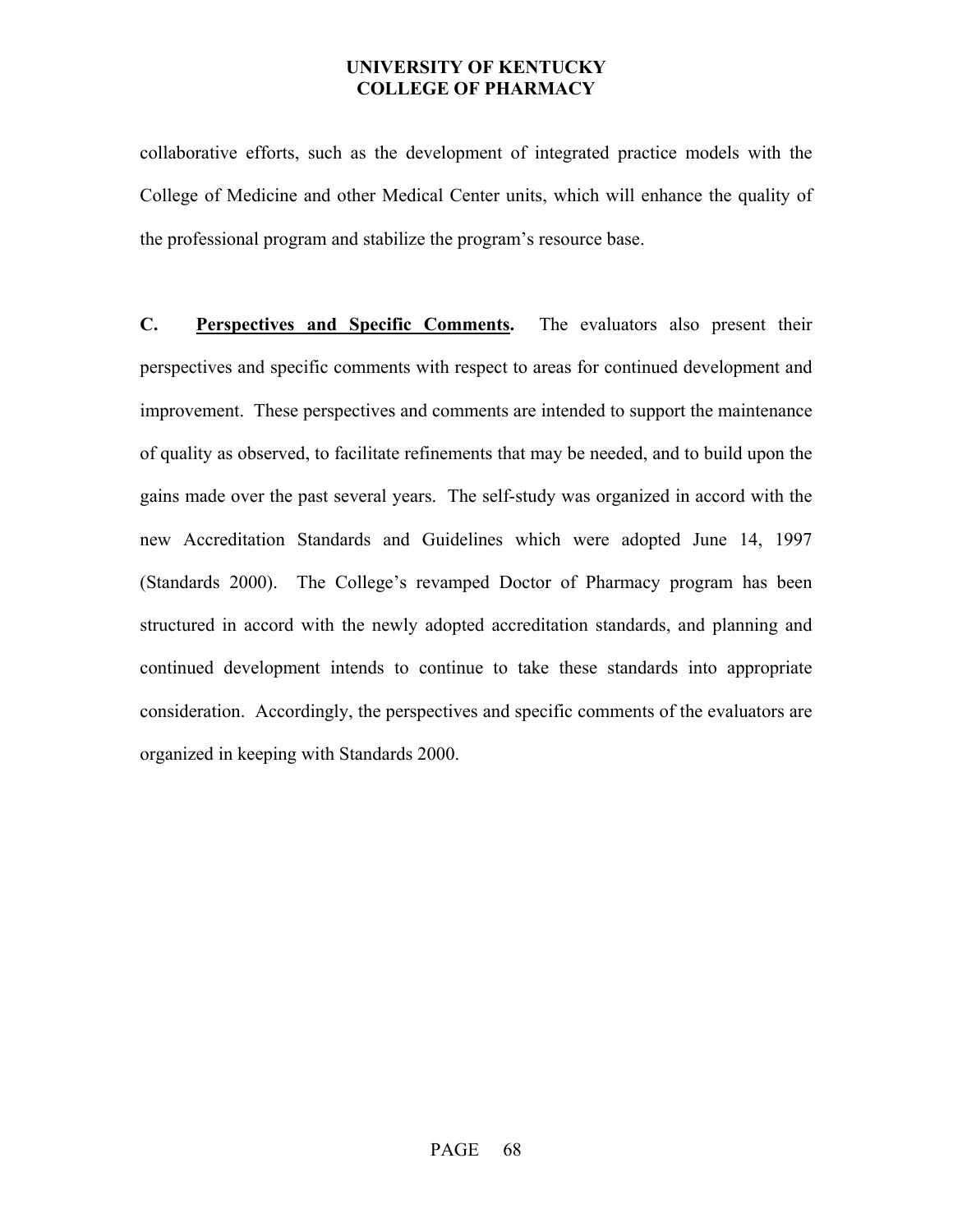Standards *for Mission, Planning, and Assessment*

 *Standard No. 1 - College or School of Pharmacy Mission and Goals Standard No. 2 - Systematic Planning Standard No. 3 - Systematic Assessment of Achievement* 

**l. Mission, Strategic Plan and Assessment**. The College should continue to regularly review and refine its mission, so as to provide overall direction and focus, and thereby guide continuing development. The evaluation team encourages the College to continue to engage in strategic planning, utilizing the self-study and the comments of the evaluation team as aids to the process. It is apparent that the College's commitment to planning has been instrumental to the success which the College has experienced in addressing key issues, thus the value of ongoing planning should be reinforced. The College's goals and objectives should also continue to be prioritized, so as to focus and order efforts, and to avoid becoming overextended or overcommitted with multiple initiatives.

It will be important for the College to proceed with the development and implementation of plans for outcomes assessment. This should include delineation of a predetermined schedule of evaluative measures which will be utilized to assess programmatic outcomes and effectiveness. Attention should be devoted to insuring that these plans are implemented in a coordinated fashion with the professional program. It will be critical to the success of the outcomes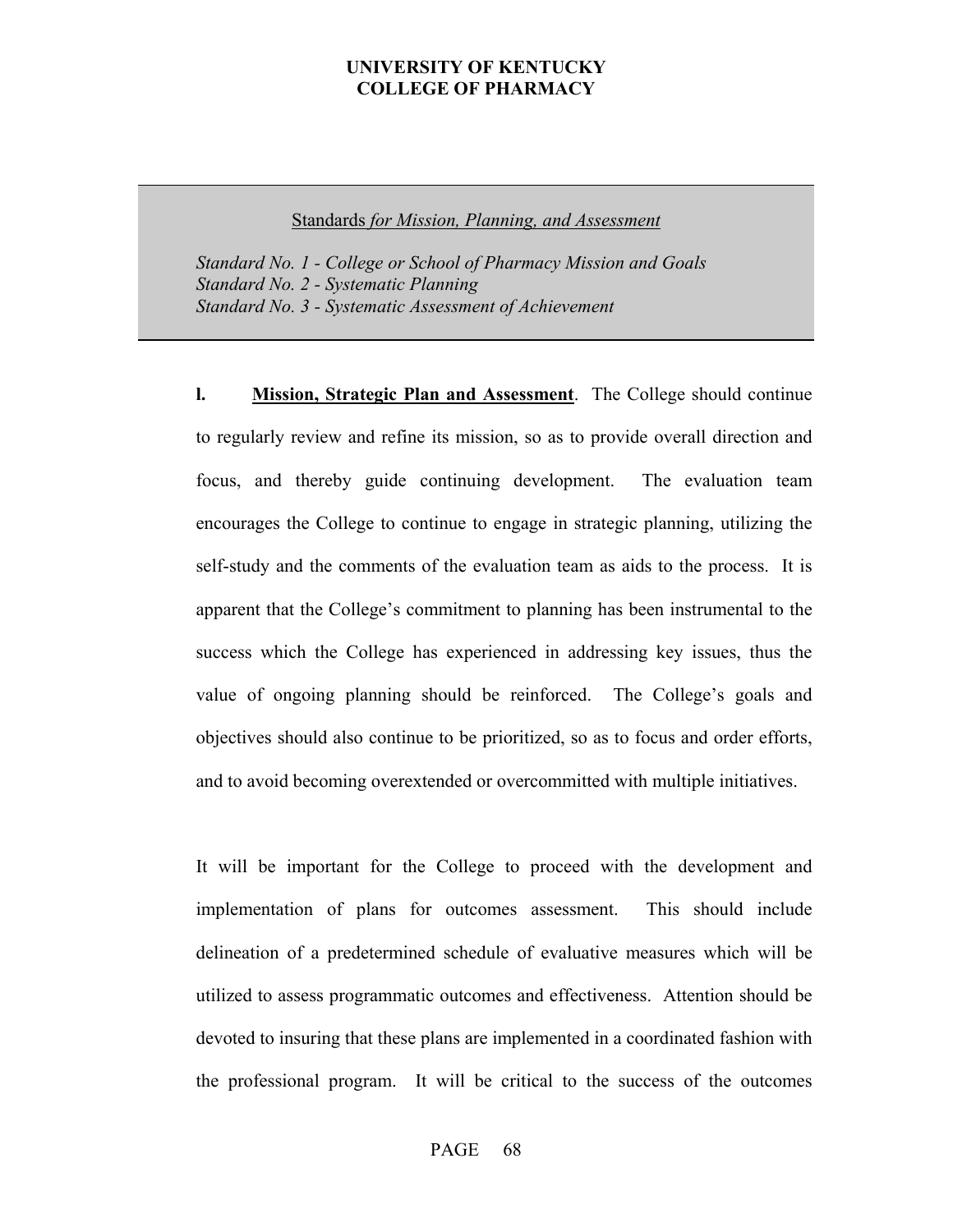assessment plans that adequate financial and other resources, such as faculty time, training, and expertise, continue to be committed to support effective implementation of the outcomes assessment plan. Evaluative data obtained from outcomes assessment efforts should be systematically applied to facilitate continuous improvement of program quality.

*Standards for Organization and Administration*

| Standard No. 4 - College or School of Pharmacy and University Relationships    |
|--------------------------------------------------------------------------------|
| Standard No. 5 - Organizational and Administrative Relationships in University |
| and Affiliated Health Care Facilities                                          |
| Standard No. 6 - College or School of Pharmacy Organization and                |
| Administration                                                                 |
| Standard No. 7 - Responsibilities of the Dean of the College or School of      |
| Pharmacy                                                                       |
|                                                                                |

**2. Organization and Administration**. The College of Pharmacy is organized in a manner that enables the accomplishment of its mission and promotes the goals of the Doctor of Pharmacy program. The Dean exhibits strong and visionary leadership. Moreover, the Dean, Associate Dean, Assistant Deans, Division Directors, and Program Directors serve as effective administrative officers. The Executive Committee should therefore continue to be supported in its efforts to provide leadership, mentoring, and advocacy for faculty and programs, and to maintain the consensus which has been achieved regarding the College mission. In addition, the Executive Committee should continue to provide support and advice to the Dean on College-wide and programmatic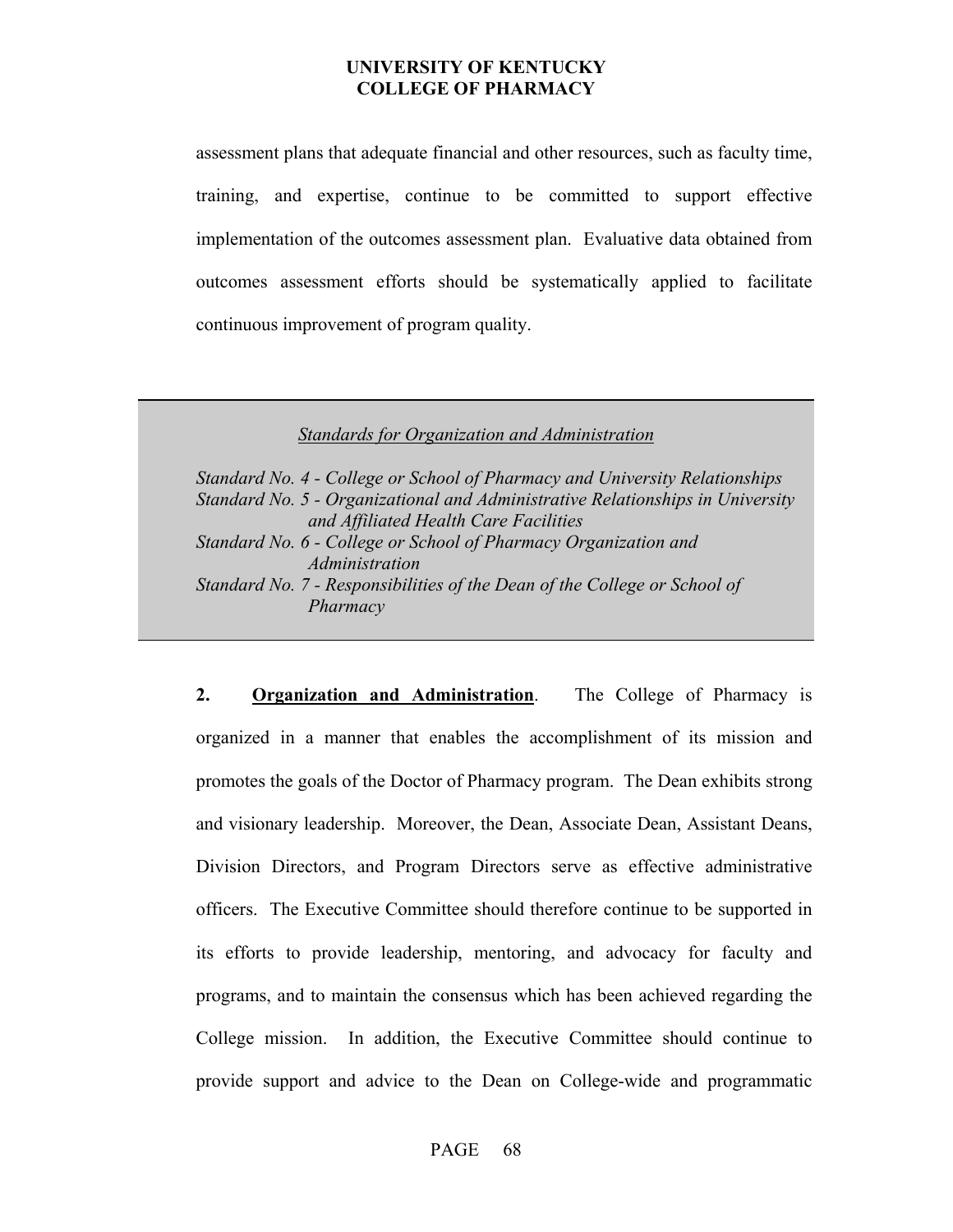issues, including the ordering of priorities for the strategic plan and assessing progress in accord with established goals and stated checkpoints.

Importantly, the College should continue to focus on ways to improve communication, both within the College, and particularly with students and faculty who are not on-site. The College may also need to consider reinstating the position of Associate Dean for Research and Graduate Studies as a way of supporting continuing development in accord with strategic goals.

#### *Standards for Curriculum*

 *Standard No. 8 - The Curriculum in Pharmacy Standard No. 9 - Curricular Organization and Length Standard No. 10 - Professional Competencies and Outcome Expectations Standard No. 11 - Areas and Content of Curricular Core Standard No. 12 - Teaching and Learning Processes Standard No. 13 - Evaluation of Student Achievement Standard No. 14 - Curriculum Evaluation* 

**3. Curriculum**. The Doctor of Pharmacy curriculum requires a minimum of four academic years to ensure achievement of the professional competencies necessary to become a generalist practitioner who provides pharmaceutical care. A total of 158 semester hours are required for graduation, in addition to the 71 semester hours of designated prepharmacy requirements. As noted earlier in this report, the curriculum has been subjected to review and evaluation from various perspectives, resulting in significant changes in both format and content, and establishing a revamped Doctor of Pharmacy program as the College's only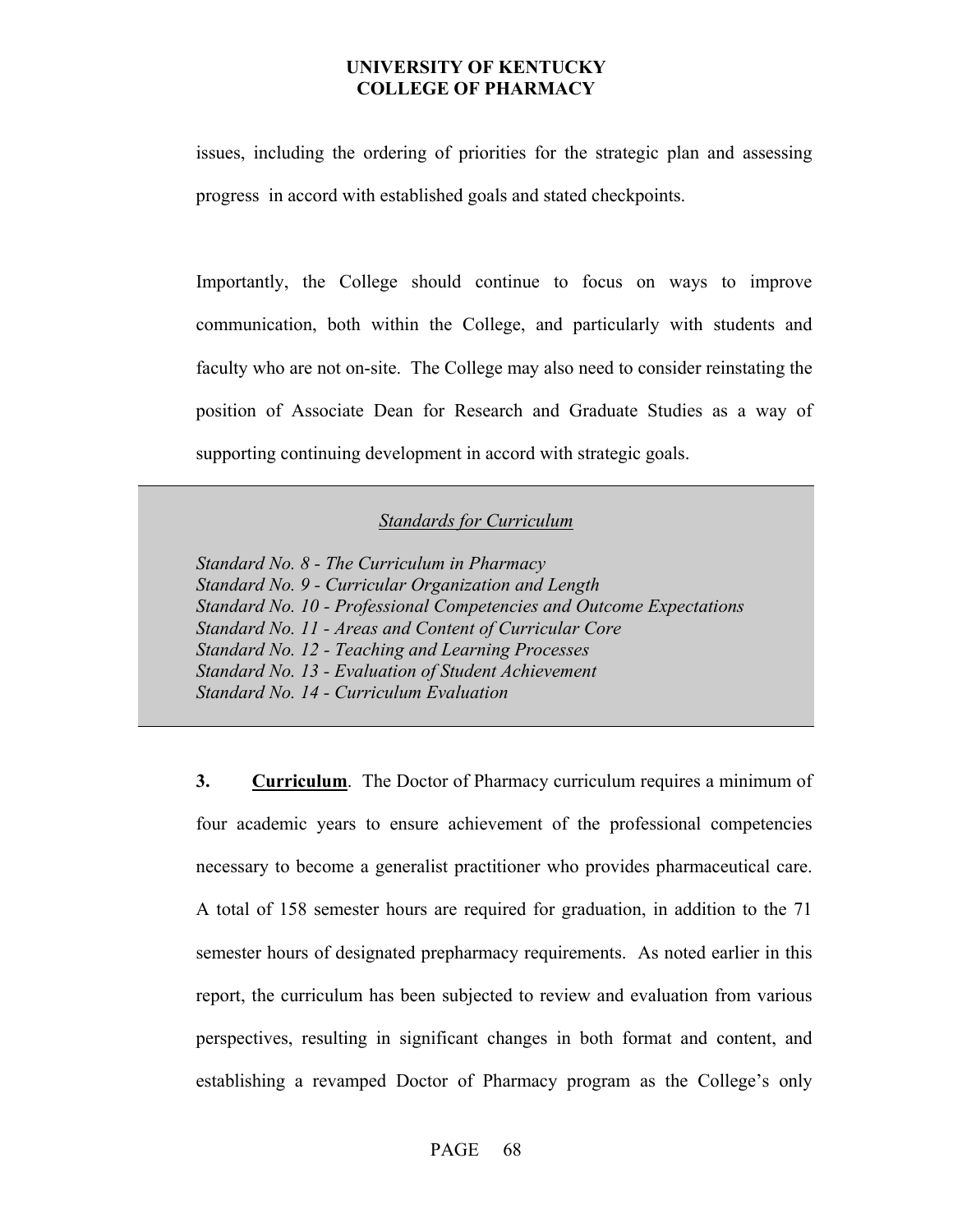professional pharmacy program offering. The curriculum has incorporated both new concepts and content, such as early practice experiences, seminars, physical assessment, and in-depth development of therapeutics. Moreover, sequencing changes have been effected to strengthen the curricular design. Efforts are also underway to improve the teaching and learning processes utilizing academic computing, case studies, small group conferences as ways of fostering active and problem-based learning. Baccalaureate-degreed pharmacists may be admitted to a non-traditional pathway with advanced standing. As noted in the self-study, however, and as emphasized earlier in this report, this pathway is in need of review and updating, to insure comparability of outcomes with the revamped traditional pathway. Accordingly, long-range planning for the non-traditional pathway should occur, and revisions should be made such that the pathway achieves its desired purpose in the future. Appropriate resources should be committed to the pathway to support the direction and strategy defined as a result of the planning and revision process.

 Overall, the Evaluation Team considers the Doctor of Pharmacy curriculum to be soundly organized and effectively delivered. The Dean and faculty are responsive to the suggestions of students and others as evidenced by curricular actions taken. However, these comments having been made, the Evaluation Team sees a need for the College to continue to develop the curriculum within the context of the accreditation standards and guidelines adopted in June 1997. The curriculum committee should be charged with assuring the management of an orderly and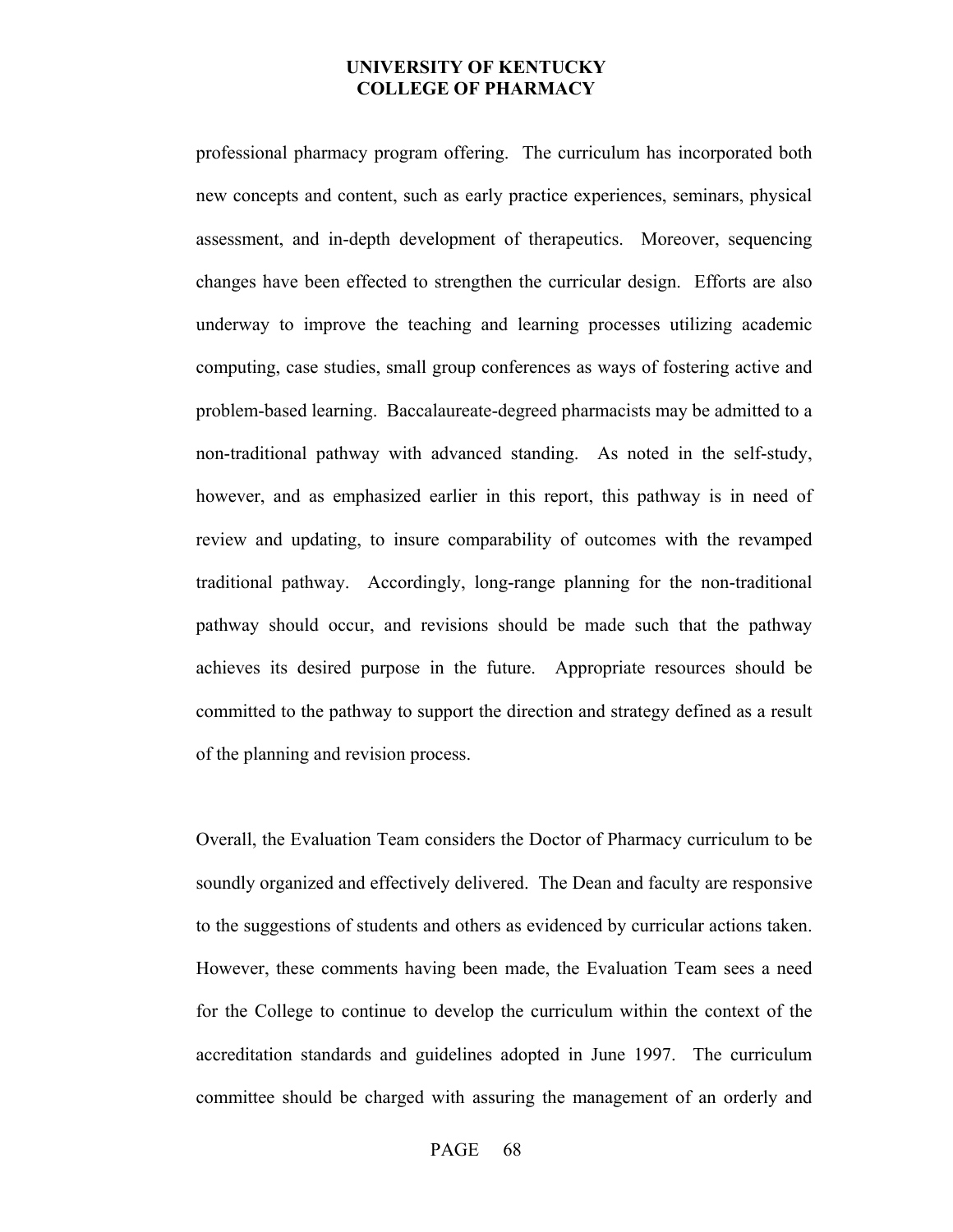systematic review of curricular structure, content, process, and outcomes in accord with stated professional competencies. Furthermore, the committee should be involved in setting and measuring outcome expectations for student performance in the stated professional competencies. A coherent and systematic review process should result in affirmation of aspects of the existing curriculum and/or changes. It is expected that a consequence of the review suggested above will be continuing improvement, not only in what is being taught, but also in how it is being taught.

Some additional curricular specifics requiring attention and monitoring include: the level of courseload and intensity in the curriculum, as reflected by the number of courses and credit hour requirements; the coordination and adequacy of nonpharmacy taught courses; the continuing development of approaches to increase student active learning, problem solving, and communication skills; the inclusion of information in the CAPP sequence regarding pharmacoeconomics, law, ethics, and communications; attention to the therapeutics sequence, with regard to the integration of pathophysiology; and the potential for increasing curricular flexibility, through the availability and timing of delivery of professional electives.

The experiential component of the program should be reviewed, with an eye toward refinement and in-depth development. The development of the pharmacy practice laboratory is viewed to be critical as a fundamental step toward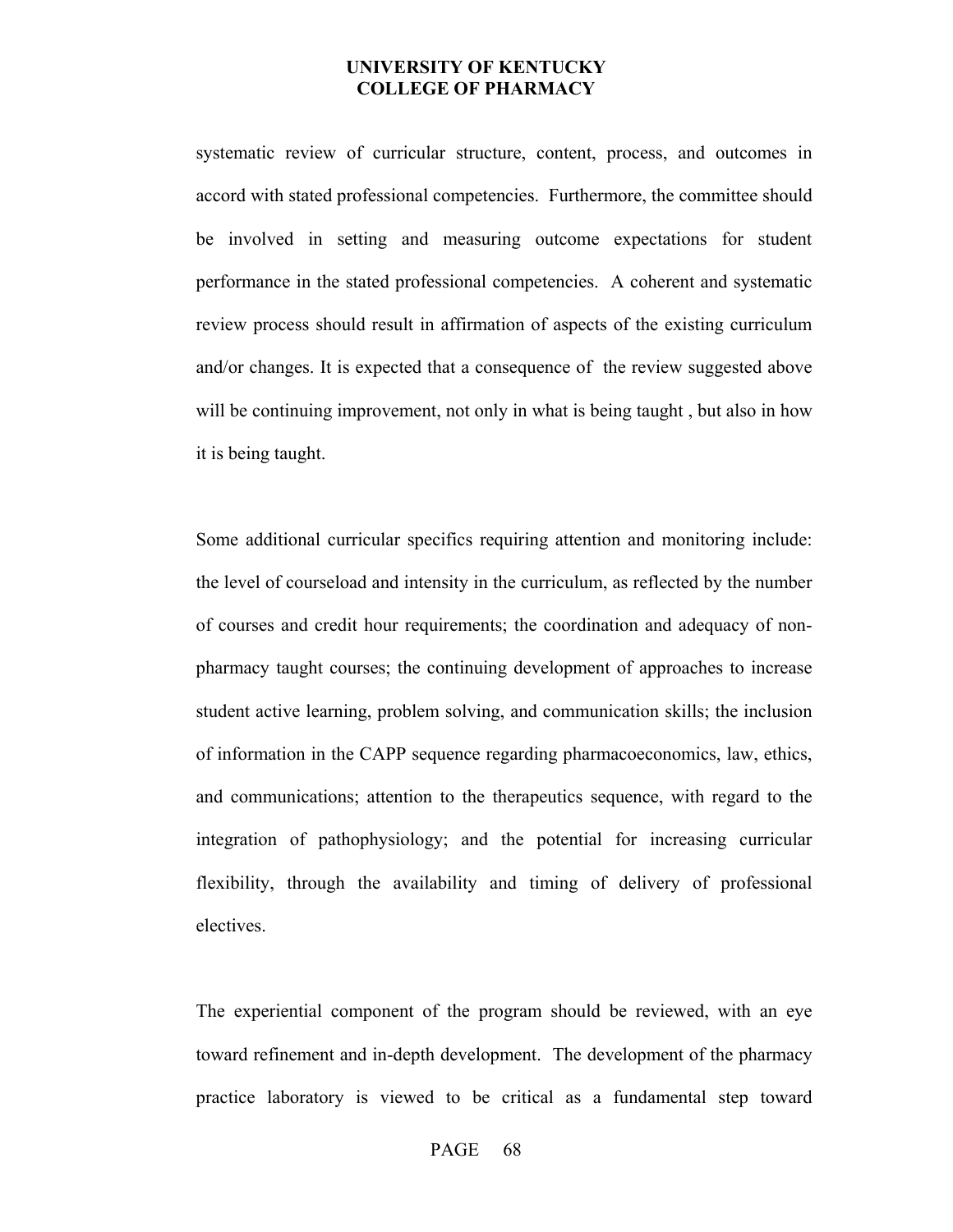supporting the integration of practice knowledge and skills in the new curriculum. The Early Pharmacy Practice Experiences (EPPE) should continue to be developed, so as to develop a continuing crescendo of practice experiences leading to the advanced practice experiences. In addition, the range of advanced experiences should be monitored to insure the inclusion of a blend activities which provide students with experience in delivering pharmaceutical care in a variety of primary care practice settings, in both ambulatory and institutional care environments, as well as the opportunity to develop some selective therapeutic expertise.

As noted earlier, the non-traditional pathway leading to the Doctor of Pharmacy degree is in need of comprehensive review and revision, so as to update both curricular content and teaching methods and, thereby, continue to insure comparability of outcomes with the updated traditional pathway. Given its successes in the areas of continuing pharmaceutical education and distance learning, the College should consider opportunities for collaboration between these areas and the non-traditional pathway as a means of providing curricular support.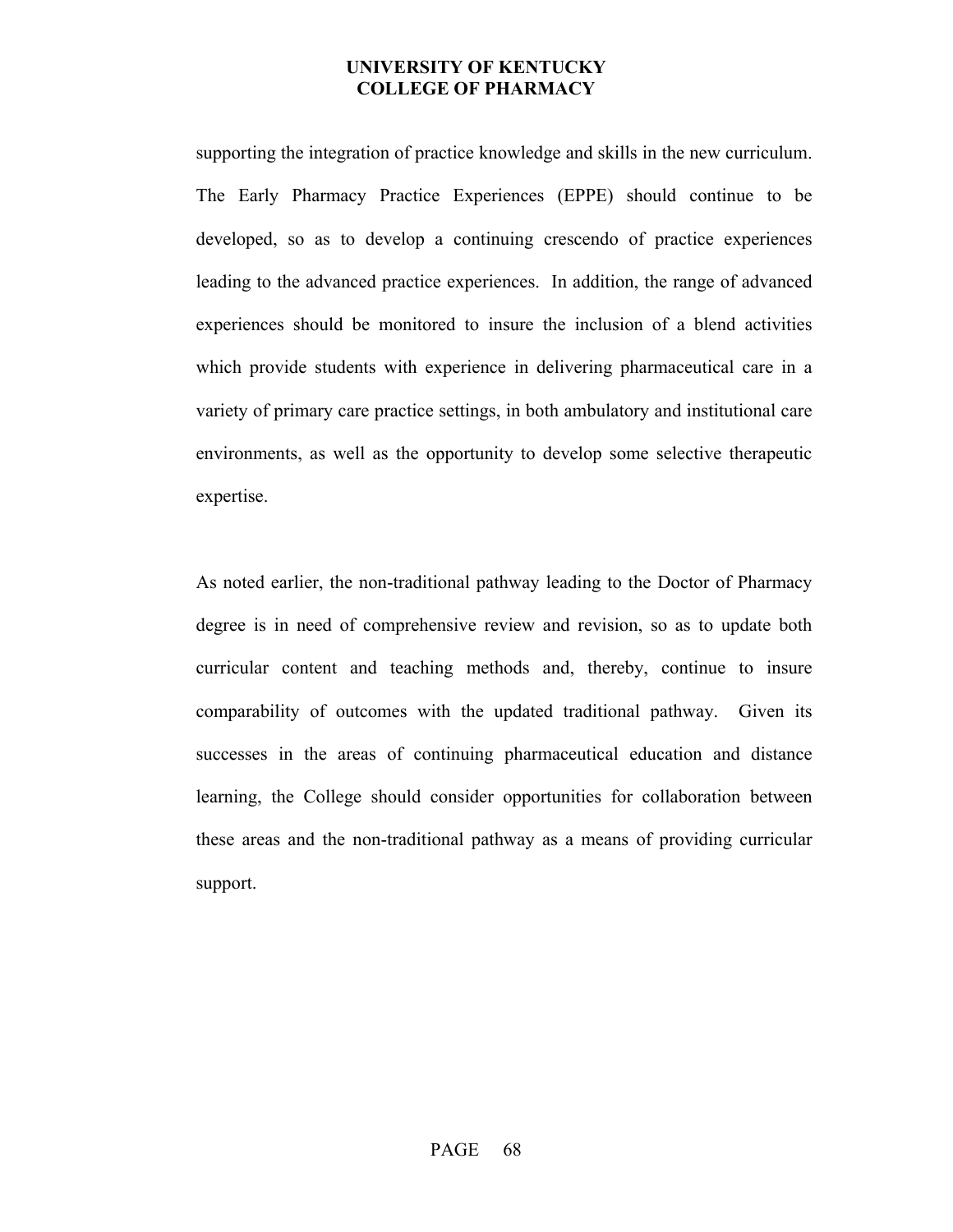#### *Standards for Students*

 *Standard No. 15 - Organization of Student Affairs Within a College or School of Pharmacy Standard No. 16 - Admission Criteria, Policies, and Procedures Standard No. 17 - Transfer of Credits and Waiver of Requisites for Admission with Advanced Standing Standard No. 18 - Progression of Students Standard No. 19 - Disclosure of Program Information Standard No. 20 - Student Representation Standard No. 21 - Student Perspectives in Program Evaluation and Development Standard No. 22 - Student/Faculty Relationships* 

**4. Students**. The student affairs of the College are capably organized and administered by the Associate Dean for Academic Affairs, in concert with dedicated professional staff. Student affairs personnel do an excellent job of responding to student needs. In addition, the staff enhancements made since the last evaluation are paying great dividend to this unit.

The College is committed to the professionalization of students, and has inculcated the need for leadership and has supported such roles for students, as evidenced by the fact that the President of the Academy of Students of Pharmacy (ASP; the national pharmacy student association) is enrolled in the Doctor of Pharmacy program. The graduates of the College have been fully placed in various practice settings, with a substantial number of graduates entering residency or graduate education programs prior to securing positions in the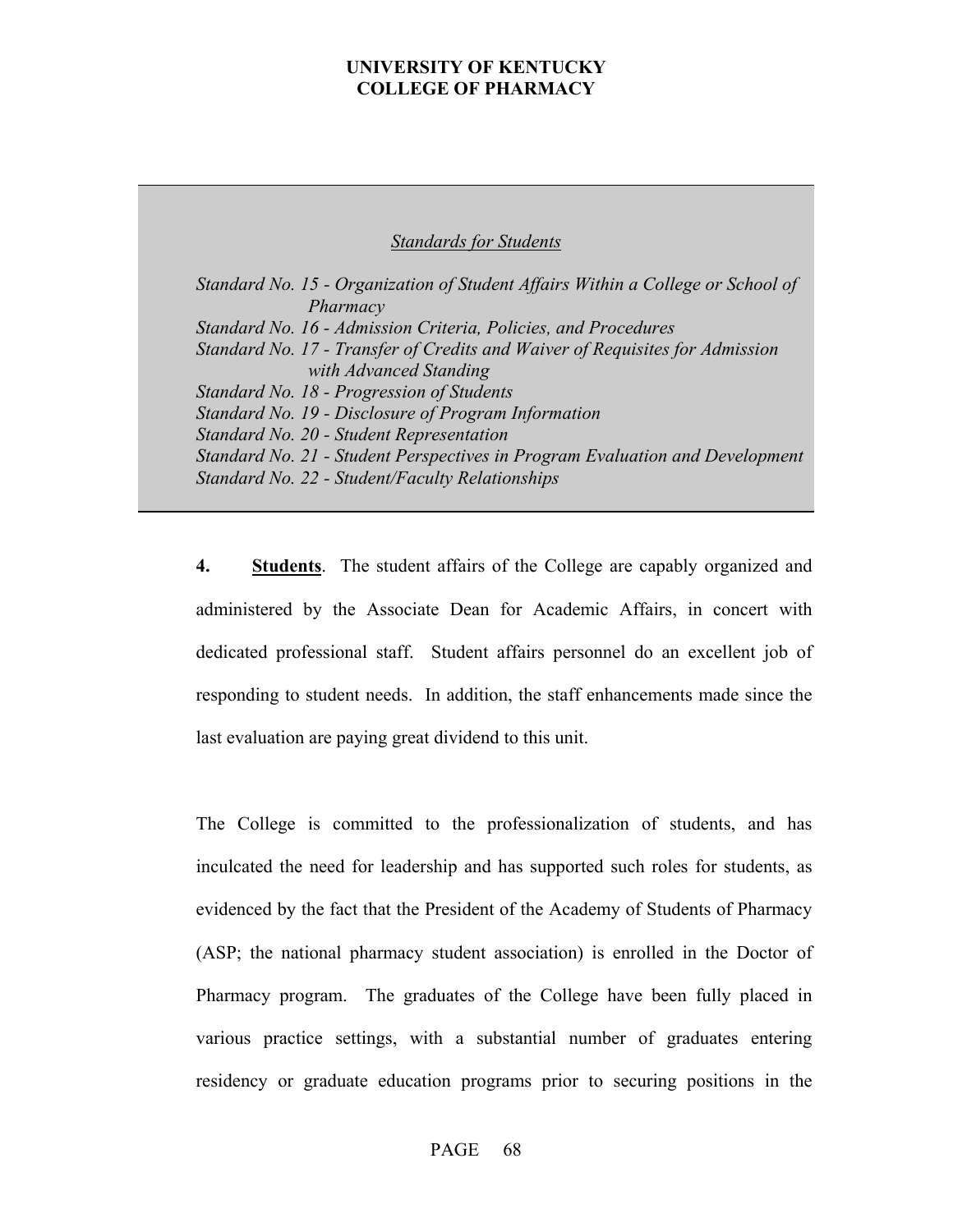profession. In the opinion of the Evaluation Team, the Doctor of Pharmacy students are clearly a special strength of the School (cf. Appendix III). They are enthusiastic and very perceptive regarding the College and its programs. Particular commendation is due relative to their commitment to the intense professional program and their involvement in professional organizations and the affairs of the College. This should continue to be supported.

*Standards for Faculty*

 *Standard No. 23 - Faculty and Staff, Quantitative Factors Standard No. 24 - Faculty and Staff, Qualitative Factors Standard No. 25 - Faculty Evaluation Standard No. 26 - Faculty Self-Assessment* 

**5. Faculty and Staff - Quantitative Factors**. The quantitative strength of the faculty has increased since the last accreditation review from 53 to 63 FTE. The faculty FTE is allocated as follows: 18 in the Division of Medicinal Chemistry and Pharmaceutics; 17 in the Division of Pharmacology and Experimental Therapeutics (including one vacancy); and 28 in the Division of Pharmacy Practice and Science (including one vacancy). Faculty resources in the Division of Pharmacy Practice and Science are augmented by six joint, 17 parttime, and 10 adjunct faculty appointments. In addition, over 200 Community Based Faculty have been appointed, who serve as practitioner-educators in the College's experiential programs. A budgetary allocation of just over \$190,000 is available to support co-staffed positions in the University Hospital, which also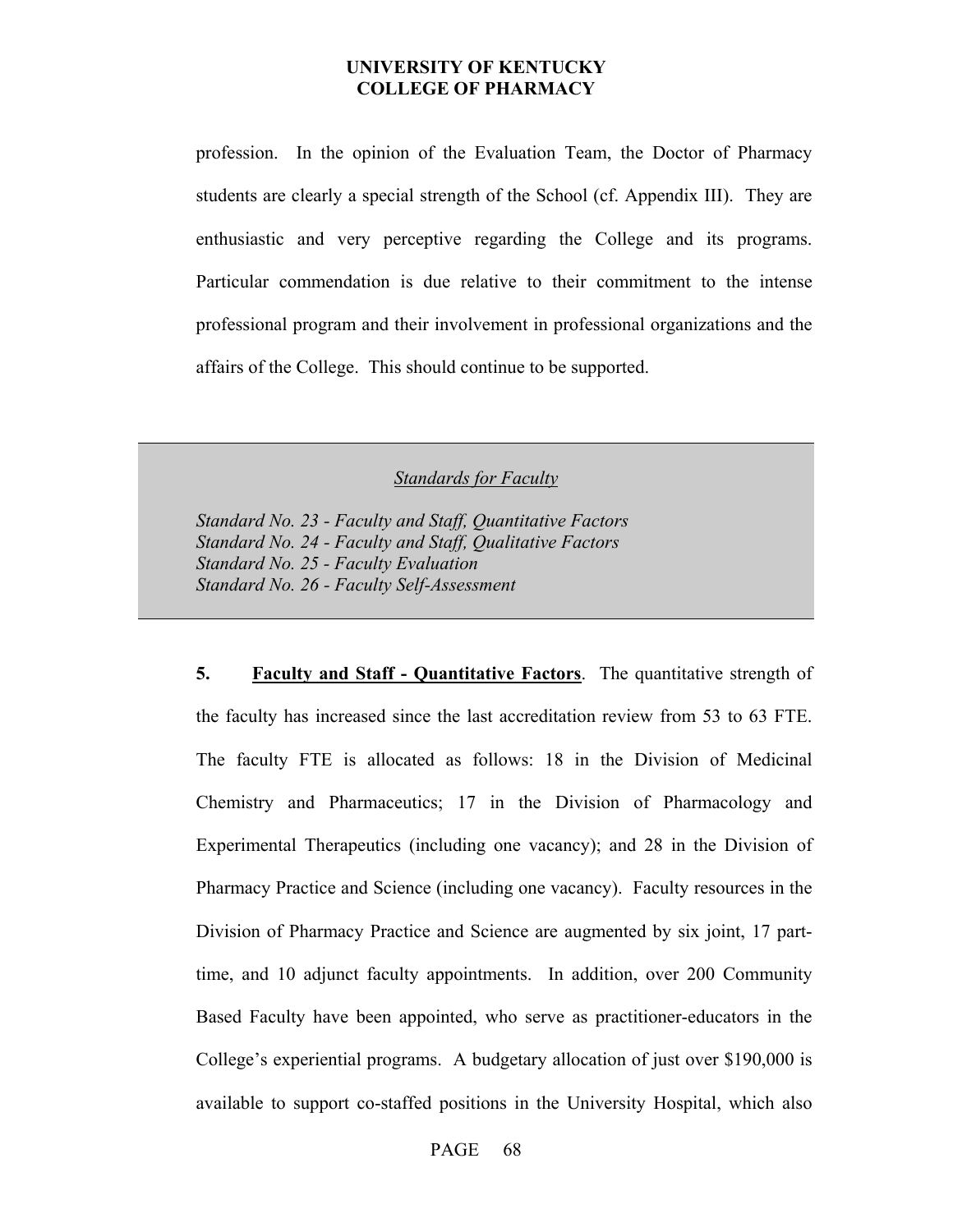provide teaching support for the Doctor of Pharmacy program. To support the faculty, the College employs 112 support staff, 47 of which are funded by the College, with the balance funded by contract and grant monies.

The quantitative strength of the faculty which has been made possible by the infusion of additional resources is viewed to be adequate to support the professional program and other activities of the College. It is important that existing vacancies be filled in a timely manner, and that support for the maintenance of the present overall quantitative faculty strength be provided, so as to support programmatic quality. It is also noted, however, that a need exists for a critical mass of faculty in key areas, in particular at this time in the area of pharmacy administration and pharmacoeconomics. Key areas of expertise, such as those within the umbrella of pharmacy practice, should also be monitored to insure adequacy. Accordingly, plans to address these issues should be developed as a component of the College's overall strategic planning activities.

**6. Faculty and Staff - Qualitative Factors. T**he evaluation team notes the quality of the faculty as being among the primary strengths of the College. The faculty are dedicated and energetic, and are well respected nationally and internationally for their achievements. Moreover, the faculty are commended for their commitment to the professional program, as evidenced by the degree of effort expended to support the implementation of curricular change.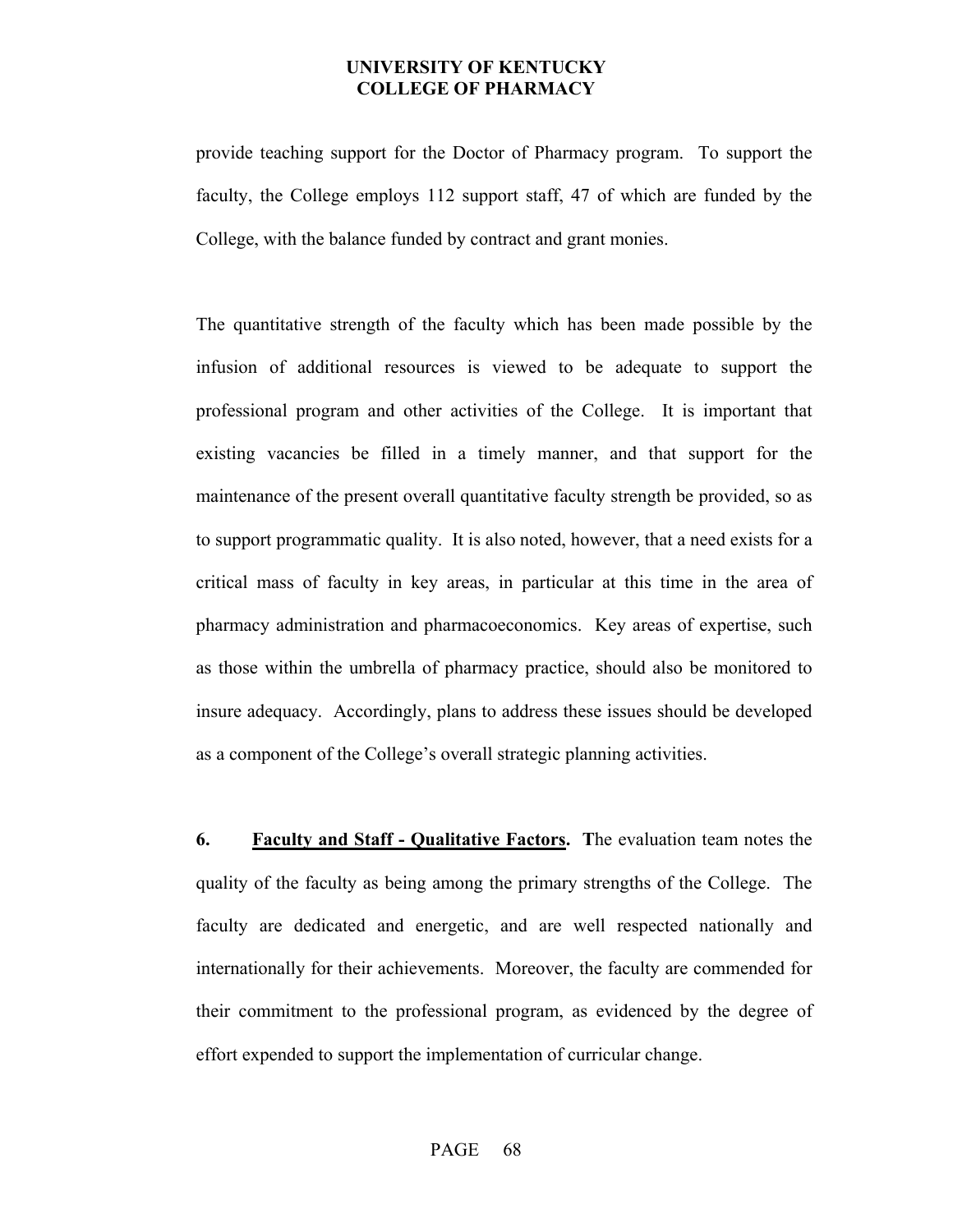The College is strongly encouraged to continue to focus on faculty development as a critical activity. This should include attention to the scholarship of teaching, including the development and implementation of new and innovative teaching methods and tactics, which will accompany the curricular changes which are presently being developed and implemented. Faculty development should continue to focus on mentoring of new and junior faculty, particularly as it pertains to promotion and tenure issues. Faculty development should also include joint, part-time, adjunct, and Community Based faculty, in view of their increasingly important role in the professional program. Leadership in the development of innovative practice models should be a priority of the Director of the Division of Pharmacy Practice and Science. The importance of research and scholarship to the College and institution as a whole should be incorporated into the development of individual faculty development plans. A companion to faculty development is an organized faculty evaluation plan in accord with stated expectations.

Although characterized as being relatively good, faculty morale is beginning to suffer somewhat, due to a variety of issues which are, in large measure, related to the magnitude and rate of change which the College has experienced over the last several years. In addition, the effects of the tremendous efforts devoted to programmatic and curricular change, organizational structure issues, minimal salary increases over the past several years, and frustrations relative to the desire to devote additional energies and resources to enhancing research and graduate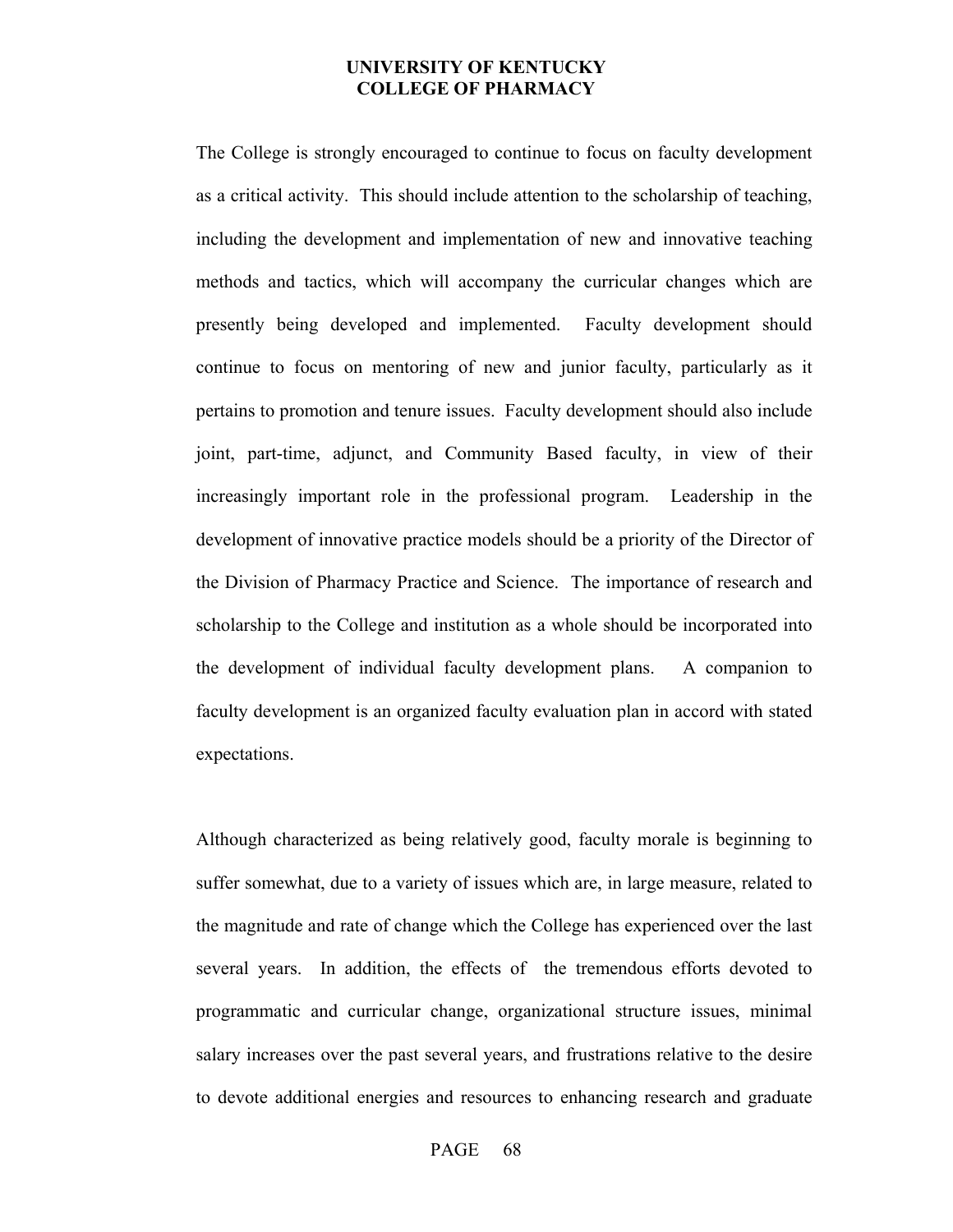programs, have the potential to have a negative impact on morale. Accordingly, it will be particularly important to focus on maintaining morale as the College continues to implement its plans for change.

*Standard for Library and Learning Resources*

 *Standard No. 27 - Library and Learning Resources* 

**7. Library and Drug Information.** The Medical Center Library (MCL) serves as the primary library resource for the College. Drug information resources are provided through the Drug Information Center which is located in the University Hospital. In general, these resources are viewed as being adequate to support the College and its professional program. Completion of the new University Library will further enhance available resources, particularly in terms of additional technology for electronic data retrieval and physical space for student use. The evaluation team encourages the College to continue to monitor its information resource needs, and to work with library personnel to insure the continuation of adequate support. In addition, the quantity of space available to house the Drug Information Center is viewed to be inadequate, particularly in view of the College's reliance on this Center to provide both educational and service support. Accordingly, the College is encouraged to work with the University Hospital to identify possible solutions.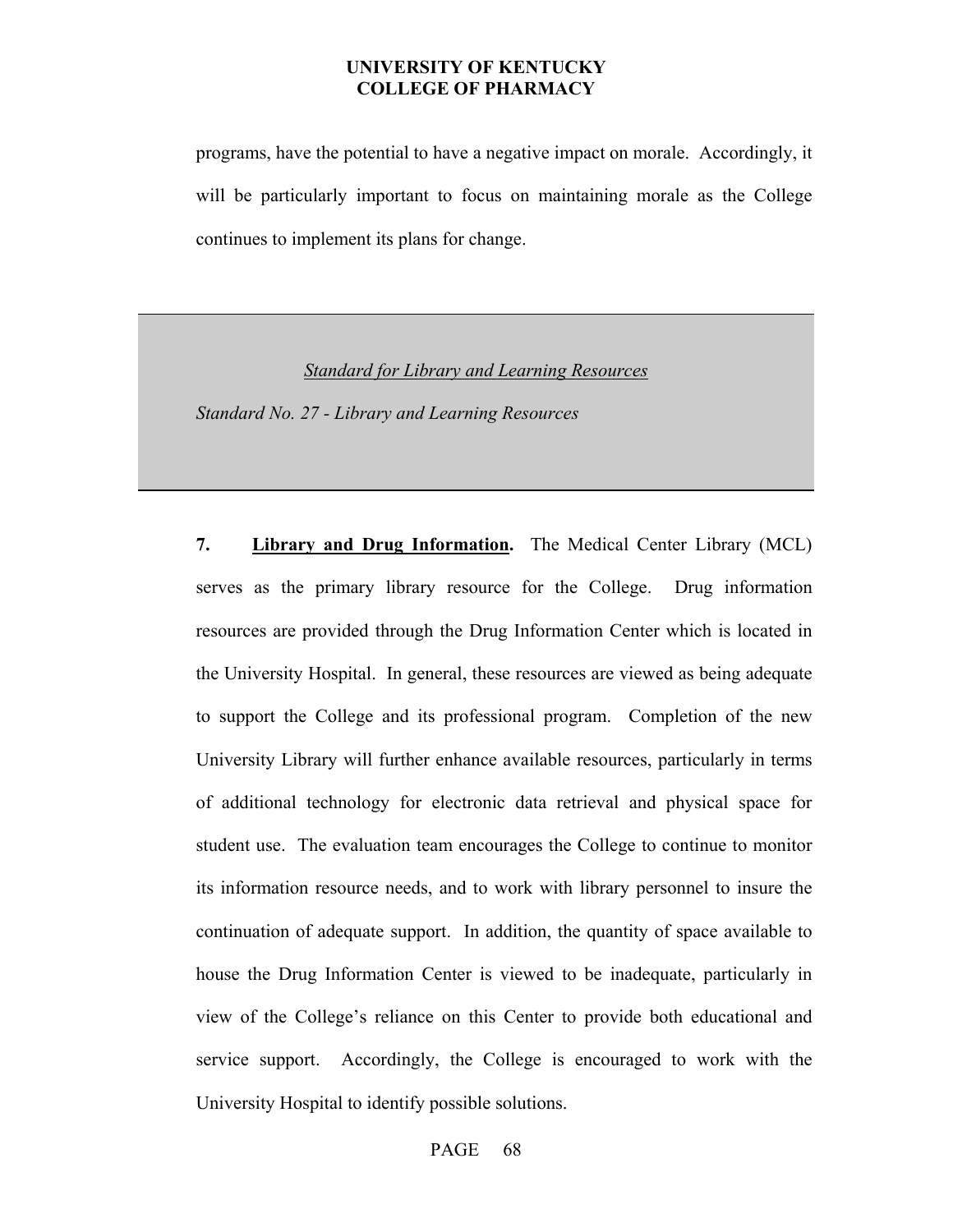*Standards for Physical and Practice Facilities*

 *Standard No. 28 - Physical Facilities Standard No. 29 - Practice Facilities* 

**8. Physical Facilities.** The College of Pharmacy has space allocations in five different buildings. These include the main College of Pharmacy (COP) building, the Advanced Science and Technology Commercialization Center (ASTeCC) building, the University Medical Center Hospital (UKMC), the Health Sciences Research (HRSB) building, and the General Clinical Research Center (GCRC) and Ambulatory Care Clinics (ACC). In addition, the College's Division of Continuing Education occupies leased space approximately 1.5 miles from the COP building. Collectively, these physical facilities provide a generally adequate environment to support the educational, research, and service activities of the College. As noted earlier, however, a particular need exists to expedite the pharmacy practice/pharmaceutical care laboratory renovation. Plans should also be formulated relative to the College's long-range space needs, both in a quantitative and qualitative sense. Particular attention should be devoted to identifying the need for office and laboratory space for pharmacy practice faculty, both within the College and at various practice sites. It is also noted that the selfstudy identified housekeeping within the College as being inadequate; steps to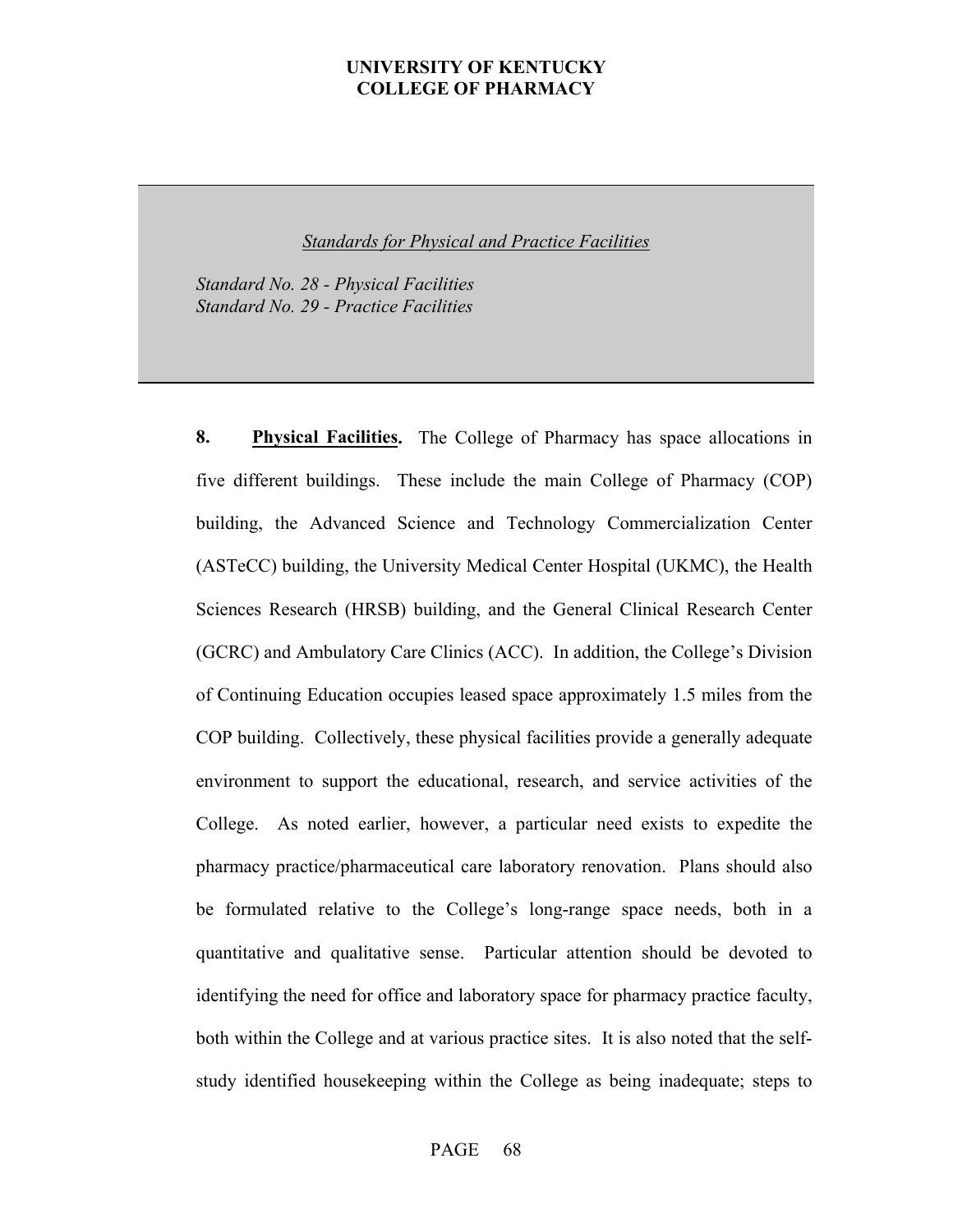identify and rectify any specific problems in this regard should be taken as soon as possible.

**9. Pharmacy Practice Facilities.** A success of the College is the development of an excellent array of pharmacy practice facilities to support the Doctor of Pharmacy curriculum. A broad range of practice facilities are utilized in the program. The number, quality and types of facilities have been expanded since the last evaluation. Particular support has been devoted to developing a cadre of Community Based Faculty, who serve as practitioner-educators, and who provide effective teaching services that support and complement the activities of the faculty. Quality control and standardization of experiences is facilitated by use of well-organized clerkship and externship manuals. Annual preceptortraining conferences also support the quality control process. The evaluation team encourages the College to continue to support this type of in-depth development of its various pharmacy practice resources, especially in the ambulatory care environment, in view of the importance of these resources to the integrity of the professional program.

The evaluation team notes the good relationship which exists between the College and the University Hospital. The importance of maintaining this relationship is underscored, however, particularly in view of the changes in health care which have the potential to greatly impact upon the Hospital and the Medical Center as a whole. Accordingly, the Dean is encouraged to continue to be involved in policy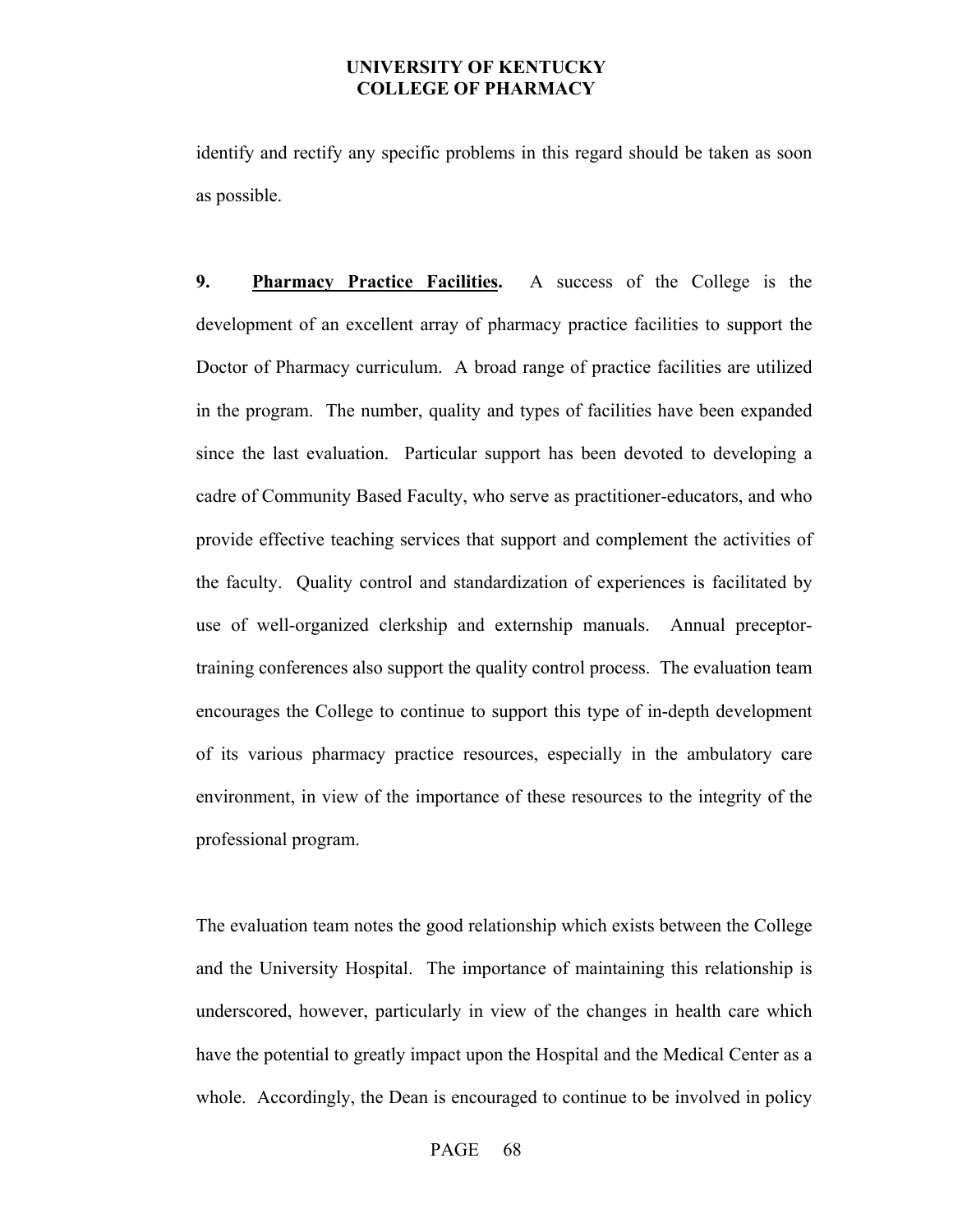and decision making at the Medical Center level as a means of facilitating continuing support for the College and the professional program.

*Standard for Financial Resources*

 *Standard No. 30 - Financial Resources*

**10. Finances.** The University and the College of Pharmacy appear to generally be in sound financial condition. The College is a good steward of its available resources, and has financed a significant portion of its own success through program revenues as well as extramural grants and contracts. As noted earlier, the College has benefited substantially from the \$800,000 enhancement to its base budget approved by the University to fund and support the professional programmatic transition. The tuition differential utilized to support the reconfigured professional program should continue to be forthcoming to the College to support programmatic essentials. In addition, the College should continually review and develop contingency plans for funding to support the costs of experiential education, to guard against any negative impact resulting from changes in the healthcare environment, such as the necessity to increase payments to institutions and/or practitioner/educator faculty for student rotations. The evaluation team also urges that reinvestments in the form of return of research overhead and indirect costs, royalties from patents generated from within the College, and the College's very successful efforts in the area of continuing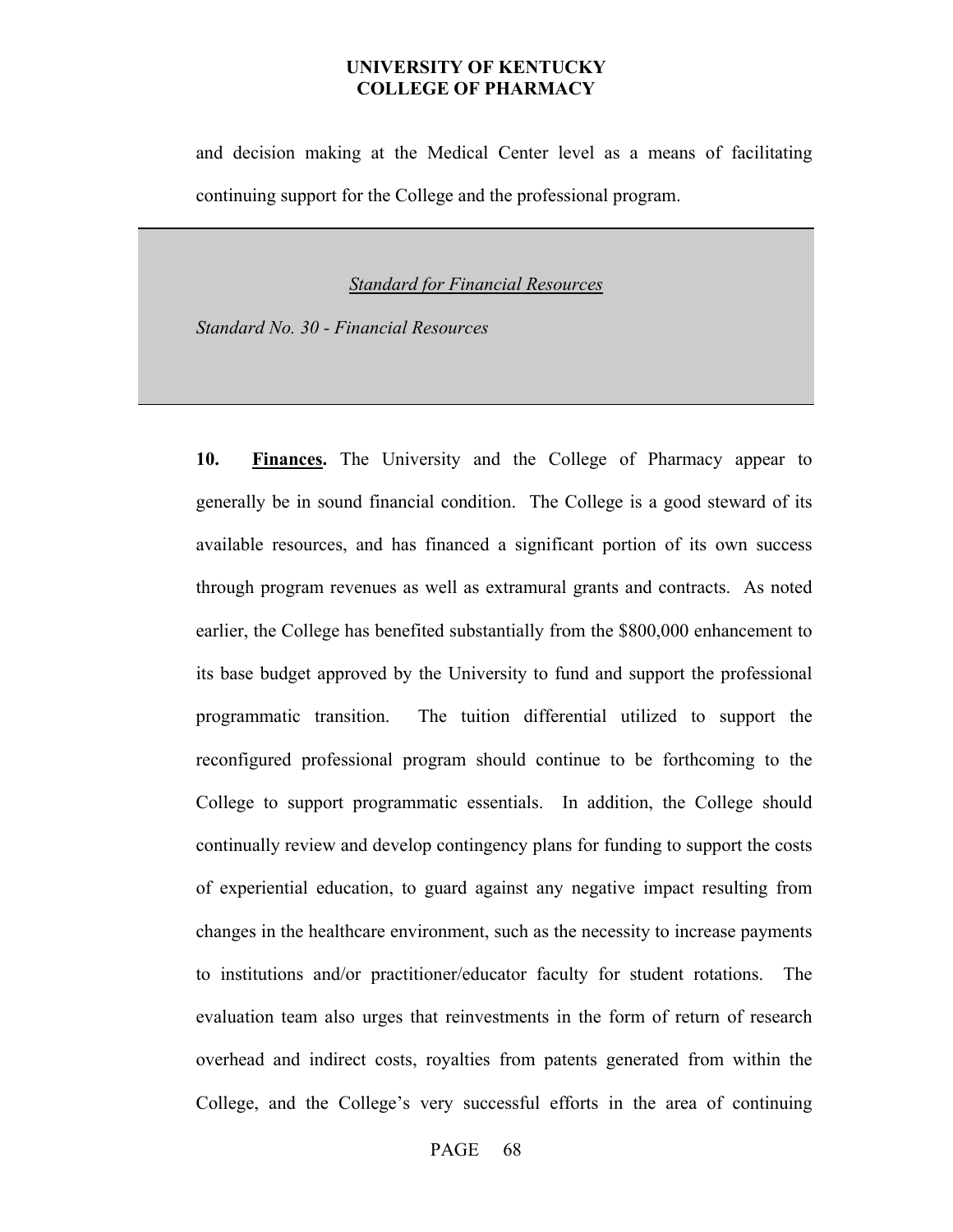professional education, be utilized to support programmatic enhancements, rather than programmatic essentials.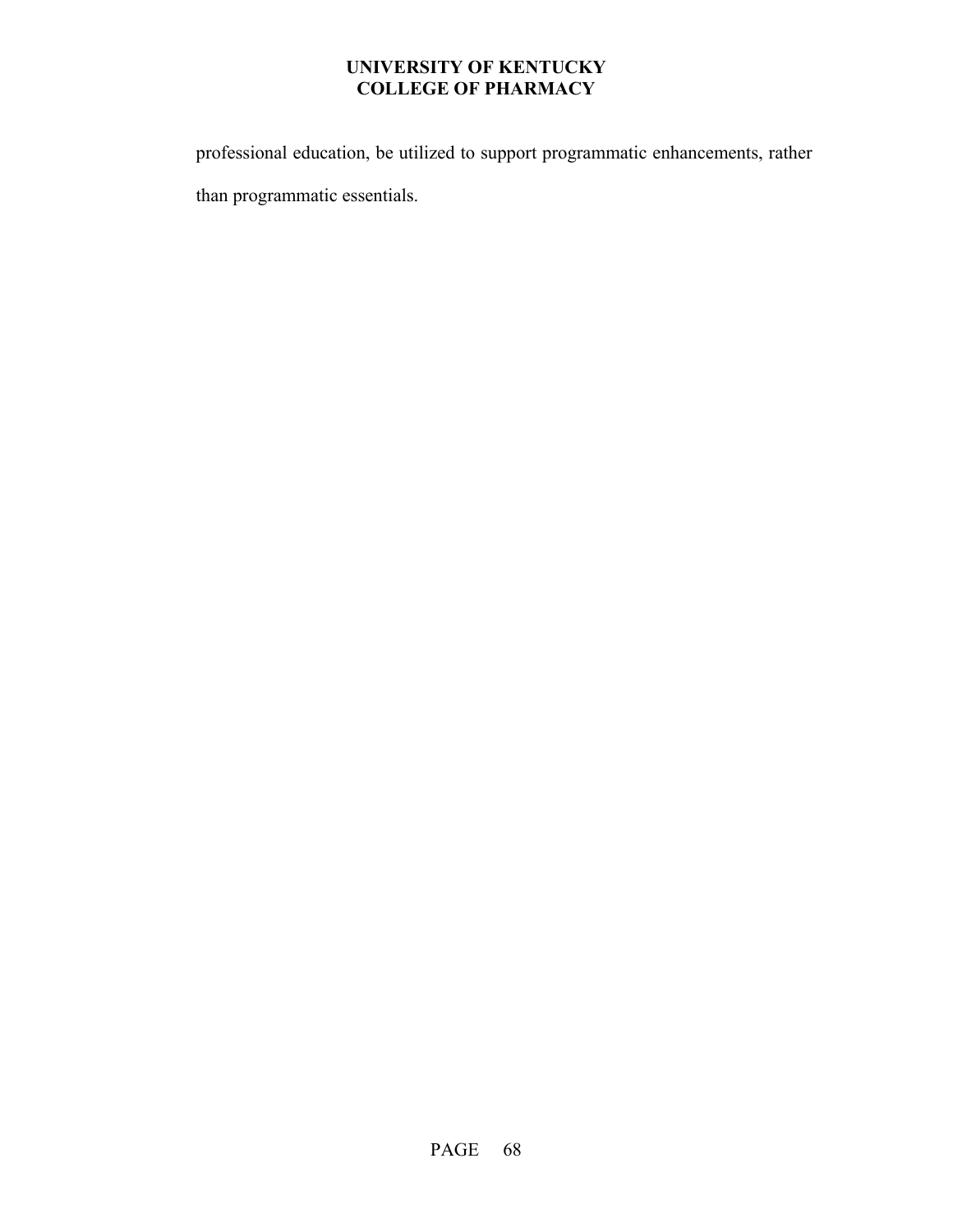# **APPENDIX I**

# **Standards 2000**

**(Separate Document Provided with Dean's Copy)**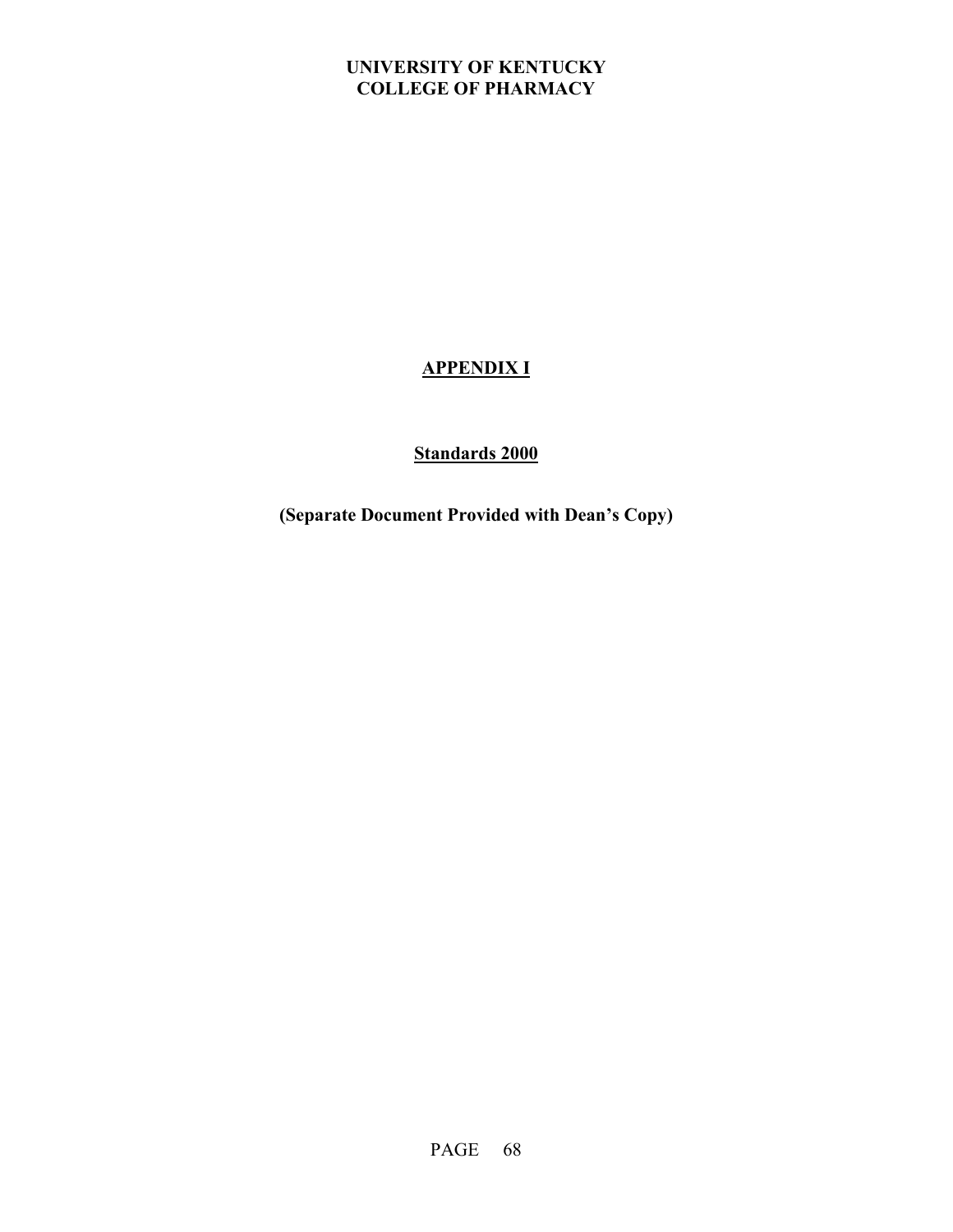#### **APPENDIX II**

#### **Review of Published Documents for Adequacy and Accuracy of Information**

#### **BACKGROUND**

The U.S. Secretary of Education firmly believes that an accrediting agency should have a responsibility for assuring adequate and accurate public disclosure by educational institutions and programs. This expectation is reflected in Criterion 602.18 of the Secretary's Procedures and Criteria for Recognition of Accreditation Agencies, which holds accrediting agencies responsible for reviewing elements of institutional or program integrity as demonstrated by the adequacy and accuracy of disclosure of information that does not mislead the public. The types of information specified for inclusion in this review are: a) the institution's or program's resources, admission policies and standards, academic offerings, policies with respect to satisfactory academic progress, fees and other charges, refund policies, and graduation rates and requirements; b) the institution's or program's educational objectives and data regarding educational achievement; and c) employment statistics regarding recent graduates. Because such information is vital to students making educational decisions, the Secretary believes that an accrediting agency can not be considered a reliable authority as to the quality of training offered if it does not play an oversight role in this area.

#### **PROCEDURE AND FINDINGS**

The American Council on Pharmaceutical Education utilizes a checklist to facilitate standardized review of the published documents made available by colleges and schools of pharmacy. The checklist is completed by evaluation team members in conjunction with the on-site review. The information obtained from this checklist is used to assist the evaluation team in making its overall assessment regarding the adequacy and accuracy of information provided.

As a component of the on-site evaluation and review process, the University of Kentucky College of Pharmacy provided the evaluation team with copies of documents which describe the College and its programs. Based on a review of these documents, the evaluation team finds that the information disclosed to the public (especially prospective students) is adequate, generally accurate, and not misleading.